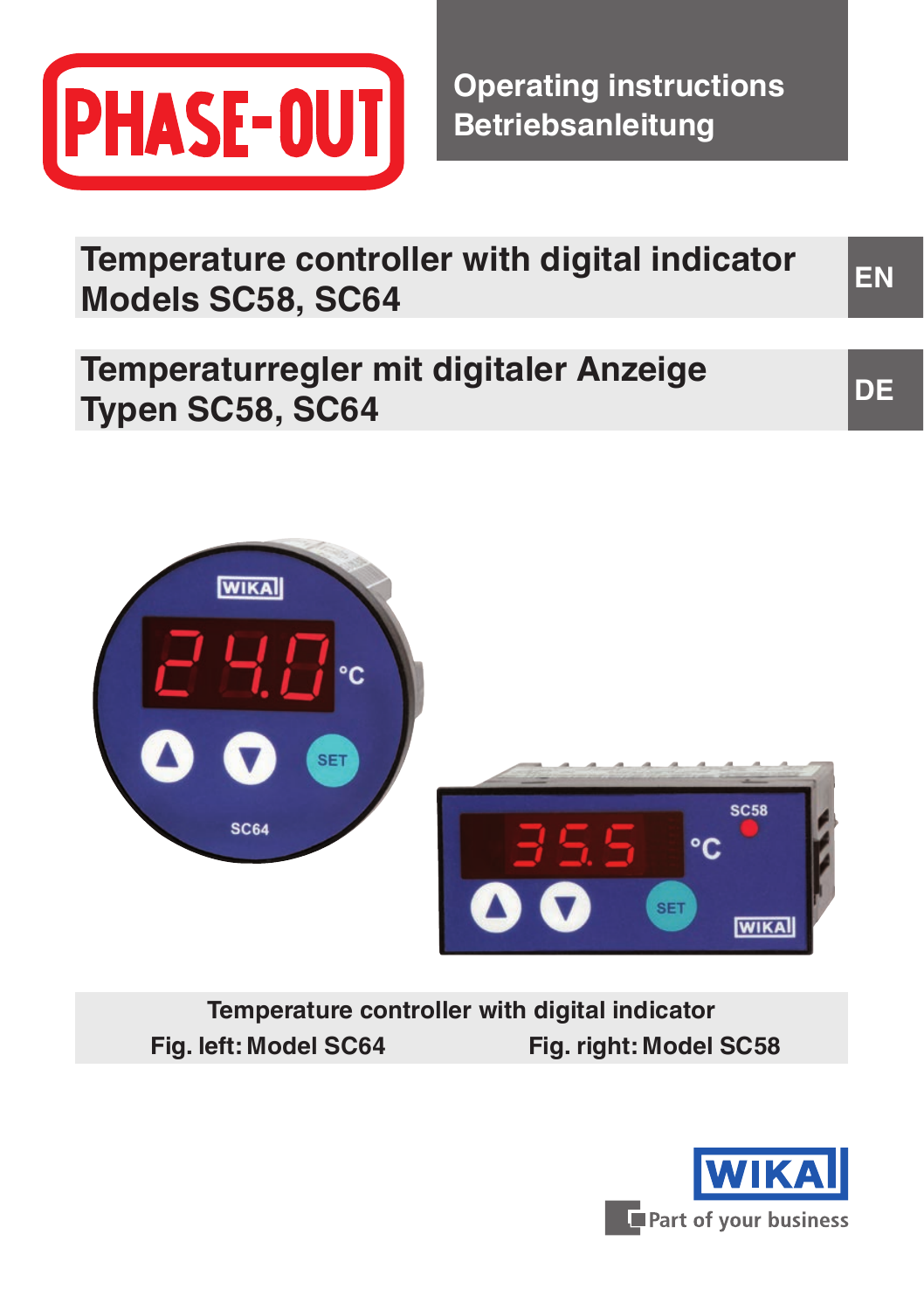| EN  | Operating instructions models SC58, SC64        | Page<br>$3 - 26$ |
|-----|-------------------------------------------------|------------------|
| DE. | Betriebsanleitung Typen SC58, SC64              | Seite 27 - 50    |
|     | Further languages can be found at www.wika.com. |                  |

© 2012 WIKA Alexander Wiegand SE & Co. KG All rights reserved. / Alle Rechte vorbehalten. WIKA® is a registered trademark in various countries. WIKA® ist eine geschützte Marke in verschiedenen Ländern.

Prior to starting any work, read the operating instructions! Keep for later use!

Vor Beginn aller Arbeiten Betriebsanleitung lesen! Zum späteren Gebrauch aufbewahren!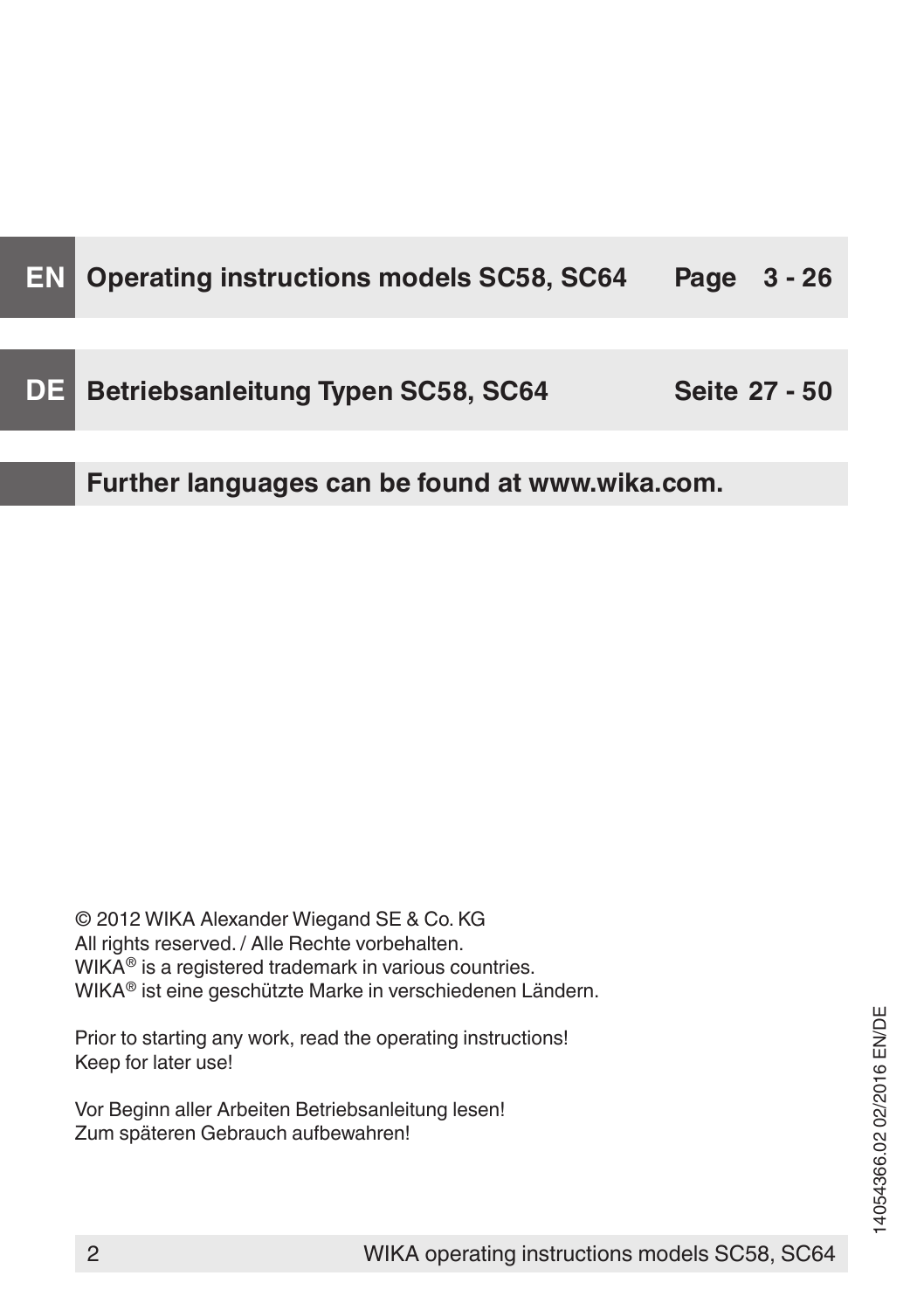## **Contents**

| 1. General information               | 4  |
|--------------------------------------|----|
| 2. Safety                            | 5  |
| 3. Specifications                    | 9  |
| 4. Design and function               | 10 |
| 5. Transport, packaging and storage  | 12 |
| 6. Commissioning, operation          | 13 |
| 7. Configuration                     | 15 |
| 8. Maintenance and cleaning          | 23 |
| 9. Faults                            | 24 |
| 10. Dismounting, return and disposal | 25 |
|                                      |    |

WIKA operating instructions models SC58, SC64 3

**EN**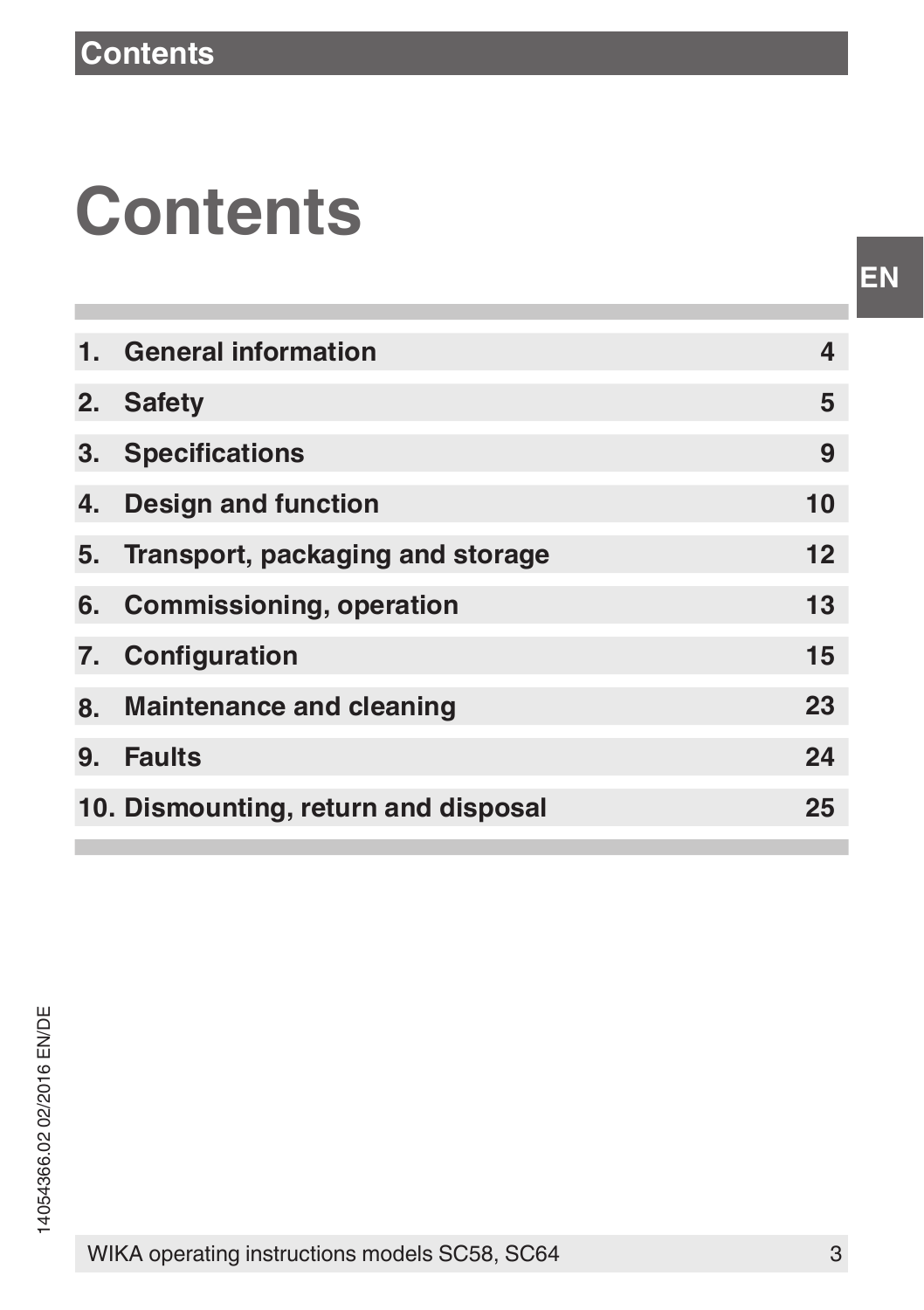### **1. General information**

- The temperature controller described in the operating instructions has been designed and manufactured using state-of-the-art technology. All components are subject to stringent quality and environmental criteria during production. Our management systems are certified to ISO 9001 and ISO 14001.
- These operating instructions contain important information on handling the instrument. Working safely requires that all safety instructions and work instructions are observed.
- Observe the relevant local accident prevention regulations and general safety regulations for the instrument's range of use.
- The operating instructions are part of the product and must be kept in the immediate vicinity of the instrument and readily accessible to skilled personnel at any time.
- Skilled personnel must have carefully read and understood the operating instructions prior to beginning any work.
- The manufacturer's liability is void in the case of any damage caused by using the product contrary to its intended use, non-compliance with these operating instructions, assignment of insufficiently qualified skilled personnel or unauthorised modifications to the instrument.
- The general terms and conditions contained in the sales documentation shall apply.
- Subject to technical modifications.
- Further information:

| - Internet address:       | www.wika.de / www.wika.com |
|---------------------------|----------------------------|
| - Relevant data sheet:    | AC 85.24 (model SC58).     |
|                           | AC 85.25 (model SC64)      |
| - Application consultant: | Tel.: +49 9372 132-0       |
|                           | Fax: +49 9372 132-406      |
|                           | info@wika.de               |
|                           |                            |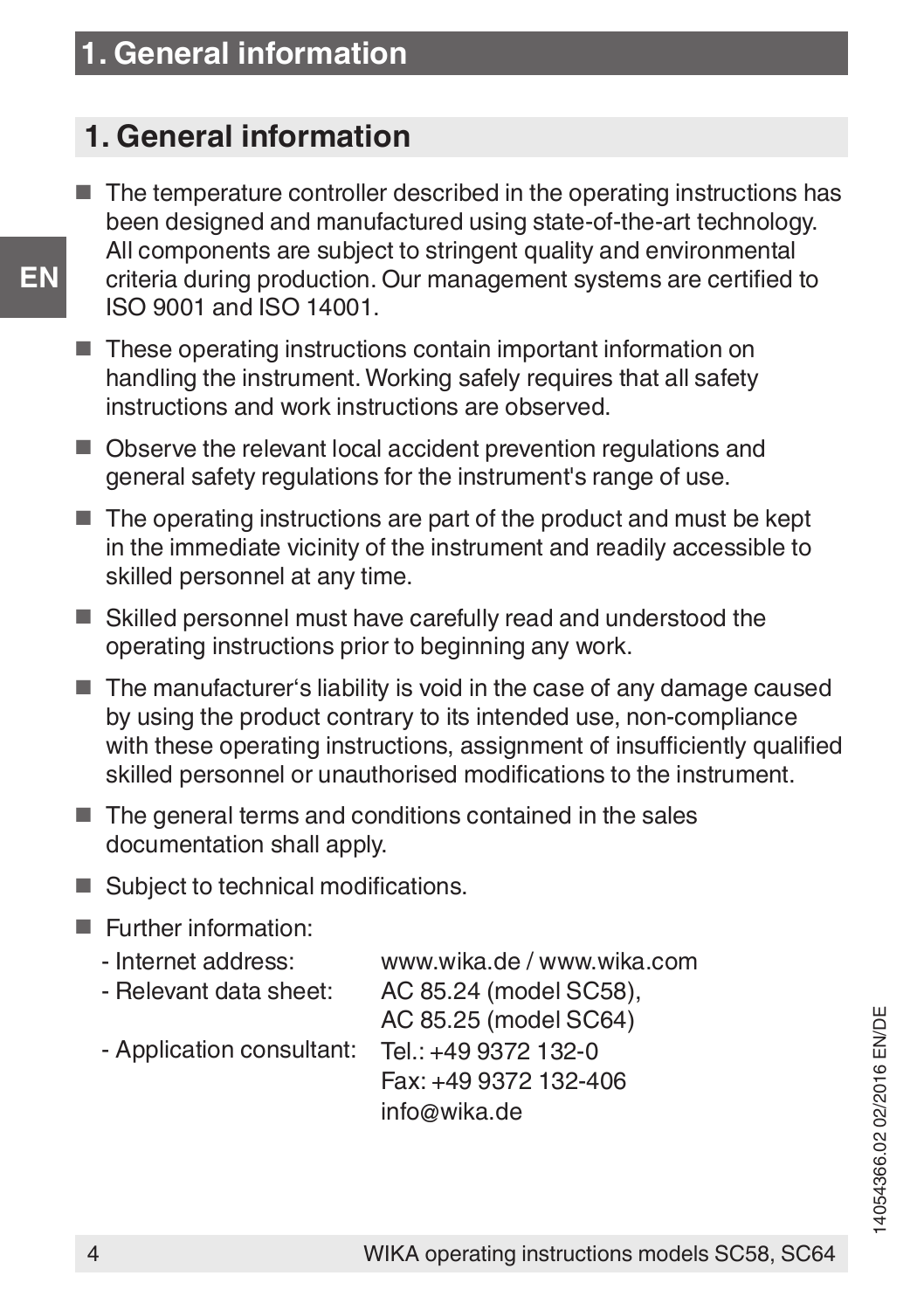### **1. General information / 2. Safety**

### **Explanation of symbols**



#### **WARNING!**

... indicates a potentially dangerous situation that can result in serious injury or death, if not avoided.



#### **CAUTION!**

... indicates a potentially dangerous situation that can result in light injuries or damage to the equipment or the environment. if not avoided.



### **Information**

... points out useful tips, recommendations and information for efficient and trouble-free operation.



#### **DANGER!**

... identifies hazards caused by electric power. Should the safety instructions not be observed, there is a risk of serious or fatal injury.

### **2. Safety**



### **WARNING!**

Before installation, commissioning and operation, ensure that the appropriate temperature controller has been selected in terms of measuring range, design and specific measuring conditions.

Non-observance can result in serious injury and/or damage to the equipment.



Further important safety instructions can be found in the individual chapters of these operating instructions.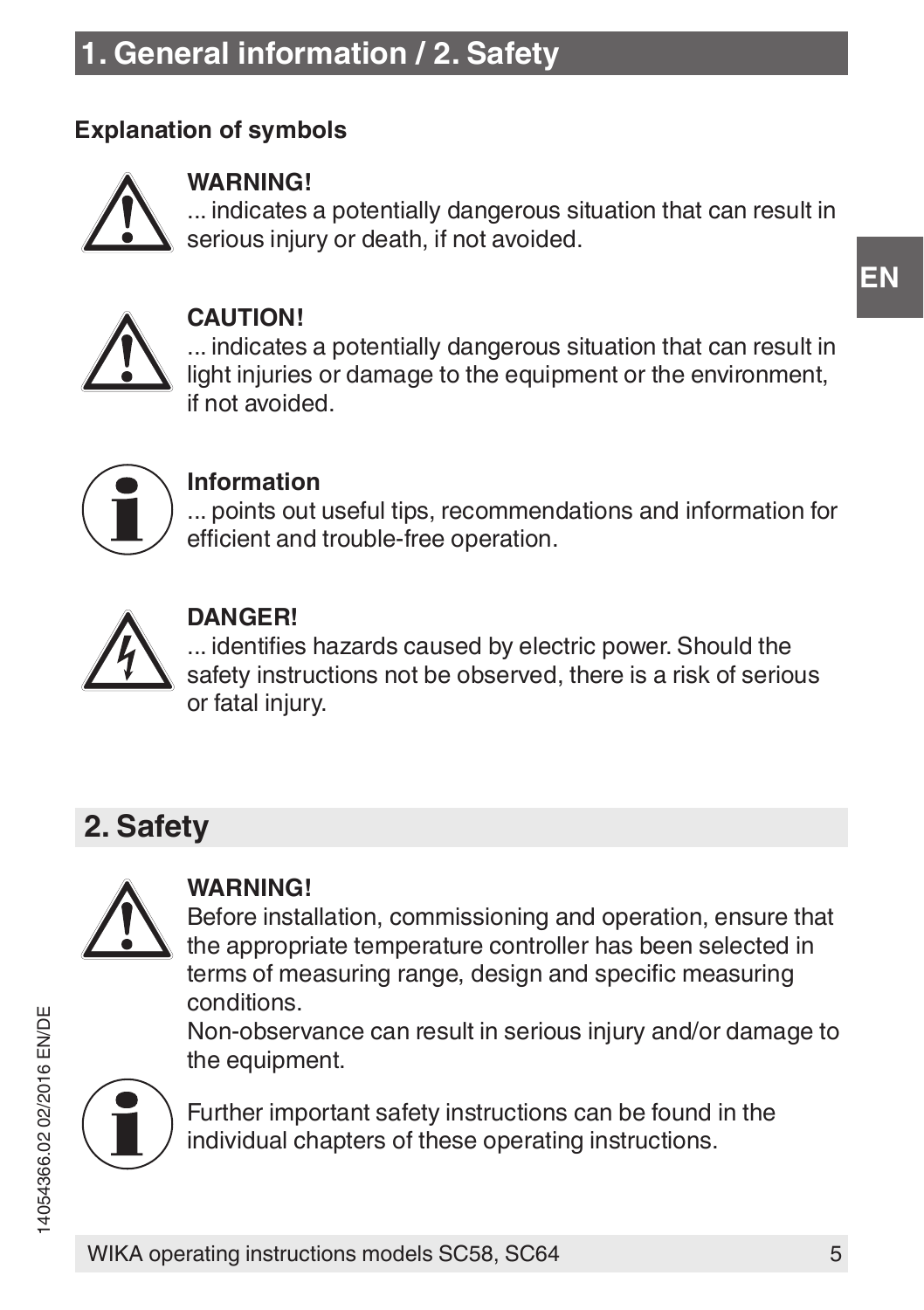### **2. Safety**

#### **2.1 Intended use**

The models SC58 and SC64 are temperature controllers for simple thermostat applications and are used, for example, in large-scale plant.

**EN**

The technical specifications contained in these operating instructions must be observed. Improper handling or operation of the instrument outside of its technical specifications requires the instrument to be taken out of service immediately and inspected by an authorised WIKA service engineer.

If the instrument is transported from a cold into a warm environment, the formation of condensation may result in instrument malfunction. Before putting it back into operation, wait for the instrument temperature and the room temperature to equalise.

The manufacturer shall not be liable for claims of any type based on operation contrary to the intended use.

### **2.2 Personnel qualification**



#### **WARNING!**

**Risk of injury should qualification be insufficient!** Improper handling can result in considerable injury and damage to equipment.

- The activities described in these operating instructions may only be carried out by skilled personnel who have the qualifications described below.
- Keep unqualified personnel away from hazardous areas.

### **Skilled personnel**

Skilled personnel are understood to be personnel who, based on their technical training, knowledge of measurement and control technology and on their experience and knowledge of country-specific regulations. current standards and directives, are capable of carrying out the work described and independently recognising potential hazards.

Special operating conditions require further appropriate knowledge, e.g. of aggressive media.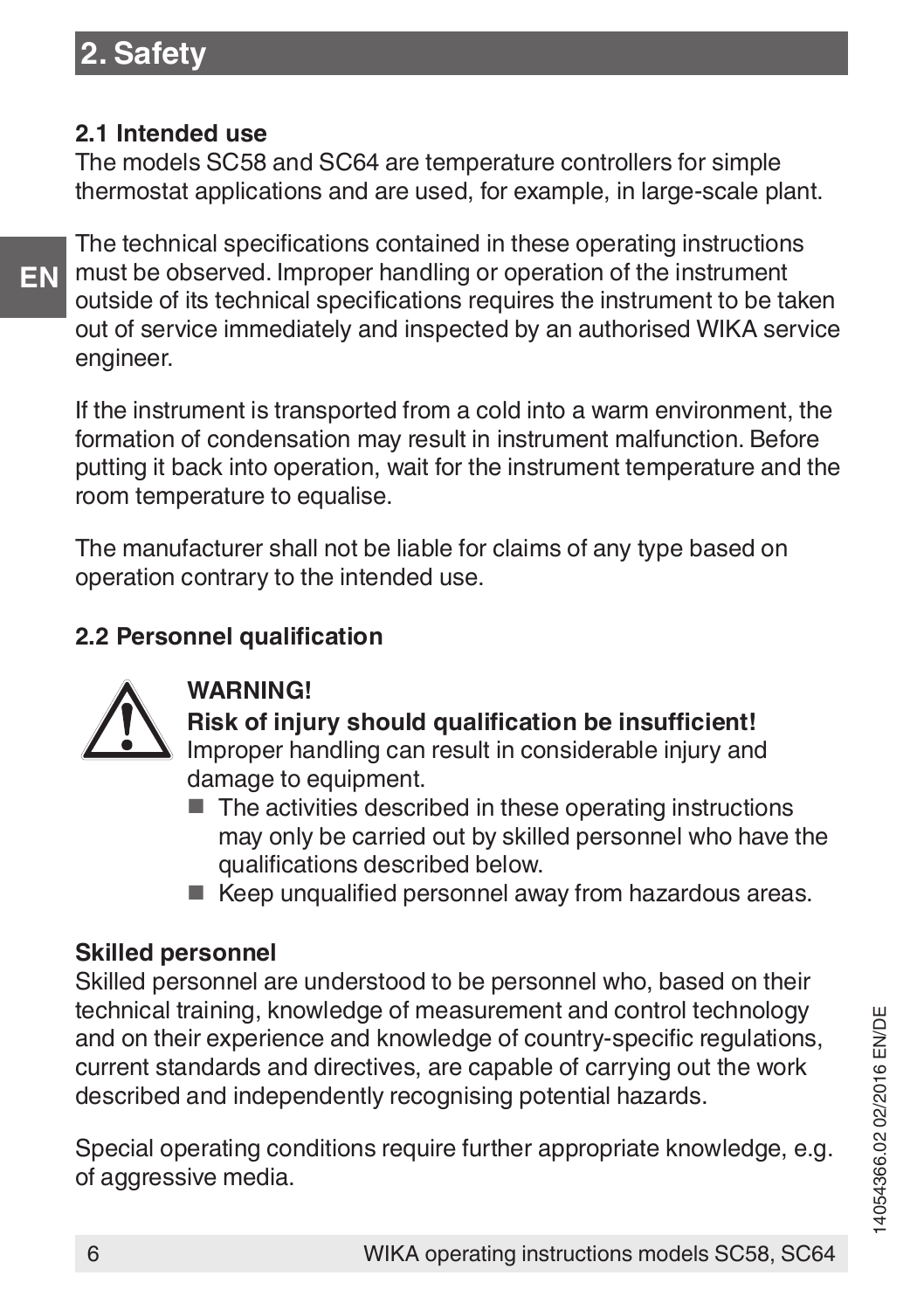### **2.3 Special hazards**



### **WARNING!**

For hazardous media such as oxygen, acetylene, flammable or toxic gases or liquids, and refrigeration plants, compressors, etc., in addition to all standard regulations, the appropriate existing codes or regulations must also be followed.



### **WARNING!**

Protection from electrostatic discharge (ESD) required. The proper use of grounded work surfaces and personal wrist straps is required when working with exposed circuitry (printed circuit boards), in order to prevent static discharge from damaging sensitive electronic components.

To ensure safe working on the instrument, the operating company must ensure

- that suitable first-aid equipment is available and aid is provided whenever required.
- that the operating personnel are regularly instructed in all topics regarding work safety, first aid and environmental protection, and know the operating instructions, in particular the section on safety instructions.



### **DANGER!**

Danger of death caused by electric current Upon contact with live parts, there is a direct danger of death.

- The instrument may only be installed and mounted by skilled personnel.
- Operation using a defective power supply unit (e.g. short circuit from the mains voltage to the output voltage) can result in life-threatening voltages at the instrument!



### **WARNING!**

Residual media in the dismounted instrument can result in a risk to persons, the environment and equipment. Take sufficient precautionary measures.

**EN**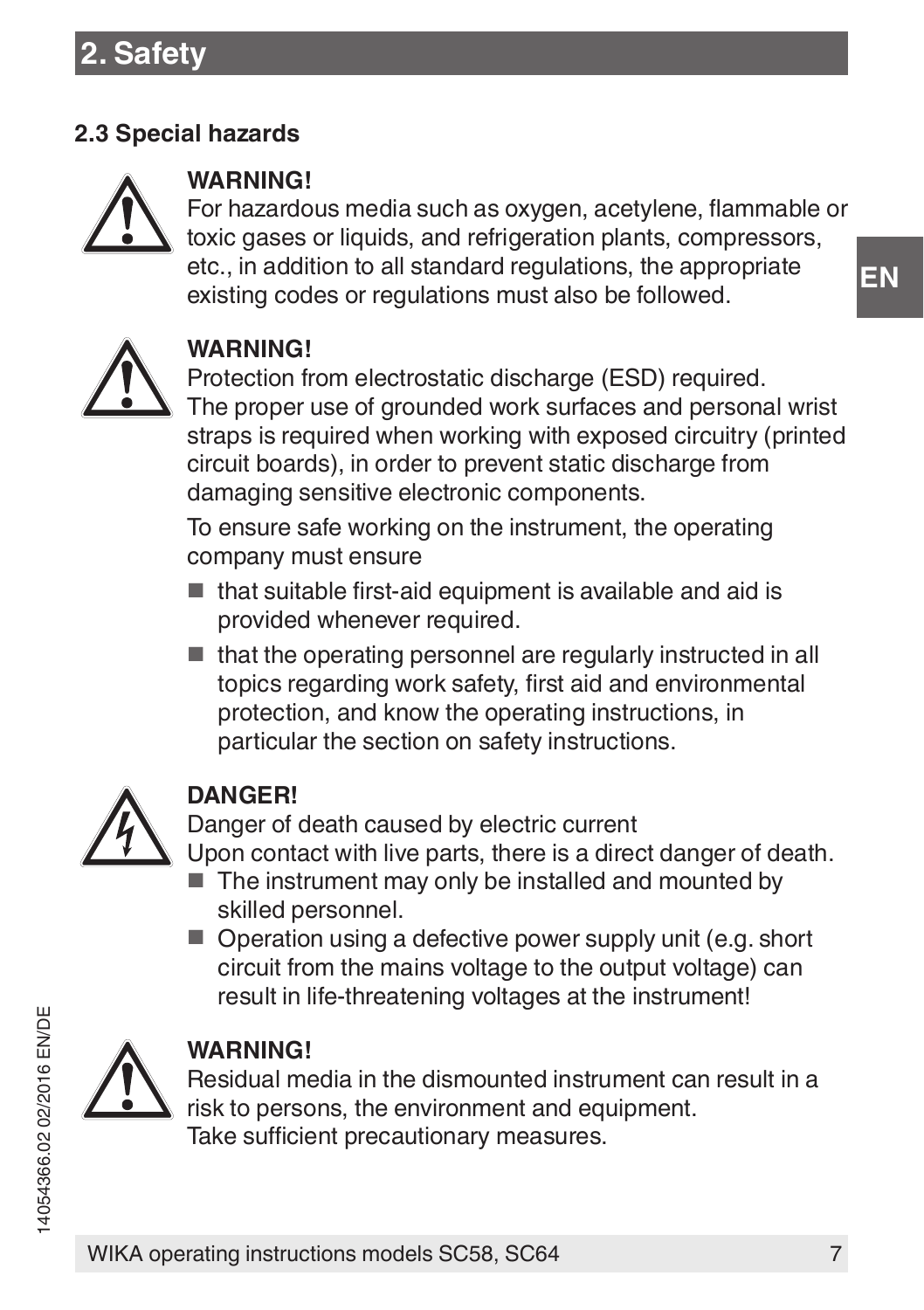### **2.4 Labelling, safety marking**

### **Product label**



### **Explanation of symbols**



Before mounting and commissioning the instrument, ensure you read the operating instructions!



### **CE, Communauté Européenne**

Instruments bearing this mark comply with the relevant European directives.



This marking on the instruments indicates that they must not be disposed of in domestic waste. The disposal is carried out by return to the manufacturer or by the corresponding municipal authorities (see EU directive 2012/19/EU).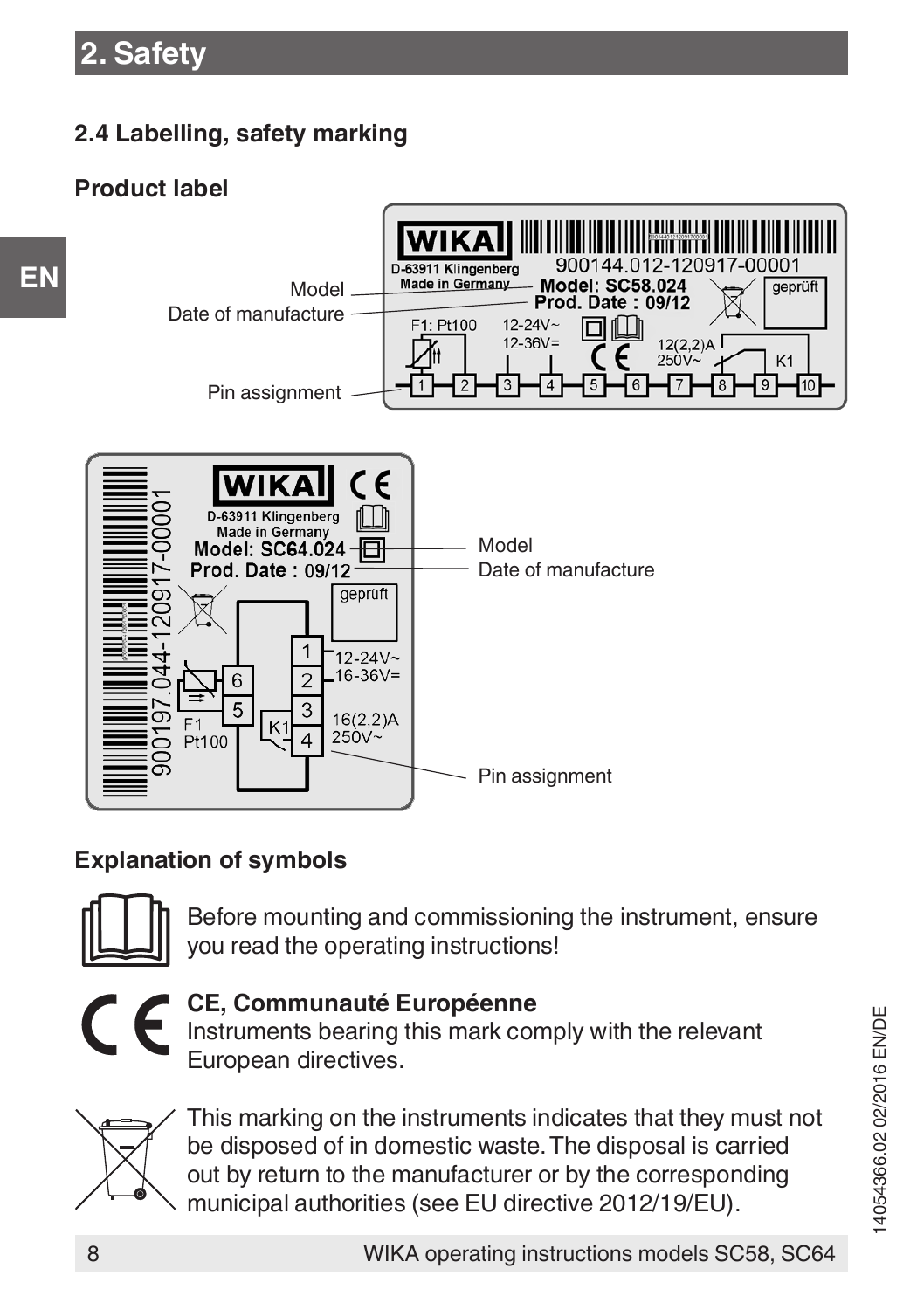### **3. Specifications**

| <b>Specifications</b>                              | Model SC58                                                                                                                                            | Model SC64                                                                             |
|----------------------------------------------------|-------------------------------------------------------------------------------------------------------------------------------------------------------|----------------------------------------------------------------------------------------|
| Nominal size in mm                                 | Front dimensions: 62 x 28<br>Mounting dimensions:<br>58.2 x 25.2                                                                                      | 60                                                                                     |
| Sensor element                                     | Pt100 resistance thermometer (standard), Pt1000 or PTC<br>(selectable via software menu)                                                              |                                                                                        |
| <b>Measuring range</b>                             | Pt100, Pt1000: -80  +400 °C<br>$-50+130$ °C<br>PTC:                                                                                                   |                                                                                        |
| <b>Measuring accuracy</b>                          | $±1$ K or $±0.5$ % of measuring range (greater value applies)<br>The actual value display can be an integer or have a<br>resolution of 0.5 K or 0.1 K |                                                                                        |
| Display                                            | 3-digit LED display, 13 mm high, colour red                                                                                                           |                                                                                        |
| Power supply<br>Model SCxx.230                     | AC 230 V, 50/60 Hz, current<br>consumption max. 20 mA                                                                                                 | AC 230 V, 50/60 Hz, current<br>consumption max. 20 mA                                  |
| Model SCxx.024                                     | AC 12  24 V, DC 12  36 V,<br>current consumption max.<br>30 <sub>m</sub> A                                                                            | AC 12  24 V, DC 16  36 V,<br>current consumption max.<br>30 <sub>m</sub> A             |
| Switching output                                   | Relays 12 A resistive load,<br>(2.2 A inductive load), 250 V,<br>change over contact                                                                  | Relays 16 A resistive load,<br>(2.2 A inductive load), 250 V,<br>contact normally open |
| Electrical<br>connections                          | Screw terminals for cable up<br>to $1.5$ mm <sup>2</sup>                                                                                              | Pin 1 up to 4: Fast-on<br>connection, 6.3 x 0.8 mm                                     |
|                                                    |                                                                                                                                                       | Pin 5 and 6: Fast-on<br>connection, 2.8 x 0.5 mm                                       |
| Case                                               | Plastic, black                                                                                                                                        |                                                                                        |
| Weight                                             | approx. 200 g                                                                                                                                         |                                                                                        |
| Ingress protection                                 | Front panel IP50 (panel<br>mounting)<br>Terminals IP00                                                                                                | Front panel IP65 (panel<br>mounting)<br><b>Terminals IP00</b>                          |
| <b>Mounting option</b><br>Model SC58<br>Model SC64 | Snap-in mounting<br>Panel mounting with mounting bracket                                                                                              |                                                                                        |

WIKA operating instructions models SC58, SC64 9

**EN**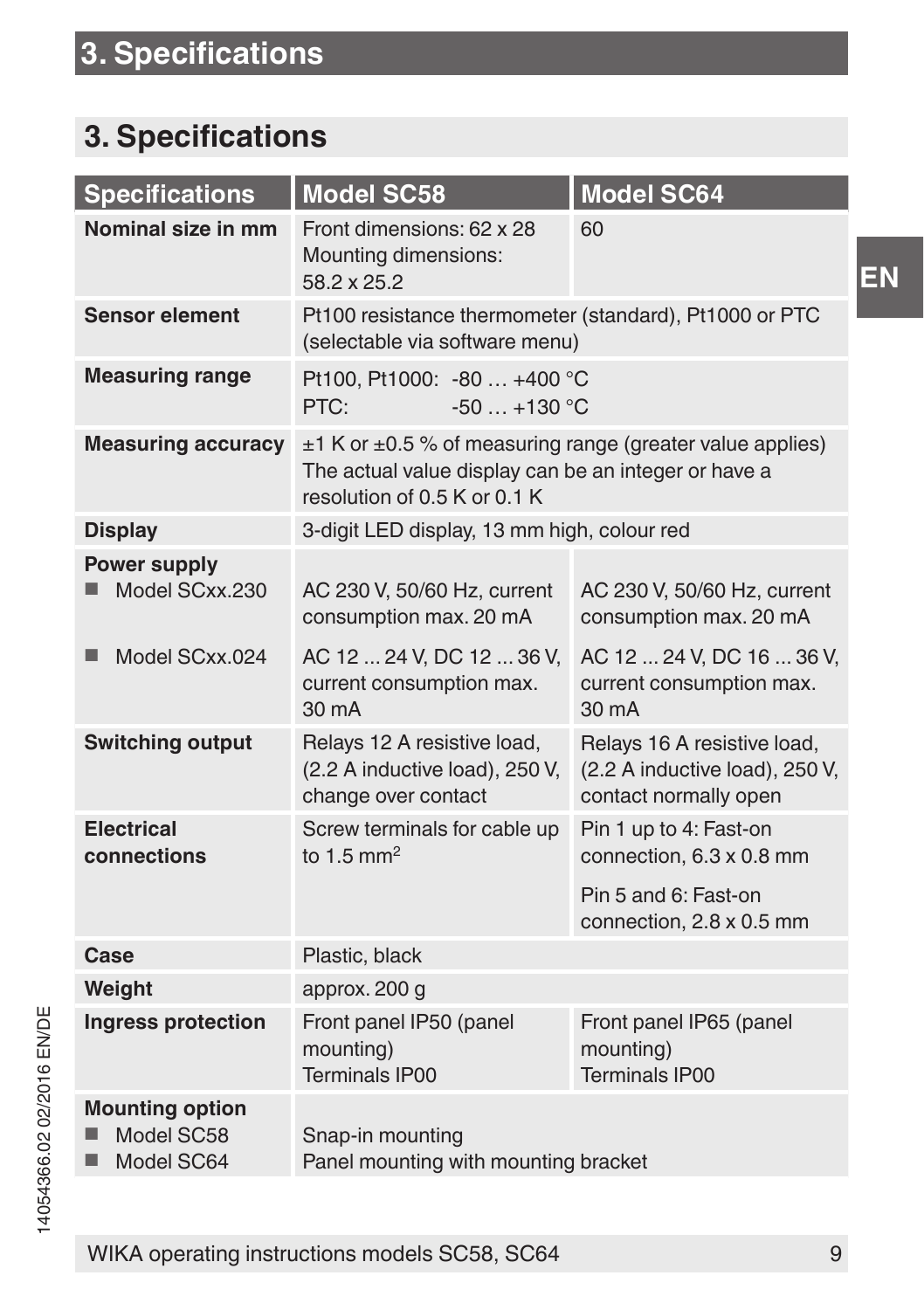### **3. Specifications / 4. Design and function**

| <b>Specifications</b>                                                                   | <b>Model SC58</b>                                                                                                                                  | <b>Model SC64</b> |
|-----------------------------------------------------------------------------------------|----------------------------------------------------------------------------------------------------------------------------------------------------|-------------------|
| <b>Ambient conditions</b><br>Storage temp.<br>٠<br>Operating temp.<br>Relative humidity | $-20+70$ °C<br>050 °C<br>max. 75 %, no condensation                                                                                                |                   |
| <b>CE</b> conformity<br><b>EMC</b> directive<br>Low voltage<br>directive                | 2004/108/EG, EN 61326 Emission (group 1, class B) and<br>interference immunity (industrial application)<br>2006/95/EG, EN 60730-1 and EN 60730-2-9 |                   |

For further specifications see WIKA data sheets AC 85.24 (model SC58) or AC 85.25 (model SC64) and the order documentation.

### **4. Design and function**

### **4.1 Description**

**EN**

These temperature controllers feature simple operation and a high switch rating. In comparison to mechanical thermostats, these temperature controllers can handle significantly more switching cycles and thus have a higher operating life.

The round design of the model SC64 enables it to be used as an alternative to the purely-mechanical Combistat (model SC15).

The design of the model SC58 enables the controller to be used as an alternative to the purely-mechanical remote-reading thermometer (model TF58).

The instrument has been designed and built solely for the intended use described here, and may only be used accordingly.

### **4.2 Scope of delivery**

Cross-check scope of delivery with delivery note.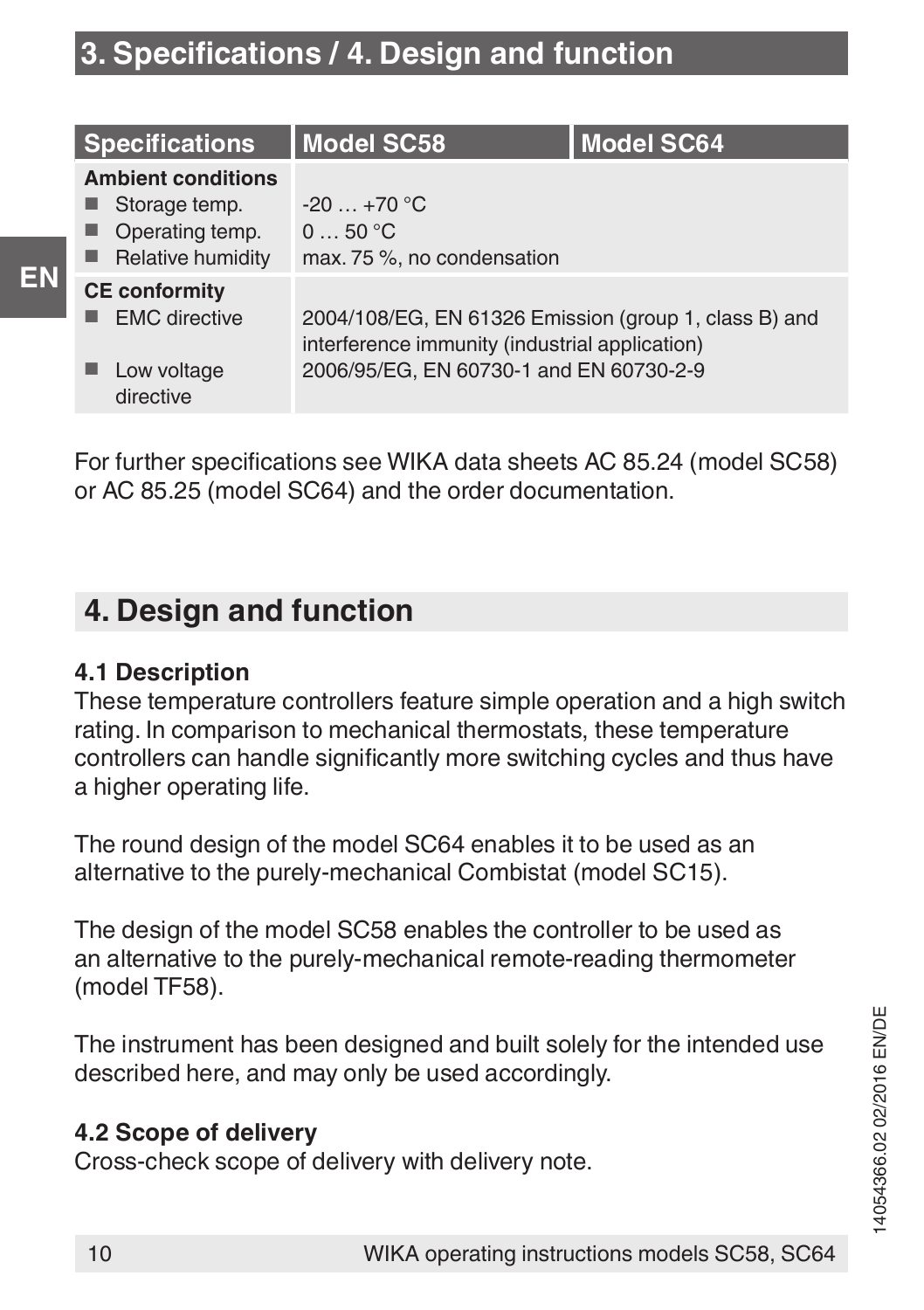### **4. Design and function**

### **4.3 Connection diagram**

### **4.3.1 Model SC58**



### **4.3.2 Model SC64**

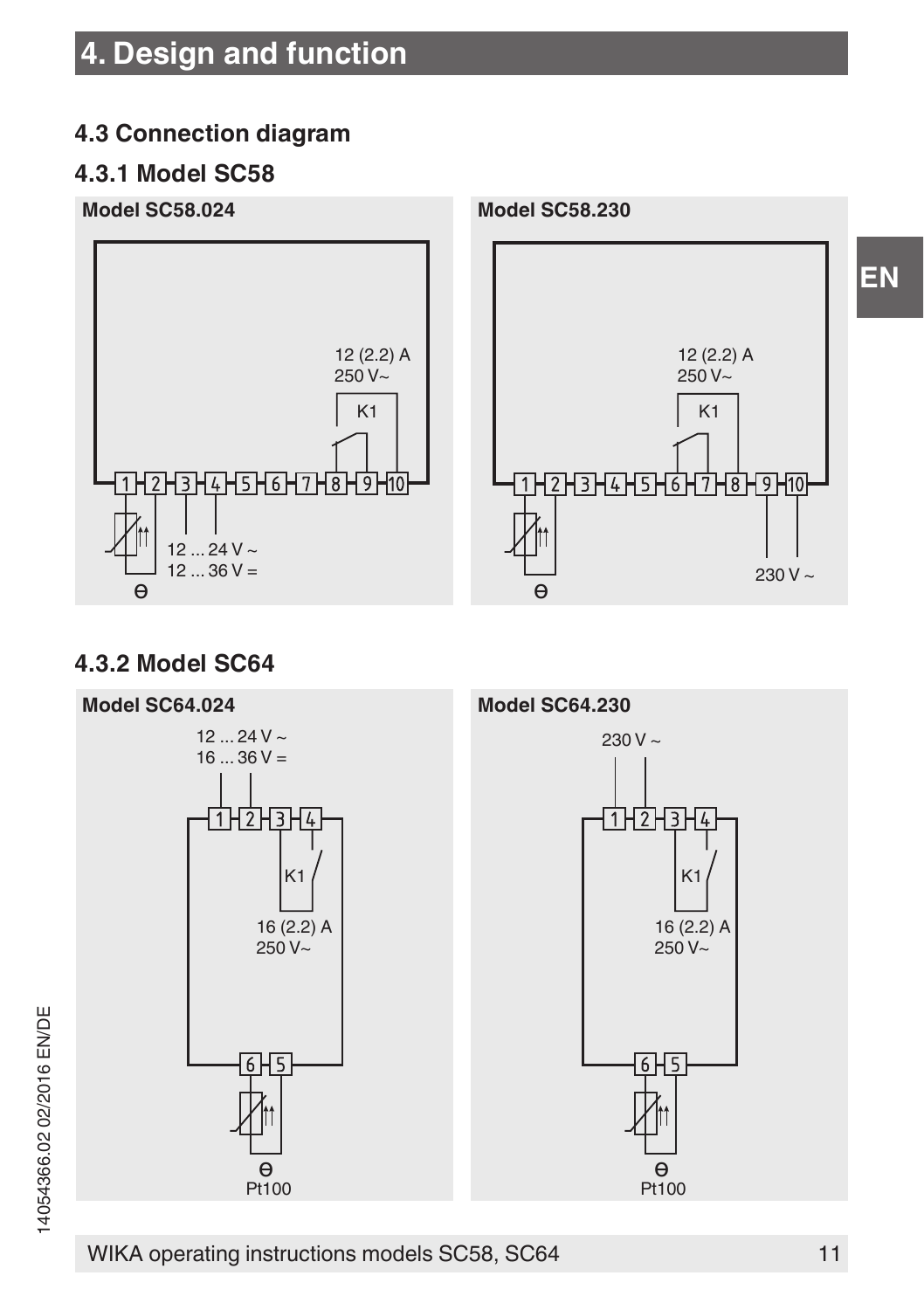### **5. Transport, packaging and storage**

### **5. Transport, packaging and storage**

### **5.1 Transport**

Check the instrument for any damage that may have been caused by transport. Obvious damage must be reported immediately.

### **5.2 Packaging**

**EN**

Do not remove packaging until just before mounting. Keep the packaging as it will provide optimum protection during transport (e.g. change in installation site, sending for repair).

### **5.3 Storage**

### **Permissible conditions at the place of storage:**

- Storage temperature: -20 ... +70 °C
- Humidity: Max. 75 % r. h. (non-condensing)

### **Avoid exposure to the following factors:**

- Direct sunlight or proximity to hot objects
- Mechanical vibration, mechanical shock (putting it down hard)
- Soot, vapour, dust and corrosive gases
- Potentially explosive environments, flammable atmospheres

Store the instrument in its original packaging in a location that fulfils the conditions listed above. If the original packaging is not available, pack and store the instrument as described below:

- 1. Wrap the instrument in an antistatic plastic film.
- 2. Place the instrument, along with shock-absorbent material, in the packaging.
- 3. If stored for a prolonged period of time (more than 30 days), place a bag containing a desiccant inside the packaging.



### **WARNING!**

Before storing the instrument (following operation), remove any residual media. This is of particular importance if the medium is hazardous to health, e.g. caustic, toxic, carcinogenic, radioactive, etc.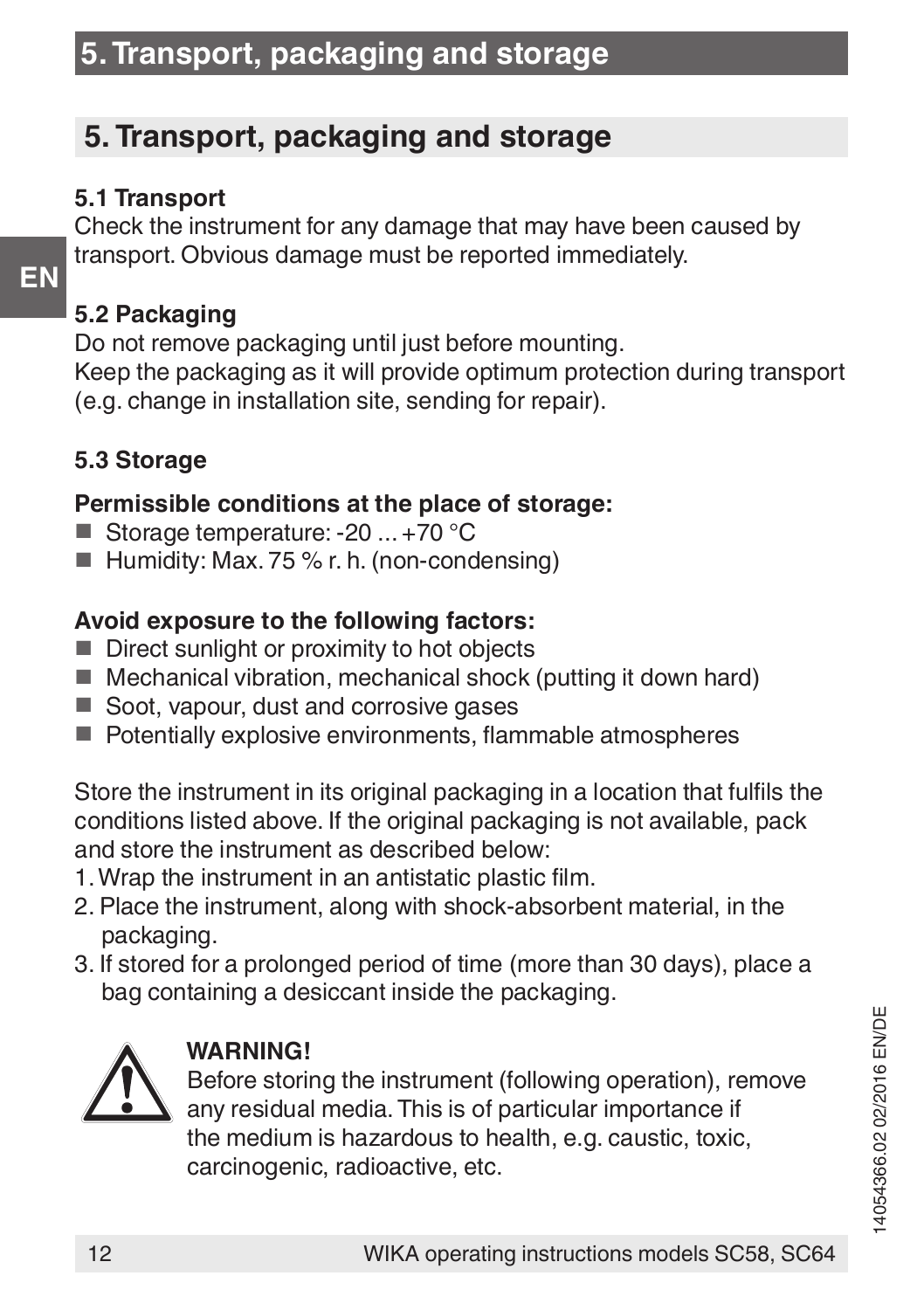### **6. Commissioning, operation**

### **Electrical connection**

- Only appropriately-qualified skilled personnel should carry out the electrical connection.
- During the installation and connection of the controller and in the choice of cable material used, the applicable requirements of VDE 0100 "Regulations on the installation of power systems with rated voltages below 1,000 V" must be complied with.
- When switching contactors and other inductive loads, this can cause a malfunction and, in extreme cases, damage to the controller. It is recommended to fit contactor coils with surge suppressors.
- The controller and its connected installations contain live elements. The housing must not be opened by the customer under any circumstances. For any possible contact with live elements, the instrument is to be separated 2-pole from the mains.
- All sensor and signal wires must be separated from the powered and mains wiring and not parallel to each other, in order to avoid capacitive or inductive coupling. If possible, use screened cable.
- Ground the controller with the protective earth conductor. To avoid ground loops and fault currents, provide a common ground terminal for all ground wires, which is itself connected to the ground lead of the

power supply (no ground wires between different controllers).

- Do not connect any other loads to the mains terminals of the controller.
- Do not use the controller in a hazardous area.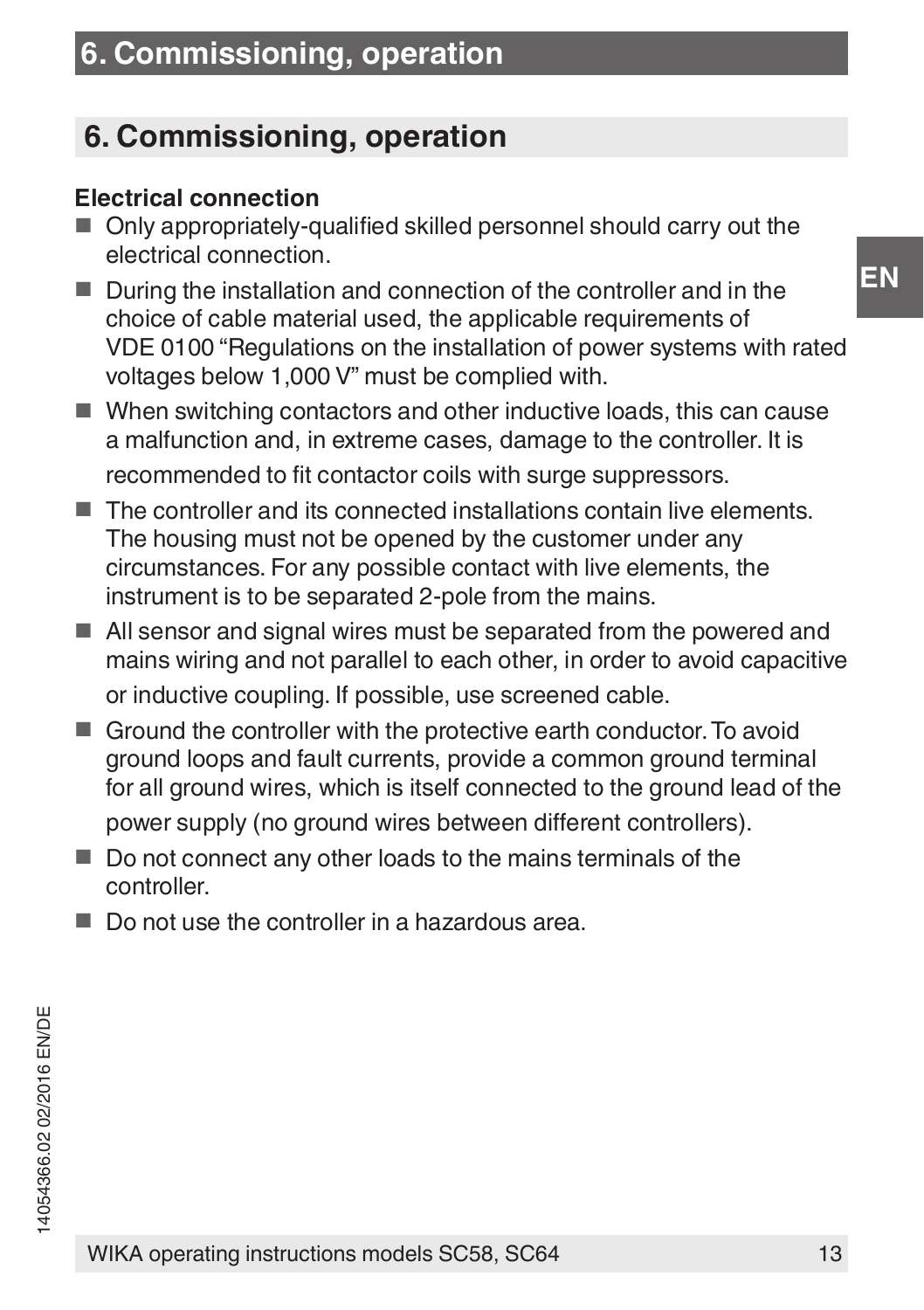#### **General rules for installation**

In the installation of processor-controlled control systems, the following principles must be observed:

- **EN**
- 1. If possible, do not allow any interference sources, i.e. implement interference suppression and minimise the level of interference (noise suppression in accordance with VDE 0875, implementation in accordance with VDE 0874). In principle, eliminate an interference at its point of generation. Introduce the suppression devices as close as possible to the interference source.
- 2. Place unavoidable interference sources far away from the control systems.
- 3. All sensor and signal wires must be separated from the powered and mains wiring, in order to avoid capacitive or inductive coupling.
- 4. Use screened measuring cable, and ground the screen. Only provide a single common ground connection, in order eliminate ground loops and fault currents.
- 5. It is advisable to provide a separate power cable for the control system's power supply, so that noise levels introduced via the power cable are less strong and voltage drops when switching heavy loads are less noticeable.
- 6. When switching inductive loads, cut out the resulting induction voltages with protective elements, which will be different for direct and alternating current systems.

In direct current systems, in the simplest case, a flyback diode with a high surge current resistance can limit the induction voltage. With alternating current operation, an RC filter is often used, which is placed directly on the inductance and must be matched to it. The determination of the filter values can made by calculation, if the inductance of the coil is known, or experimentally. Only use approved capacitors in accordance with VDE 0565.

The installation of an RC filter at the controller's switch contact is very problematic, as even when the switch is open, a reactive current flows through the filter. This may be greater than the holding current of the contactor, whereby a closed contact will no longer open.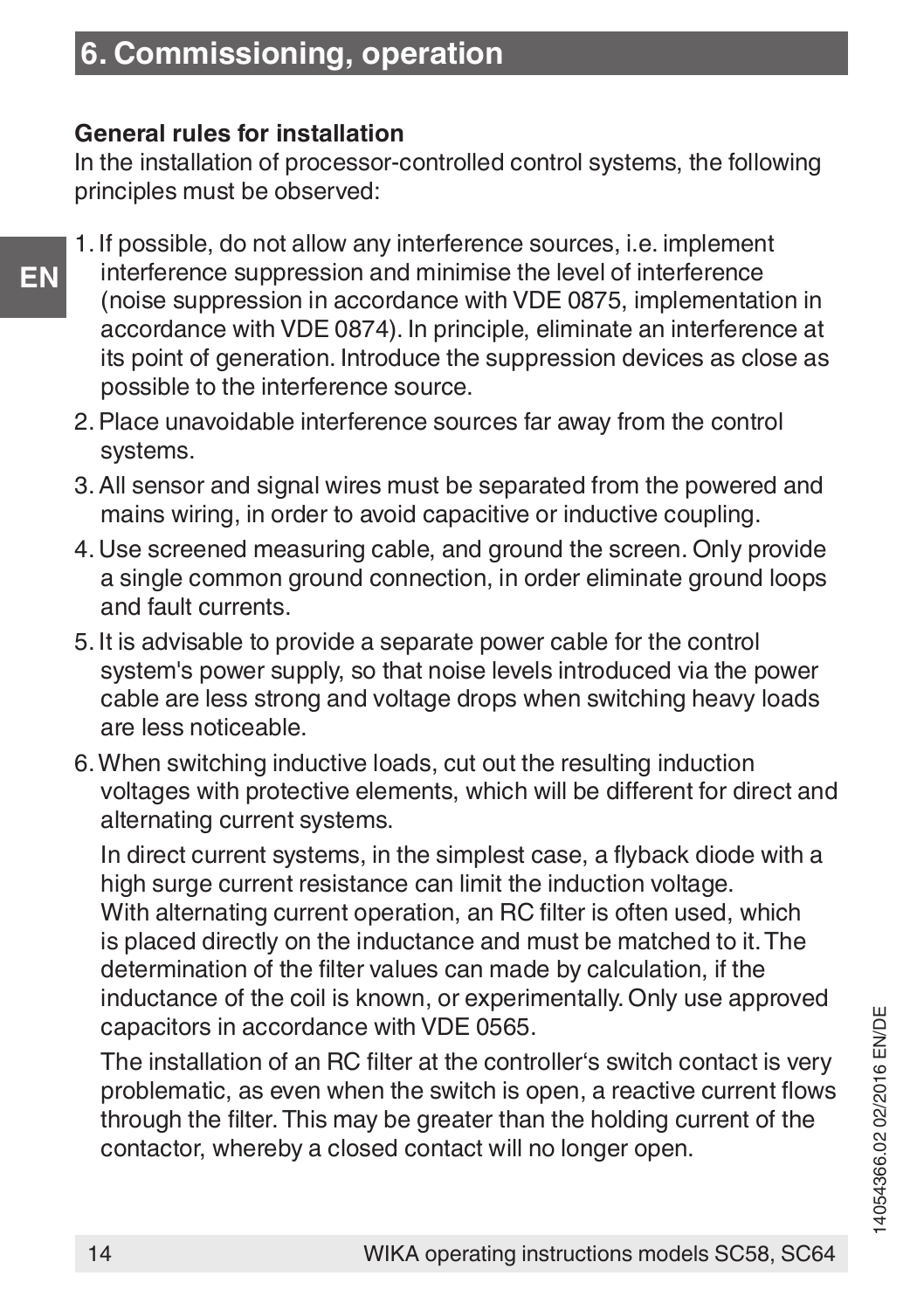### **6. Commissioning, operation / 7. Configuration**

- 7. Semiconductor switches such as thyristors, triacs or SSRs generate interference voltages due to their non-linear characteristics and their finite gate trigger voltage. This also protects them against surges due to their limited reverse voltage. Here, varistors, RC filters or chokes are often used. If possible, for semiconductor switches the use of zero-voltage switches is recommended.
- 8. Use a line filter for mains voltage to controllers, where the mains supplies are very noisy. Fit the filter as close as possible to the controller and connect with short lines, safe from touch. The filter absolutely must be connected to a protective earth. Note that a small reactive current flows to ground.

The supply of the loads connected through the controller must not be tapped on the controller side after the mains filter.

### **7. Configuration**

SOFTWARE 10 **Setting options**



### **Key: UP**

By pressing this key, the parameter or the parameter value is increased.



### **Key: DOWN**

By pressing this key, the parameter or the parameter value is reduced. On an alarm, the buzzer function is switched off by pressing this key.



### **Key: SET**

While this key is pressed, the set point will be displayed. This key is also used for parameter setting.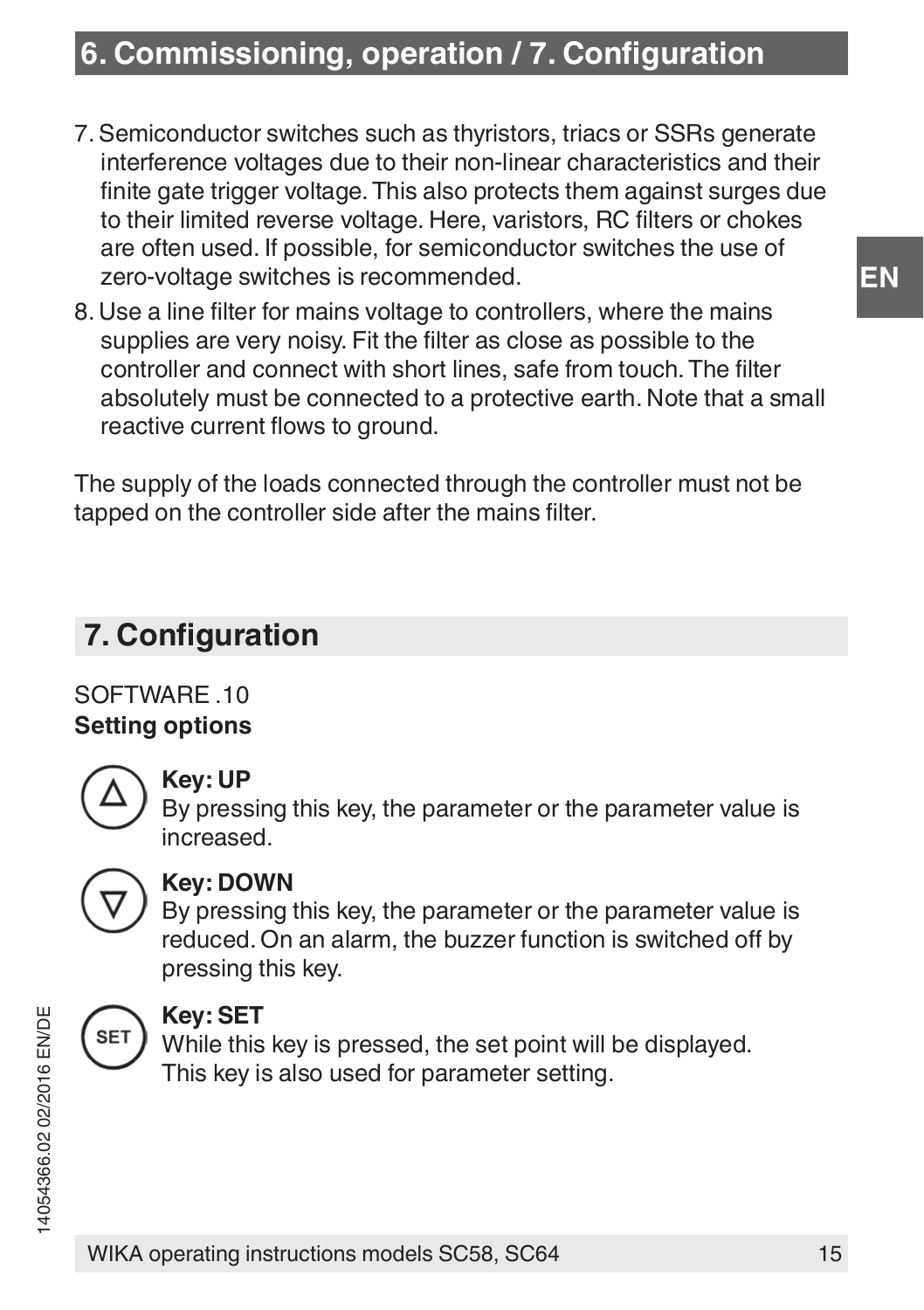### **7.1 First control level**

### **Parameterisation of the set point**

The set point, S1, is directly selectable by pressing the SET key. By then pressing the UP or DOWN keys it can be set.

|                | EN Parameters Functional description Setting range Standard |        | setting         |
|----------------|-------------------------------------------------------------|--------|-----------------|
| S <sub>1</sub> | Set point, control contact 1                                | P4  P5 | $0.0 \degree C$ |

### **7.2 Second control level (P parameter)**

### **Setting of control parameters**

By pressing the UP and DOWN keys simultaneously for at least 4 seconds one reaches the parameter list for control parameters (beginning with P0).

The UP key scrolls the list up, the DOWN key scrolls it downwards. If one presses the SET key, the value of the respective parameter is displayed. By then pressing the UP or DOWN keys the value is adjusted.

After releasing all the keys, the new value will be stored permanently. If, during 60 seconds, no key is pressed, there is an automatic return to the initial position.

| <b>Parameters</b> | <b>Functional description</b> | <b>Setting range</b>       | <b>Standard</b><br>setting |
|-------------------|-------------------------------|----------------------------|----------------------------|
| P <sub>0</sub>    | Actual value                  | -                          | ۰                          |
| P <sub>2</sub>    | <b>Hysteresis K1</b>          | 0.199.9K                   | 1.0K                       |
| P(41)             | Lower set-point limit         | -99 °C  P5                 | $-99^{\circ}$ C            |
| $P5^{1}$          | Upper set-point limit         | P4  999 °C                 | 999 °C                     |
| P <sub>6</sub>    | Actual value correction       | $-20.0$ $+20.0$ K          | 0.0K                       |
| P <sub>19</sub>   | Key lock                      | 0: not locked<br>1: locked | $\Omega$                   |
| P30               | Lower alarm limit             | $-99999$ °C                | $-99^{\circ}$ C            |
| P31               | Upper alarm limit             | $-99 - 999 °C$             | 999 °C                     |
| P32               | Hysteresis for alarm function | 0.599.9K                   | 1.0K                       |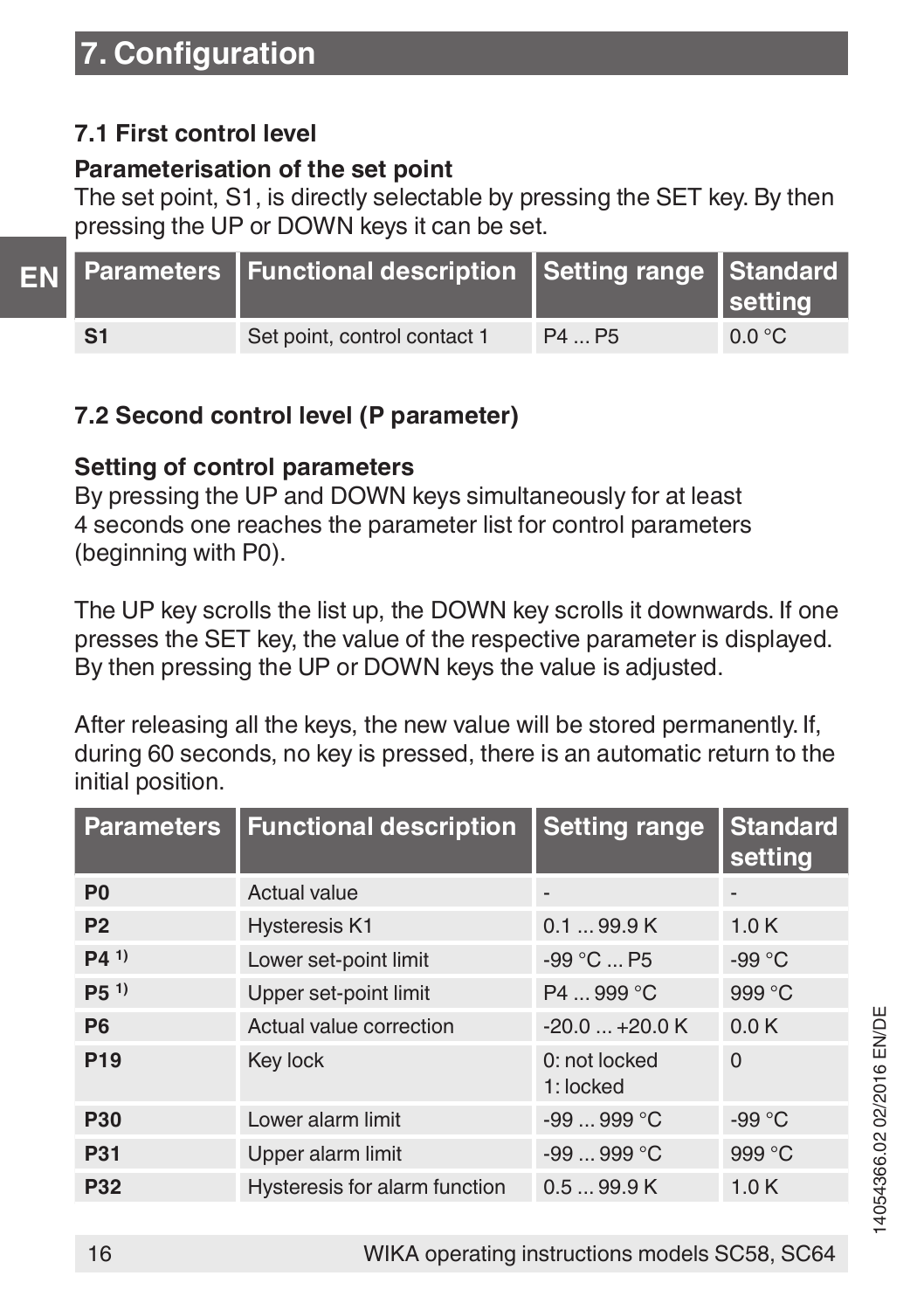|    | Parameters   Functional description   Setting range   Standard |                                        | setting |
|----|----------------------------------------------------------------|----------------------------------------|---------|
| d0 | Defrost interval                                               | 099h<br>$0 = no$ defrosting            |         |
| d3 | Defrost time limit                                             | $099$ min.<br>$0 =$ without time limit | 30 min. |

1) Standard setting dependent on sensor type

### **Parameter description**

### **P2: Hysteresis, control contact 1**

The hysteresis can be arranged either symmetrically or on only one side of the set point (see A40).

For single-sided setting the hysteresis is effective below for a heating contact, above for a cooling contact. With symmetrical hysteresis, in both cases it is effective evenly above and below the switchpoint by a value of half the hysteresis (see drawings).



### **P4: Lower set-point limit**

#### **P5: Upper set-point limit**

The adjustment of the set point can be limited upwards and downwards. This prevents the end-user of a system setting inadmissible or dangerous set points.

**EN**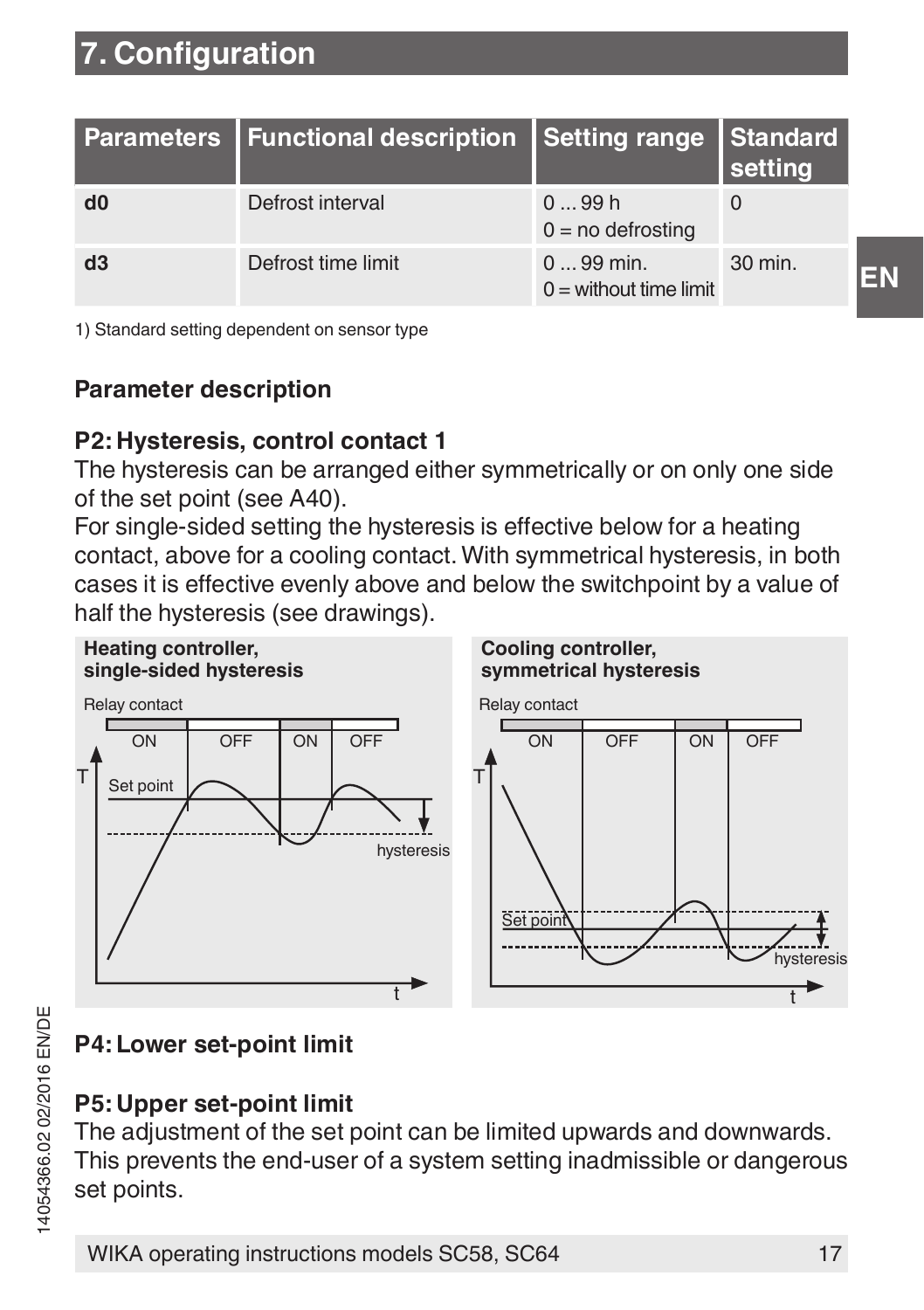### **P6: Actual value correction**

The value set here is added to the sensor's measured value. The modified measurement is shown on the display and serves as the basis for control.

### **EN**

### **P19: Key lock**

The key lock enables the operator keys to be blocked. In the locked state, changing the set point via the keys is not possible. When you attempt to adjust the set point while the key lock is active, the message "---" appears on the display.

### **P30: Lower alarm limit**

### **P31: Upper alarm limit**

The alarm output with single-sided hysteresis (see parameter P32) is effectively a limit or band alarm. The limit values, with limit as well as band alarm, can at any time be relative, and thus concurrent with the set point S1/S1', or absolute, so independent of the set point S1/S1'. The hysteresis acts on one side inwards with limit alarms, and outwards with band alarms.

#### **Function as limit alarm**

If the actual value is outside the set temperature limits; thus above the upper limit value or below the lower limit value, the alarm contact will be active.



#### **Function as band alarm**

Inverse switching behaviour as with limit alarms. Light 3 indicates or the alarm contact is energised if the actual value is within the set limits.



14054366.02 02/2016 EN/DE 4054366.0202/2016 EN/DE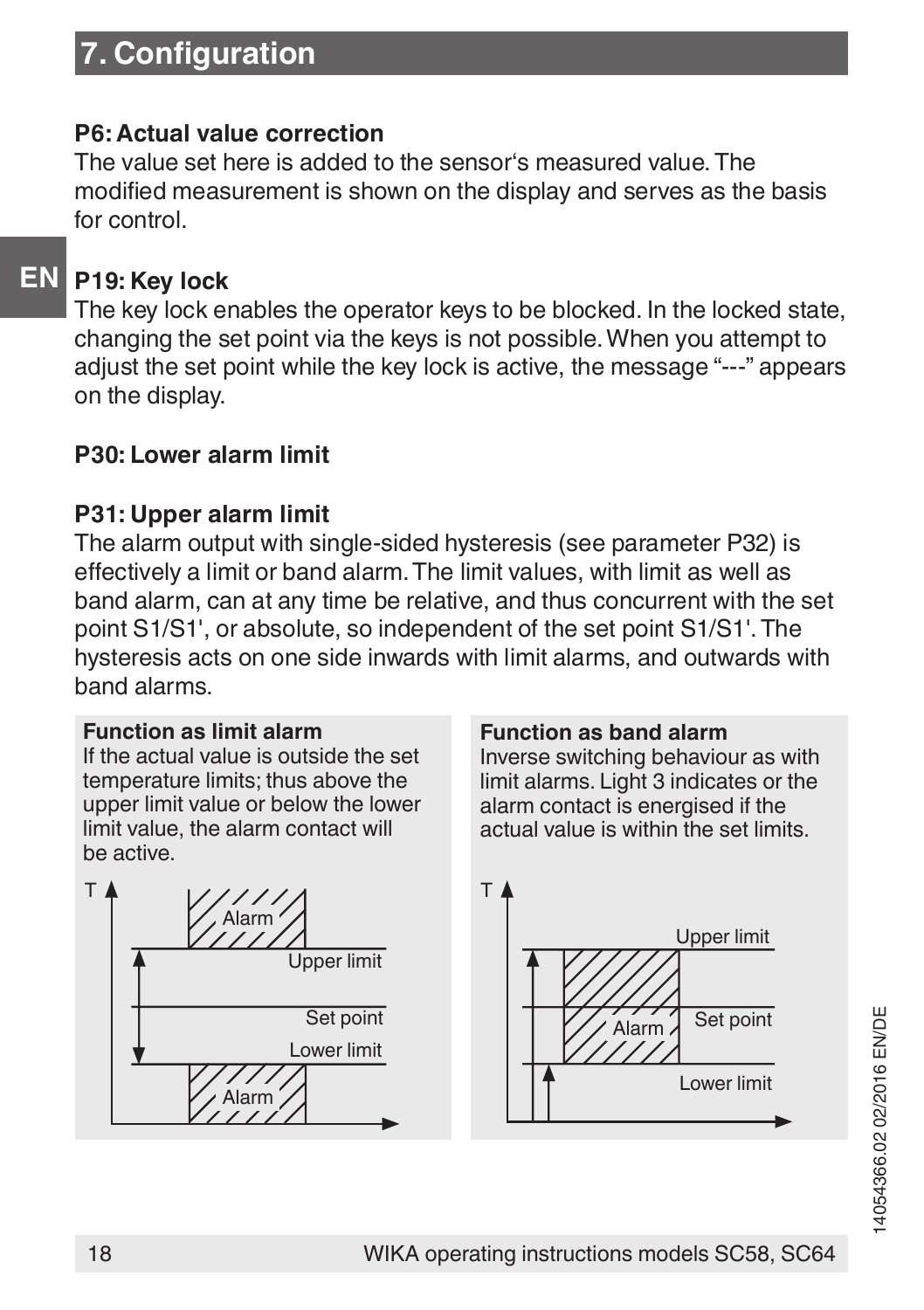### **P32: Hysteresis alarm, single-sided**

The hysteresis is applied on a single-side of the set limit value. It is active depending on the alarm definition.

### **d0: Defrost interval**

The "defrost interval" defines the time after which defrosting is initiated. After each defrost start, this time is reset and processed again. In the event that no defrosting is wanted, the defrost can be deactivated through the parameter setting  $d0 = 0$ . Then only manual defrosting is possible via the UP key.

### **d3: Defrost time limit**

The defrosting operation cannot take longer than the time set here. When this time is exceeded, the defrosting ends.

By setting  $d3 = 0$ , the time monitoring is inactive.

### **7.3 Third control level (A parameter)**

### **Setting of control parameters**

The third control level is accessible by first entering the second level, and then scrolling up the parameter list till the highest parameter. Then, press only the UP key for at least 10 seconds. The message "PA" will be shown in the display.

By then pressing the UP and DOWN keys simultaneously for at least 4 seconds, the parameter list for the third control level is reached (beginning with A1).

With the UP key the list can be scrolled up and with the DOWN key. downwards.

If one presses the SET key, the value of the respective parameter is displayed and by then further pressing the UP or DOWN keys, the value is adjusted.

After releasing all the keys, the new value will be stored permanently. If, during 60 seconds, no key is pressed, there is an automatic return to the initial position.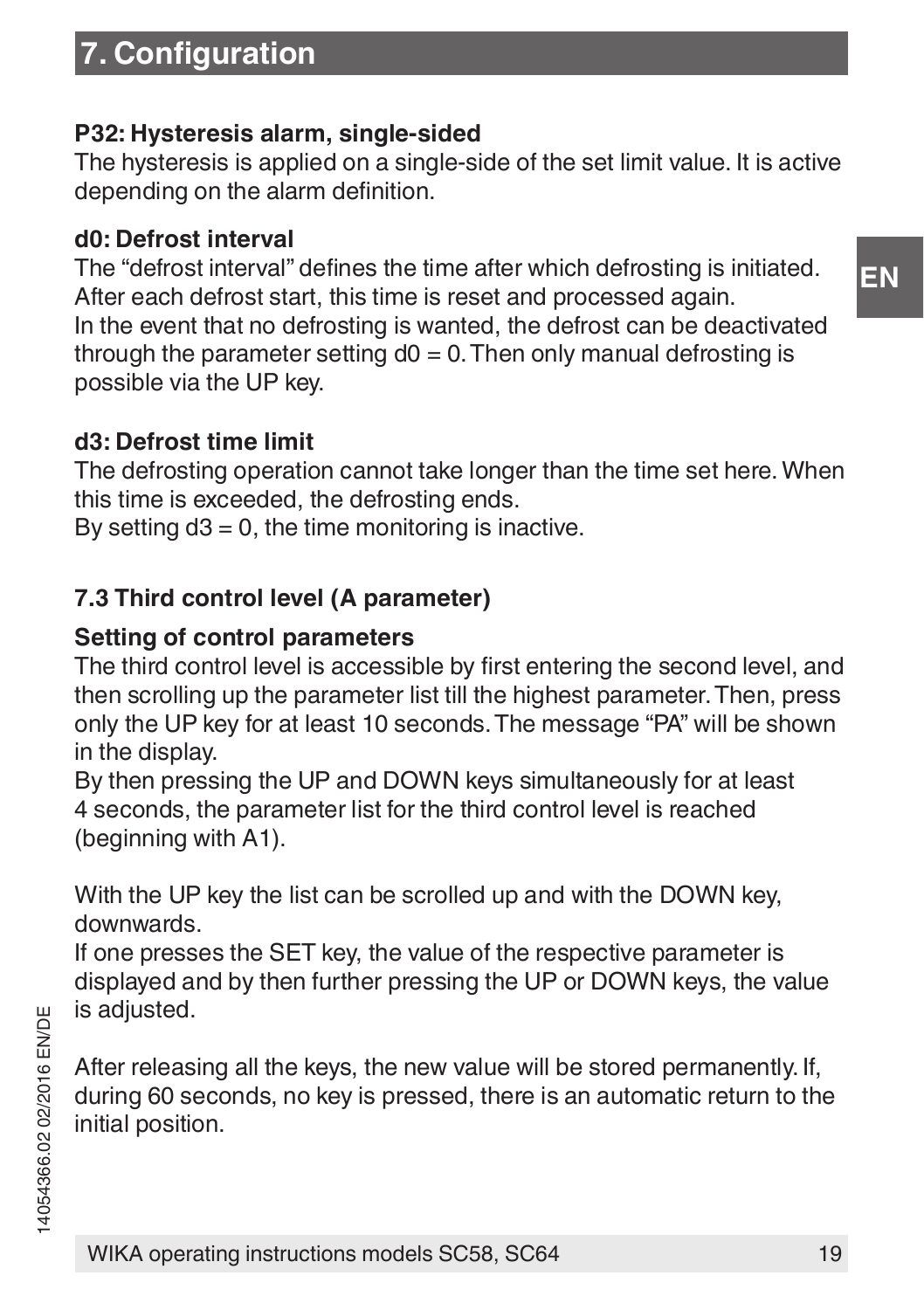۰

| Parameters      | <b>Functional</b><br>description                                          | Setting range                                                                                              | Standard<br>setting |
|-----------------|---------------------------------------------------------------------------|------------------------------------------------------------------------------------------------------------|---------------------|
| A1              | Switching mode K1                                                         | 0: Heating contact<br>1: Cooling contact<br>2: Alarm function<br>3: Alarm function inverted                | $\Omega$            |
| A3              | Function on sensor error                                                  | 0: Off when error<br>1: On when error                                                                      | $\Omega$            |
| A <sub>8</sub>  | Display mode<br>(Parameter is displayed<br>with a resolution of<br>0.1 °C | 0: Integer<br>1: resolution 0.5 °C<br>2: resolution 0.1 °C                                                 | $\mathbf{1}$        |
| A <sub>19</sub> | Parameter lock                                                            | $0:$ no lock<br>1: A-parameter locked<br>2: A-/P-parameter locked                                          | $\Omega$            |
| A30             | Type of alarm function                                                    | 0: Limit alarm, relative<br>1: Limit alarm, absolute<br>2: Band alarm, relative<br>3: Band alarm, absolute | $\Omega$            |
| A31             | Special function for<br>alarm                                             | $0:$ not active<br>1: Display flashes<br>3: Error display (F3.),<br>display flashes<br>$4:$ as $3.$ save   | $\Omega$            |
| A32             | Type of display                                                           | 0: Actual value display<br>1: Set-point display                                                            | $\Omega$            |
| A40             | Hysteresis mode with<br>heating or cooling<br>function                    | 0: symmetric<br>$1:$ one side                                                                              | $\overline{1}$      |
| A50             | Minimum action time.<br>control contact "On"                              | $0999$ sec.                                                                                                | $0$ sec.            |
| A51             | Minimum action time,<br>control contact "Off"                             | $0999$ sec.                                                                                                | $0$ sec.            |
| A54             | Control contact delay<br>after "Power on"                                 | $0999$ sec.                                                                                                | $0$ sec.            |
| A56             | Alarm suppression time<br>after "control ON" or<br>set-point change       | $060$ min.                                                                                                 | 20 min.             |
| $20^{1}$        |                                                                           | WIKA operating instructions models SC58, SC64                                                              |                     |

**Contract Contract Contract**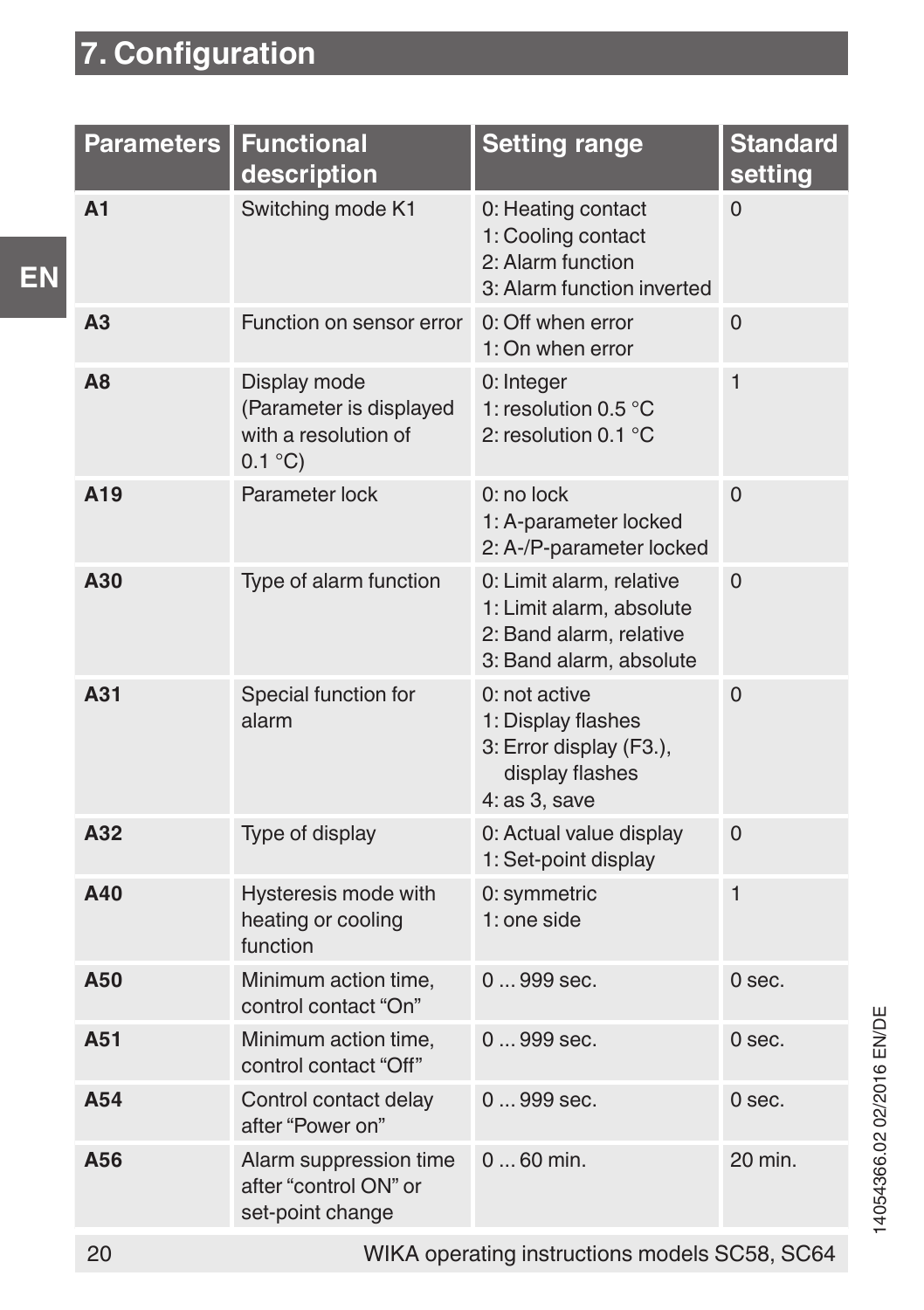| A60 | Sensor selection  | $11:$ Pt100<br>21: PTC - 2-wire<br>22: Pt1000 - 2-wire | 11 |
|-----|-------------------|--------------------------------------------------------|----|
| A80 | Temperature scale | 1: Celsius                                             |    |
| Pro | Programme version |                                                        |    |

#### **Parameter description**



### **WARNING!**

The following values can change the instrument characteristics and must therefore be made with great care.

### **A1: Switching mode, control contact**

The switching mode for the controller can be set as Heating or Cooling function. With a heating controller, the respective contact is closed when the actual temperature is lower than the set temperature. For a cooling controller it is the inverse.

With A1 = 2. Relay K1 is assigned the function "alarm" and then has two switch points.

#### **A3: Function of the control contact on sensor error**

With a sensor error the controller contact adopts the state set here. If an error is detected in the parameter memory (display EP), and thus the stored settings cannot be utilised, all relays are placed into the de-energised state.

#### **A8: Display mode**

The actual value can be displayed as an integer or with a decimal point to a resolution of 0.1 °C. All parameter settings and set points are mainly displayed with a resolution of 0.1 °C.

#### **A19: Parameter lock**

This parameter enables a stepwise blocking of the individual parameter levels. On locking the A level, only the parameter A19 itself can be altered.

In the locked state, the parameters are displayed, however, changing them via the keys is not possible. If, despite the lock, one tries to alter the parameter, the message "---" will be shown in the display.

**EN**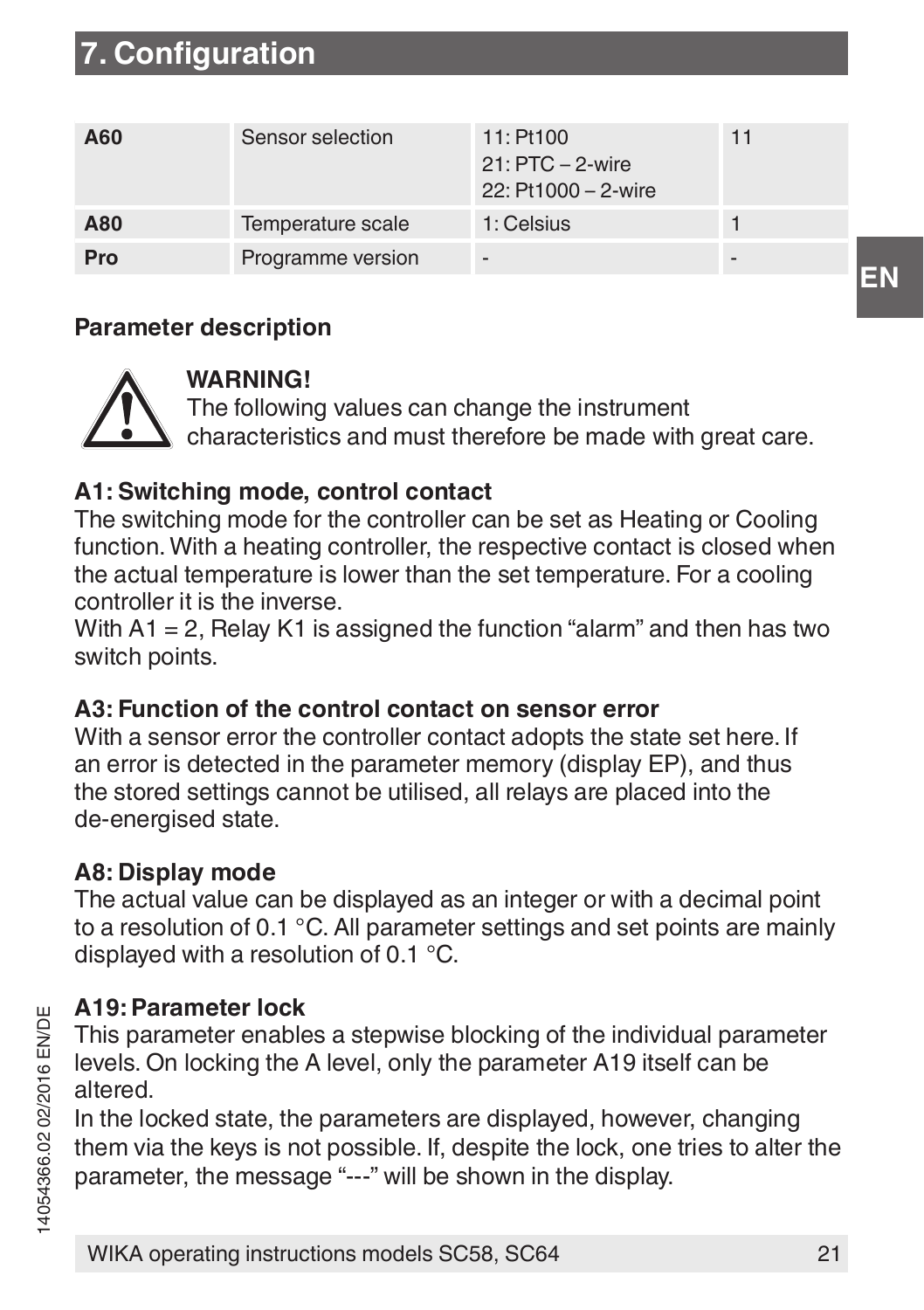**EN**

### **A30: Type of alarm function**

The alarm output evaluates an upper and a lower limit value (see parameters P30 and P31). Here you can select whether the alarm is active when the temperature is between these two limits, or if the alarm is given when the temperature is outside of them. On sensor error, the alarm is activated regardless of this setting. The output can also be inverted with parameter A1, so that it functions like a release.

#### **A31: Special functions for alarm**

Here it is selectable whether the the display should flash. The alarm can be cancelled with the DOWN key.

#### **A32: Display of actual value or set point**

With this parameter, it can be defined whether the actual value or the set point should be displayed in the normal state.

#### **A40: Hysteresis mode, control contact**

With this parameter it can be chosen whether the hysteresis at the respective switching point is symmetrical or single-sided. With hysteresis programmed as single-sided, for heating mode it is set below and for cooling mode above the set point; with symmetrical hysteresis there is no difference.

### **A50: Minimum action time, control contact "On"**

#### **A51: Minimum action time, control contact "Off"**

These parameters permit a delay in switching the respective output contact on or off in order to reduce the switching frequency. The set time dictates the full minimum duration of the switching-on or switching-off phase. This time is also effective when configured as an alarm contact.

### **A54: Control contact delay after "Power on"**

This parameter enables the delayed switching on of the control contact after turning the power supply on. Thus, overloading the power network by simultaneously turning on many loads is avoided.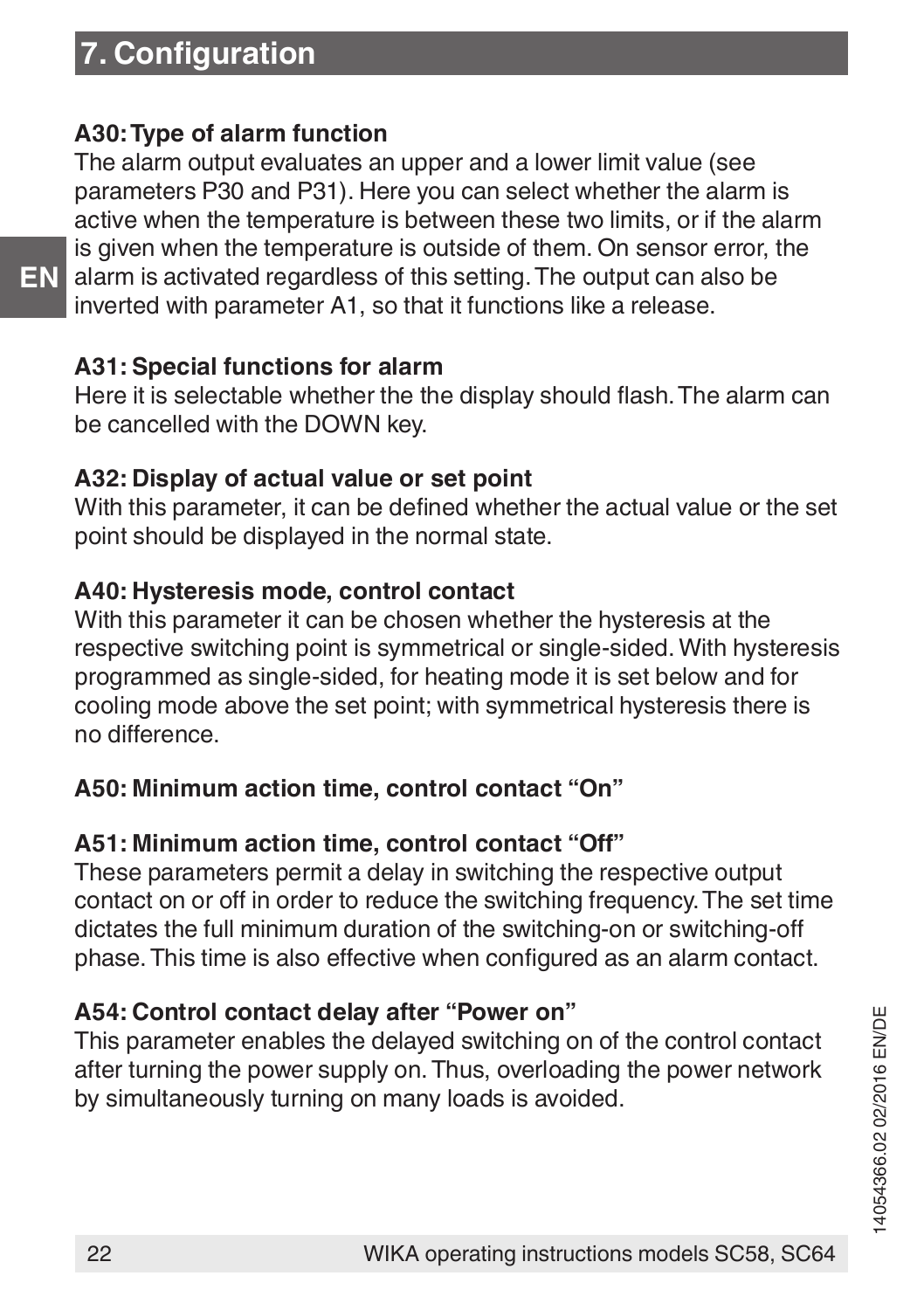### **7. Configuration / 8. Maintenance and cleaning**

### **A56: Alarm suppression time after "control ON" or set point change**

After switching on control, especially with cooling systems, it takes a certain time before the operating temperature is reached. There would then be an unwanted alarm. Therefore, through parameter A56, an elapsed time can be set, during which no alarm is signalled.

#### **A60: Sensor selection**

The parameter is set for the desired sensor type.

#### **A80: Temperature scale**

The display can be switched between Fahrenheit and Celsius. With the conversion, the parameters and set values retain their numerical value and setting range. (Example: A controller with a set point of 32 °C is switched to Fahrenheit. The new set point is interpreted as 32 °F, which corresponds to a temperature of 0 °C).

For information on troubleshooting, see chapter 9 "Faults".

### **8. Maintenance and cleaning**

#### **8.1 Maintenance**

The instruments are maintenance-free.

Repairs must only be carried out by the manufacturer.

### **8.2 Cleaning**



### **CAUTION!**

- Prior to cleaning the instrument, properly isolate from the temperature sensor, switch off and disconnect the instrument from the mains.
- To clean the front cover, use commercially-available detergent (such as washing-up liquid). Avoid organic solvents (such as benzine or spirit) and high-pressure cleaners.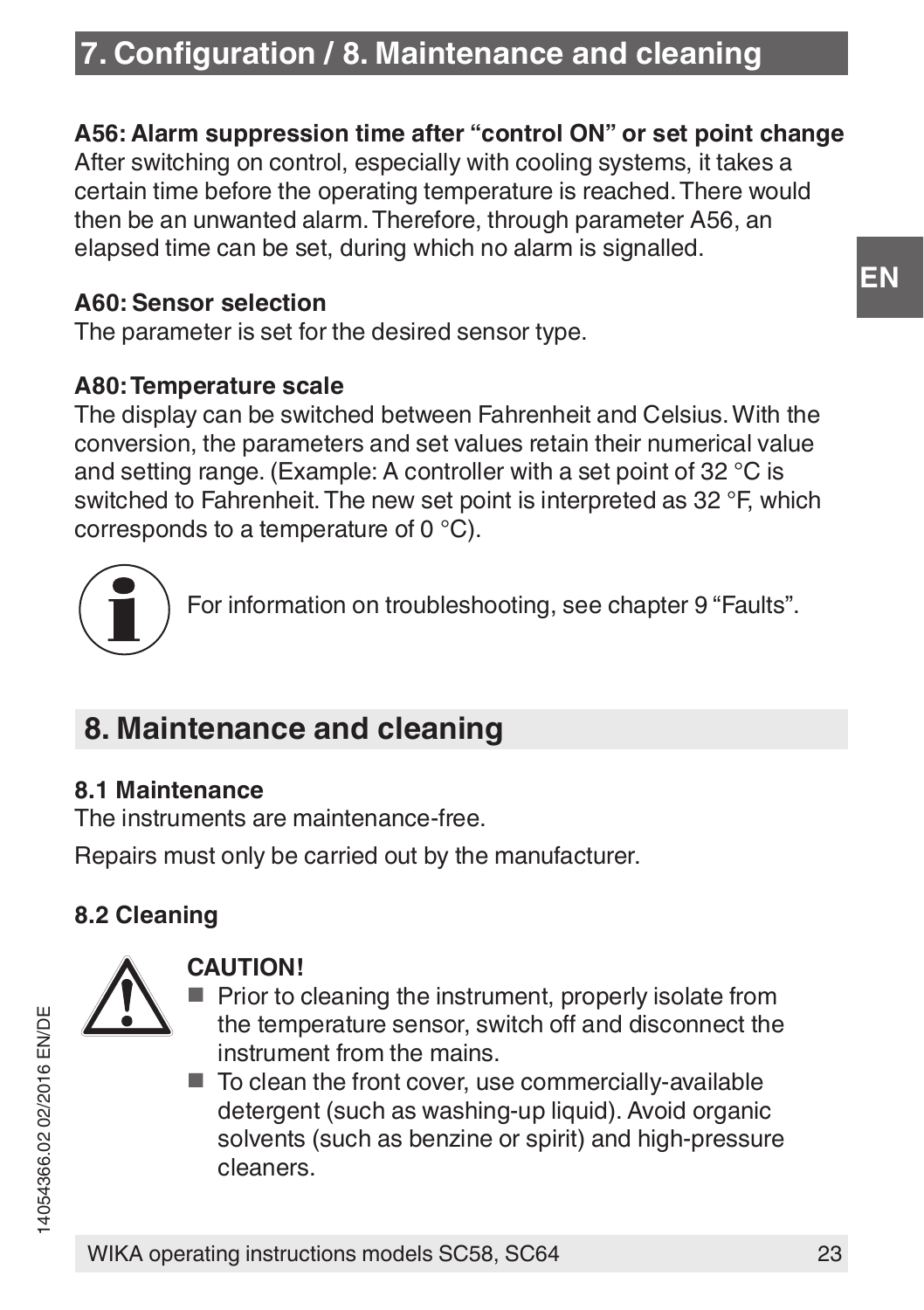- Electrical connections must not come into contact with moisture.
- Residual media in the dismounted instrument can result in a risk to persons, the environment and equipment. Take sufficient precautionary measures.



For information on returning the instrument see chapter 10.2 "Return".

### **9. Faults**

#### **Status messages**

| <b>Display</b>      | Causes                                                               | <b>Measures</b>                                                                                        |
|---------------------|----------------------------------------------------------------------|--------------------------------------------------------------------------------------------------------|
| F <sub>1</sub> L    | Sensor error, short circuit                                          | Check sensor                                                                                           |
| F <sub>1</sub> H    | Sensor error, sensor burnout                                         | Check sensor                                                                                           |
| F <sub>3</sub> L    | Limit alarm (actual value > P30)                                     | see parameters P30, P31, P32,<br>A30, A31                                                              |
| F <sub>3</sub> H    | Limit alarm (actual value > P31)                                     | see parameters P30, P31, P32,<br>A30, A31                                                              |
| F <sub>3</sub>      | Band alarm (P30 < actual value<br>$<$ P31)                           | see parameters P30, P31, P32,<br>A30, A31                                                              |
|                     | Key lock active                                                      | see parameter P19 or A19                                                                               |
| Flashing<br>display | Temperature alarm (see A31)                                          | The alarm can be cancelled<br>with the DOWN kev.                                                       |
| EP                  | Data loss in parameter memory<br>(Control contact 1 is de-energised) | If the error cannot be eliminated<br>by powering down and then up,<br>the controller must be repaired. |

When  $A31 = 4$ , sensor error messages are stored and are displayed. even once the cause of the error has been cleared. By acknowledging with the DOWN key, the error message will be deleted.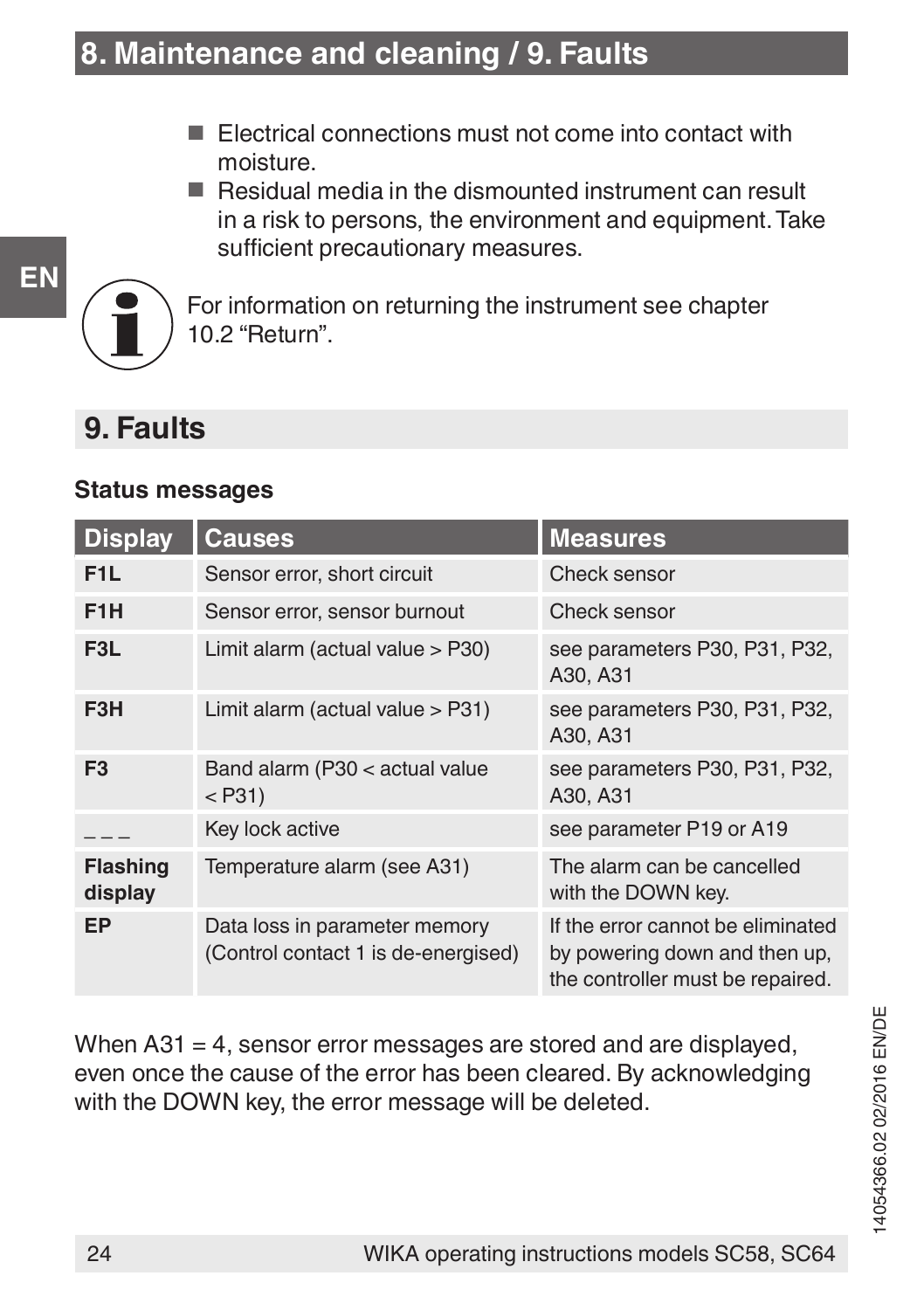### **9. Faults / 10. Dismounting, return and disposal**



#### **CAUTION!**

If faults cannot be eliminated by means of the measures listed above, shut down the instrument immediately, and ensure that temperature and/or signal are no longer present, and secure the instrument from being put back into operation inadvertently.

In this case, contact the manufacturer.



If a return is needed, follow the instructions given in chapter 10.2 "Return".

### **10. Dismounting, return and disposal**



### **WARNING!**

Residual media in the dismounted instrument can result in a risk to persons, the environment and equipment. Take sufficient precautionary measures.

### **10.1 Dismounting**



#### **WARNING!**

**WARNING!**

Before removing, disconnect the instrument from the power supply and from the temperature sensor.

### **10.2 Return**



### **Strictly observe the following when shipping the instrument:**

All instruments delivered to WIKA must be free from any kind of hazardous substances (acids, bases, solutions, etc.).

When returning the instrument, use the original packaging or a suitable transport package.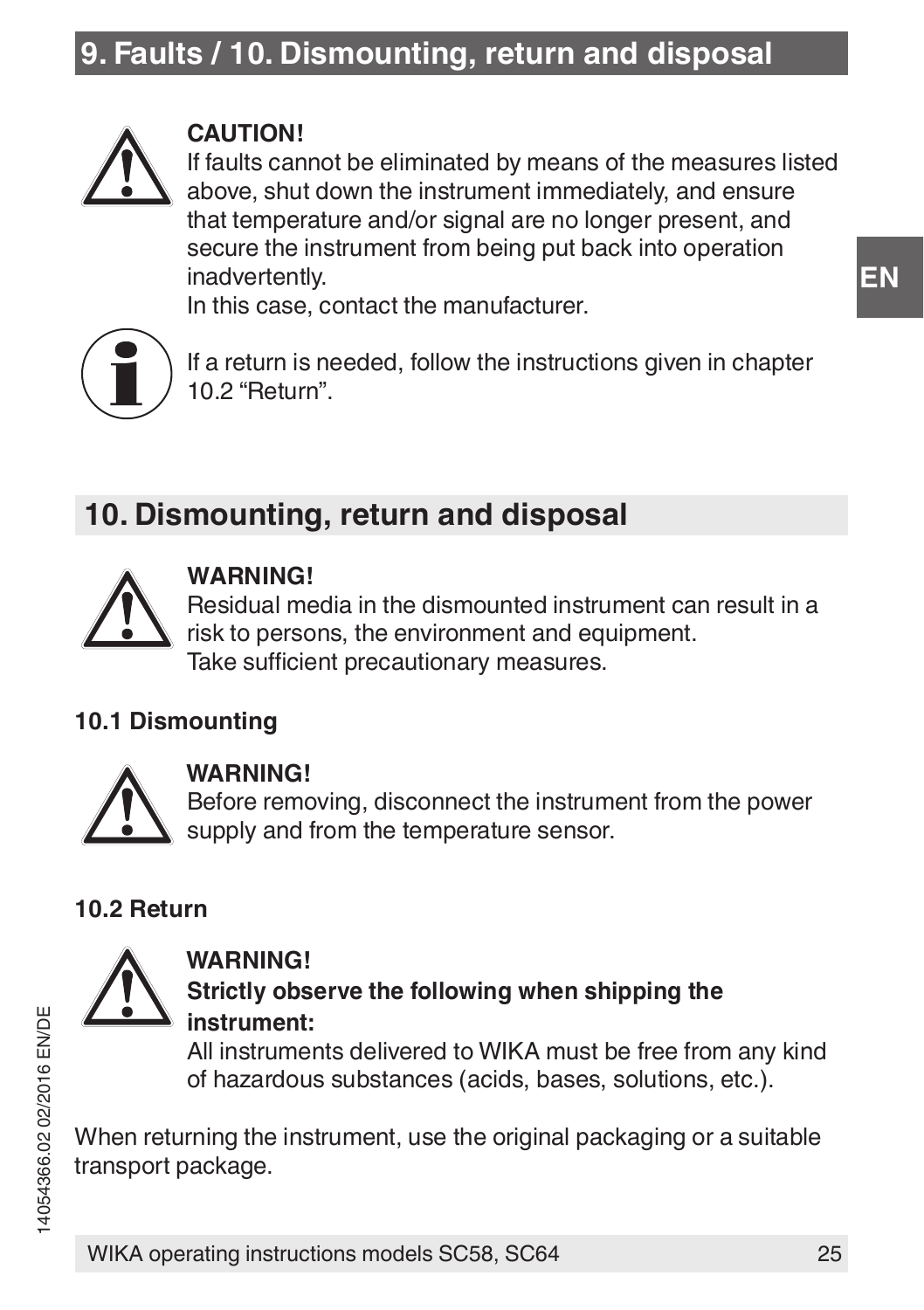### **10. Dismounting, return and disposal**

### **To avoid damage:**

- 1. Wrap the instrument in an antistatic plastic film.
- 2. Place the instrument, along with shock-absorbent material, in the packaging.

Place shock-absorbent material evenly on all sides of the transport packaging.

- 3. If possible, place a bag containing a desiccant inside the packaging.
- 4. Label the shipment as carriage of a highly sensitive measuring instrument.



**EN**

Information on returns can be found under the heading "Service" on our local website.

### **10.3 Disposal**

Incorrect disposal can put the environment at risk.

Dispose of instrument components and packaging materials in an environmentally compatible way and in accordance with the countryspecific waste disposal regulations.



This marking on the instruments indicates that they must not be disposed of in domestic waste. The disposal is carried out by return to the manufacturer or by the corresponding municipal authorities (see EU directive 2012/19/EU).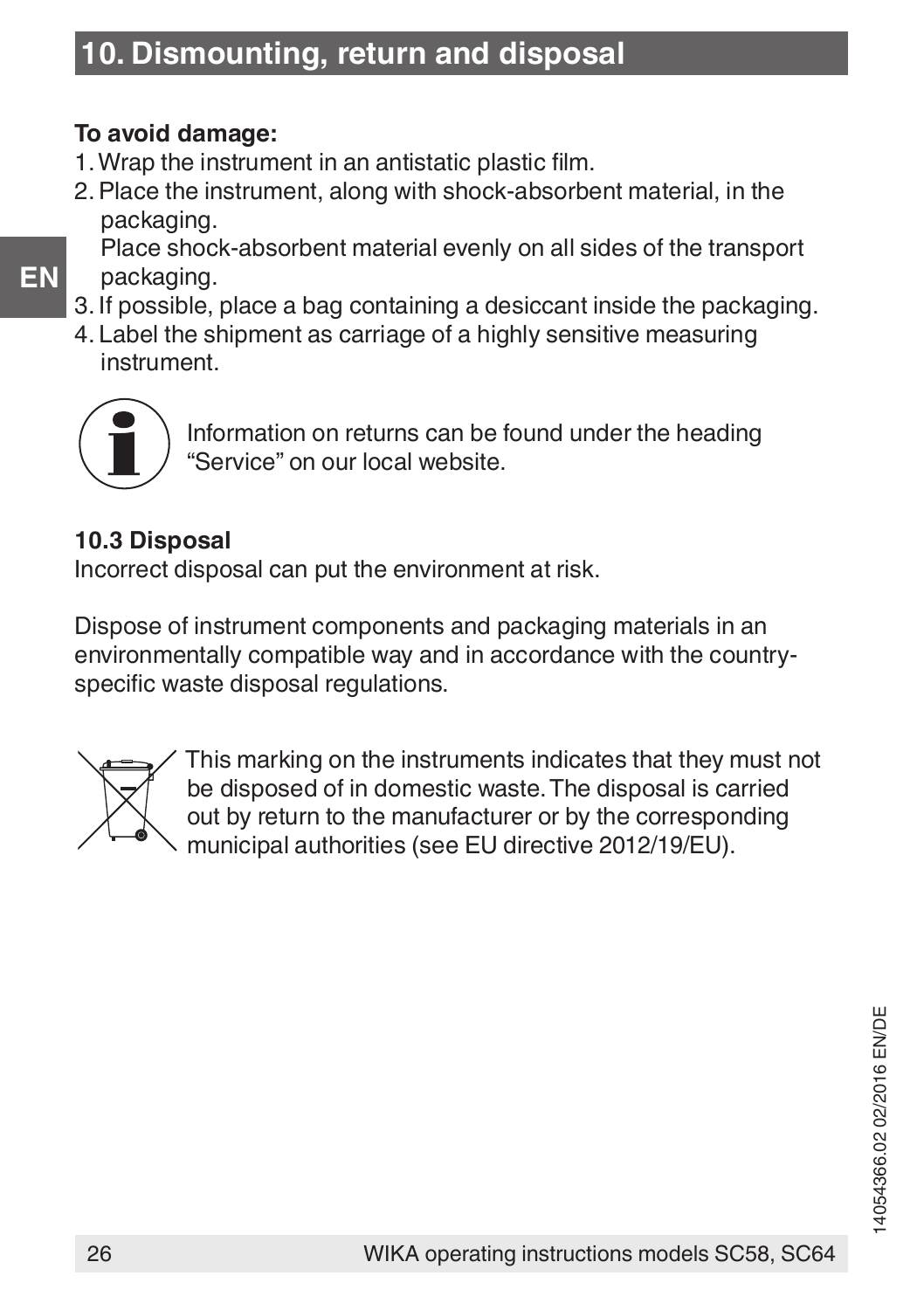# **Inhalt**

| 1. Allgemeines                            | 28 |
|-------------------------------------------|----|
| 2. Sicherheit                             | 29 |
| 3. Technische Daten                       | 33 |
| 4. Aufbau und Funktion                    | 34 |
| 5. Transport, Verpackung und Lagerung     | 36 |
| 6. Inbetriebnahme, Betrieb                | 37 |
| 7. Konfiguration                          | 39 |
| 8. Wartung und Reinigung                  | 47 |
| 9. Störungen                              | 48 |
| 10. Demontage, Rücksendung und Entsorgung | 49 |
|                                           |    |

WIKA Betriebsanleitung Typen SC58, SC64 27

**DE**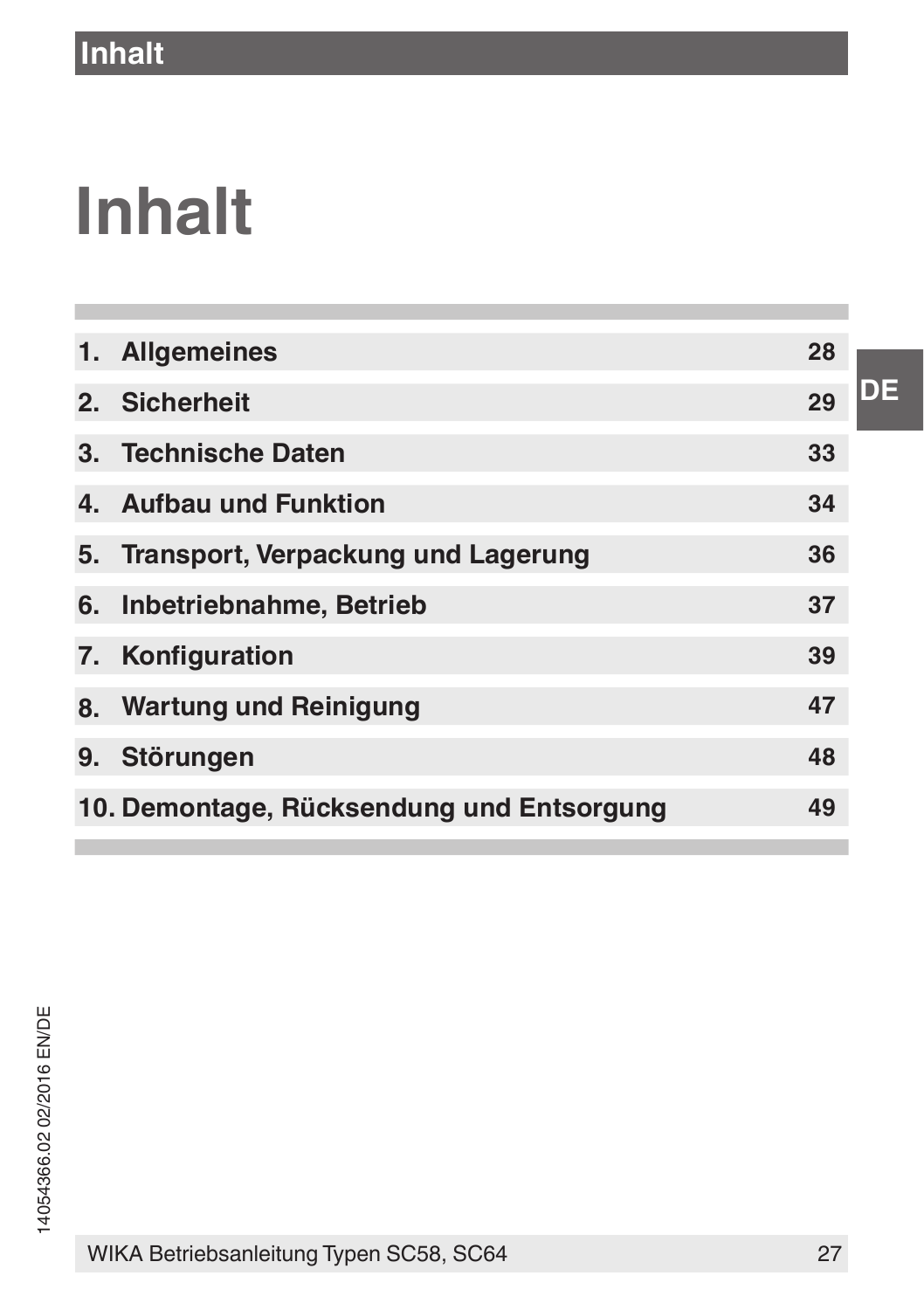### **1. Allgemeines**

### **1. Allgemeines**

**DE**

- Die in der Betriebsanleitung beschriebenen Temperaturregler werden nach dem aktuellen Stand der Technik konstruiert und gefertigt. Alle Komponenten unterliegen während der Fertigung strengen Qualitäts- und Umweltkriterien. Unsere Managementsysteme sind nach ISO 9001 und ISO 14001 zertifiziert.
- Diese Betriebsanleitung gibt wichtige Hinweise zum Umgang mit dem Gerät. Voraussetzung für sicheres Arbeiten ist die Einhaltung aller angegebenen Sicherheitshinweise und Handlungsanweisungen.
- Die für den Einsatzbereich des Gerätes geltenden örtlichen Unfallverhütungsvorschriften und allgemeinen Sicherheitsbestimmungen einhalten.
- Die Betriebsanleitung ist Produktbestandteil und muss in unmittelbarer Nähe des Gerätes für das Fachpersonal jederzeit zugänglich aufbewahrt werden.
- Das Fachnersonal muss die Betriebsanleitung vor Beginn aller Arbeiten sorgfältig durchgelesen und verstanden haben.
- Die Haftung des Herstellers erlischt bei Schäden durch bestimmungswidrige Verwendung, Nichtbeachten dieser Betriebsanleitung, Einsatz ungenügend qualifizierten Fachpersonals sowie eigenmächtiger Veränderung am Gerät.
- Es gelten die allgemeinen Geschäftsbedingungen in den Verkaufsunterlagen.
- Technische Änderungen vorbehalten.
- Weitere Informationen:
	- Internet-Adresse: www.wika.de / www.wika.com
	- zugehöriges Datenblatt: AC 85.24 (Typ SC58),

AC 85.25 (Typ SC64)<br>Tel : +49.9372.132-0 - Anwendungsberater: Fax: +49 9372 132-406 info@wika.de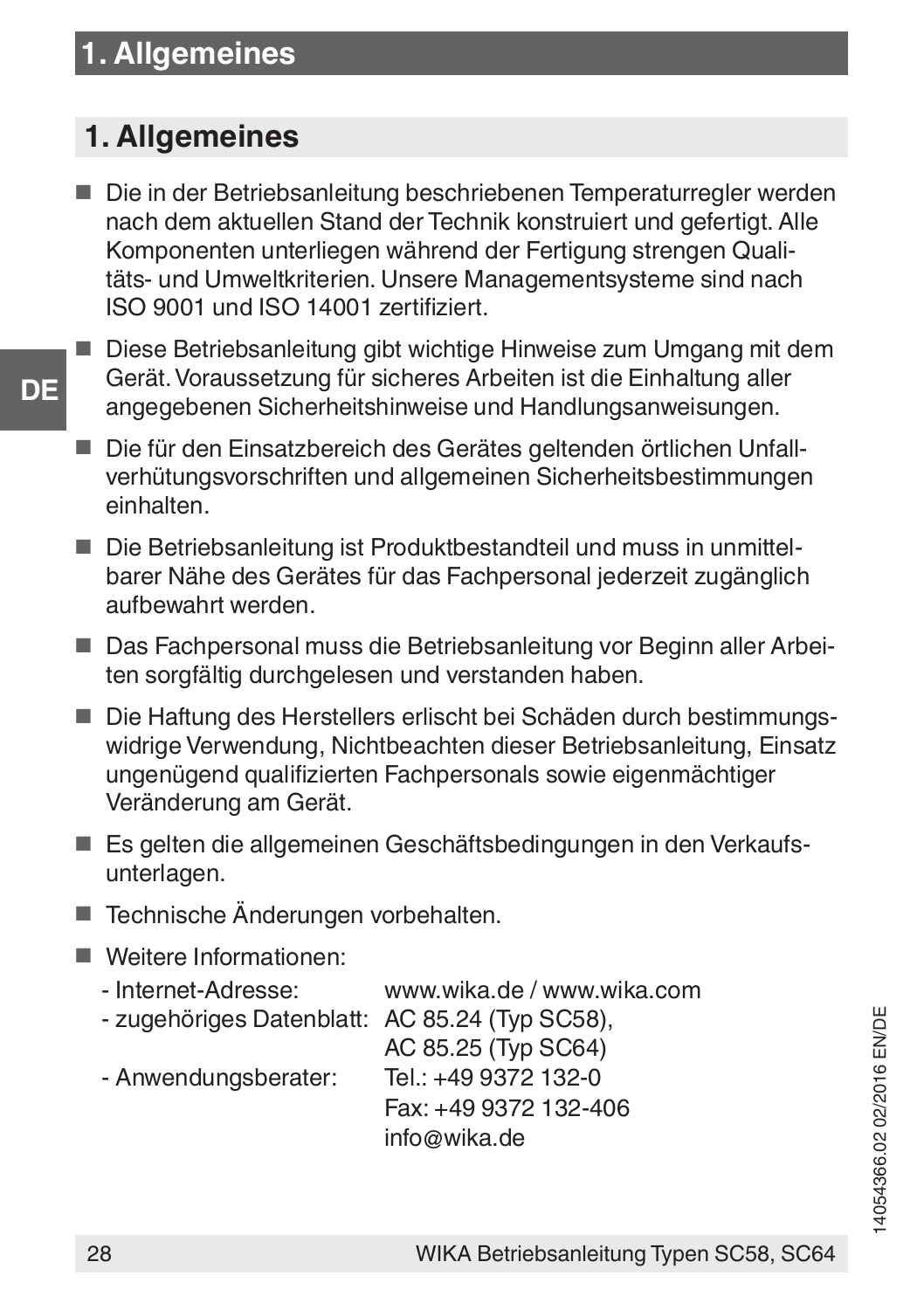### **Symbolerklärung**



### **WARNUNG!**

… weist auf eine möglicherweise gefährliche Situation hin, die zum Tod oder zu schweren Verletzungen führen kann, wenn sie nicht gemieden wird.



### **VORSICHT!**

… weist auf eine möglicherweise gefährliche Situation hin, die zu geringfügigen oder leichten Verletzungen bzw. Sach- und Umweltschäden führen kann, wenn sie nicht gemieden wird.



#### **Information**

… hebt nützliche Tipps und Empfehlungen sowie Informationen für einen effizienten und störungsfreien Betrieb hervor.



### **GEFAHR!**

… kennzeichnet Gefährdungen durch elektrischen Strom. Bei Nichtbeachtung der Sicherheitshinweise besteht die Gefahr schwerer oder tödlicher Verletzungen.

### **2. Sicherheit**



### **WARNUNG!**

Vor Montage, Inbetriebnahme und Betrieb sicherstellen, dass der richtige Temperaturregler hinsichtlich Messbereich, Ausführung und spezifischen Messbedingungen ausgewählt wurde.

Bei Nichtbeachten können schwere Körperverletzungen und/ oder Sachschäden auftreten.



Weitere wichtige Sicherheitshinweise befinden sich in den einzelnen Kapiteln dieser Betriebsanleitung.

14054366.02 02/2016 EN/DE

4054366.0202/2016 EN/DE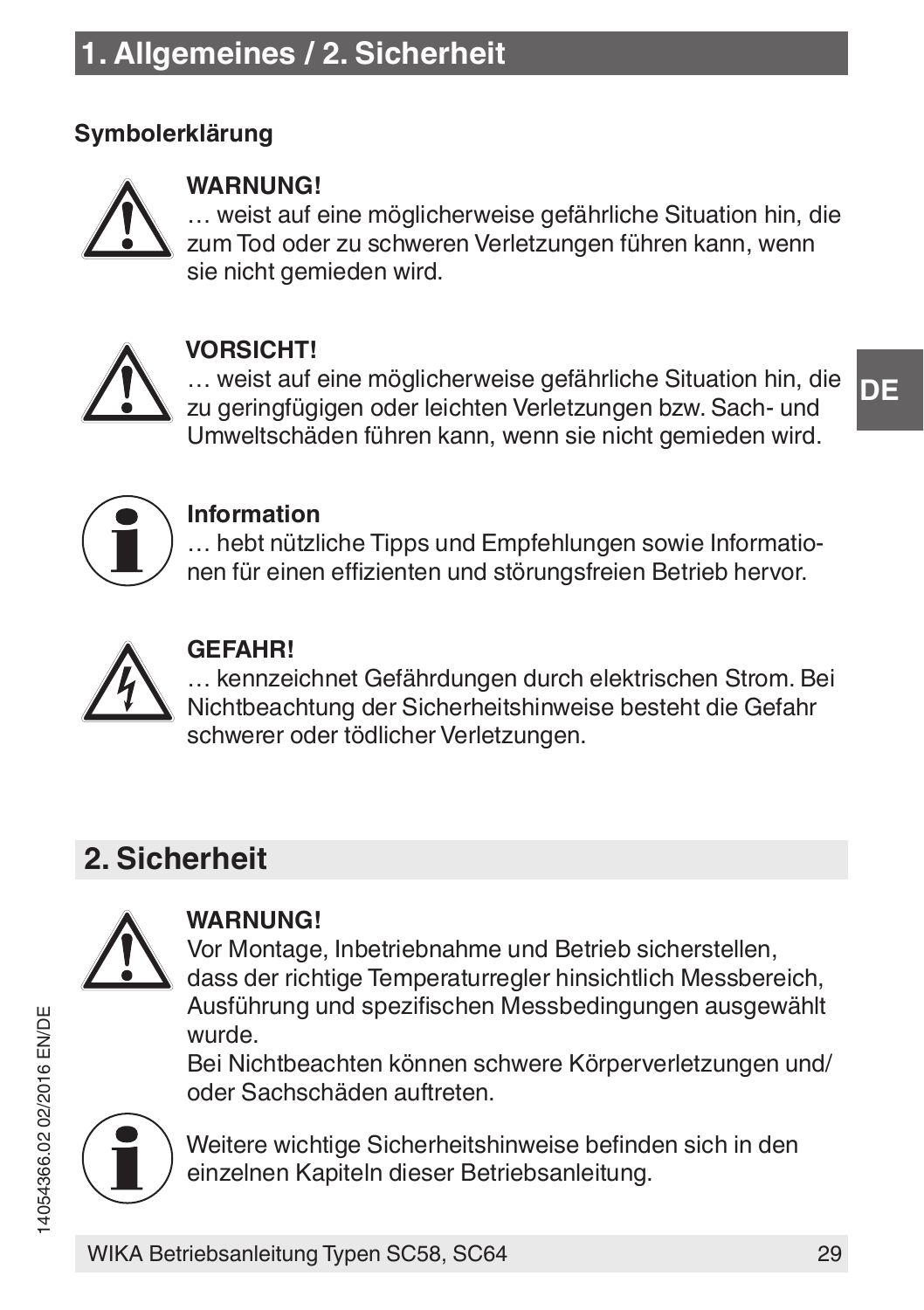### **2. Sicherheit**

### **2.1 Bestimmungsgemäße Verwendung**

Die Typen SC58 und SC64 sind Temperaturregler für einfache thermostatische Anwendungen und werden z. B. in Großanlagen eingesetzt.

Die technischen Spezifikationen in dieser Betriebsanleitung sind einzuhalten. Eine unsachgemäße Handhabung oder ein Betreiben des Gerätes außerhalb der technischen Spezifikationen macht die sofortige Stilllegung und Überprüfung durch einen autorisierten WIKA-Servicemitarbeiter erforderlich.

**DE**

Wird das Gerät von einer kalten in eine warme Umgebung transportiert, so kann durch Kondensatbildung eine Störung der Gerätefunktion eintreten. Vor einer erneuten Inbetriebnahme die Angleichung der Gerätetemperatur an die Raumtemperatur abwarten.

Ansprüche jeglicher Art aufgrund von nicht bestimmungsgemäßer Verwendung sind ausgeschlossen.

### **2.2 Personalqualifikation**



### **WARNUNG!**

**Verletzungsgefahr bei unzureichender Qualifikation!** Unsachgemäßer Umgang kann zu erheblichen Personen- und Sachschäden führen.

- Die in dieser Betriebsanleitung beschriebenen Tätigkeiten nur durch Fachpersonal nachfolgend beschriebener Qualifikation durchführen lassen.
- Unqualifiziertes Personal von den Gefahrenbereichen fernhalten.

### **Fachpersonal**

Das Fachpersonal ist aufgrund seiner fachlichen Ausbildung, seiner Kenntnisse der Mess- und Regelungstechnik und seiner Erfahrungen sowie Kenntnis der landesspezifischen Vorschriften, geltenden Normen und Richtlinien in der Lage, die beschriebenen Arbeiten auszuführen und mögliche Gefahren selbstständig zu erkennen.

Spezielle Einsatzbedingungen verlangen weiteres entsprechendes Wissen, z. B. über aggressive Medien.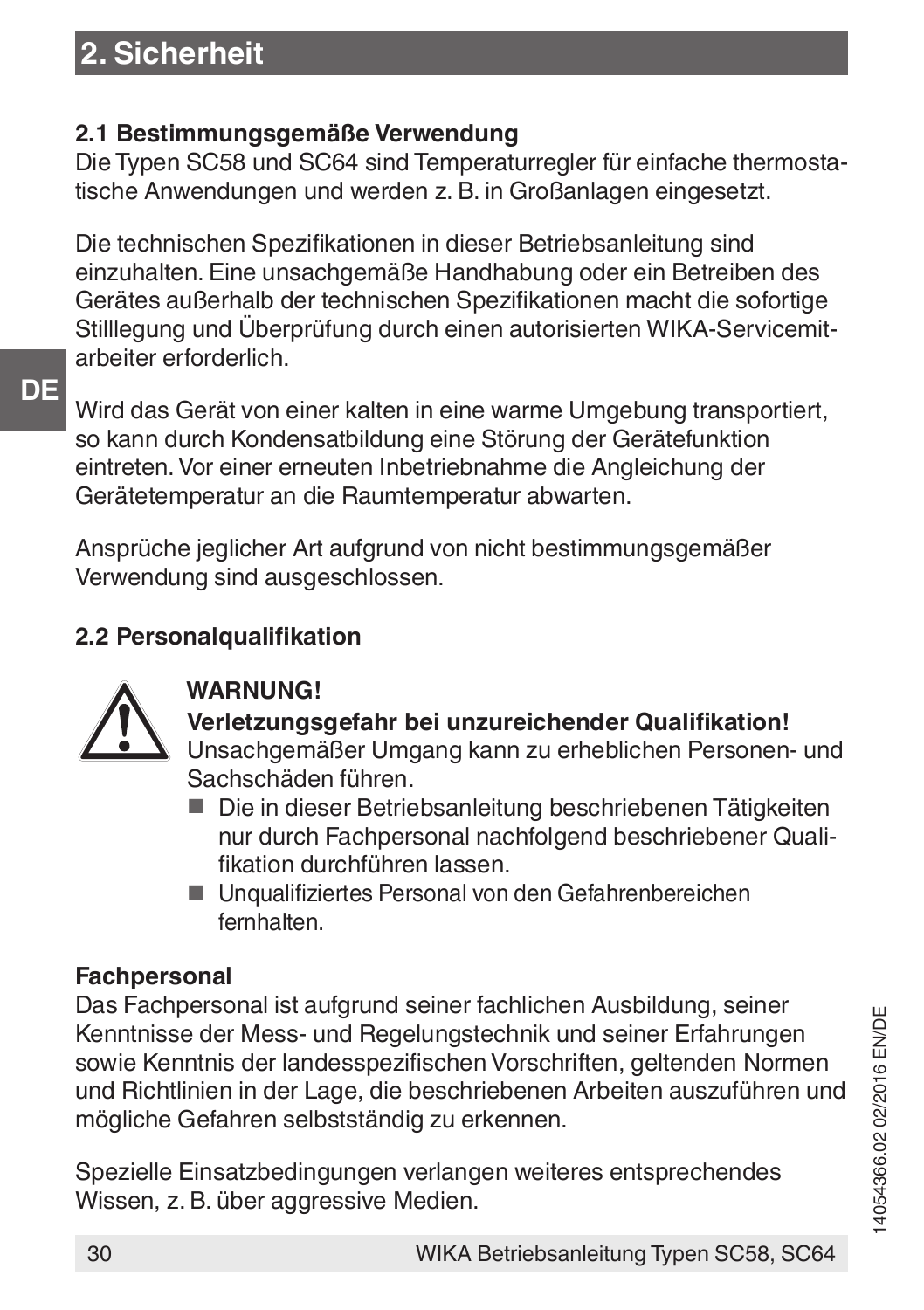### **2.3 Besondere Gefahren**



### **WARNUNG!**

Bei gefährlichen Messstoffen wie z. B. Sauerstoff, Acetylen, brennbaren oder giftigen Stoffen, sowie bei Kälteanlagen, Kompressoren etc. müssen über die gesamten allgemeinen Regeln hinaus die einschlägigen Vorschriften beachtet werden.



### **WARNUNG!**

Schutz vor elektrostatischer Entladung (ESD) erforderlich! Die ordnungsgemäße Verwendung geerdeter Arbeitsflächen und persönlicher Armbänder ist bei Arbeiten mit offenen Schaltkreisen (Leiterplatten) erforderlich, um die Beschädigung empfindlicher elektronischer Bauteile durch elektrostatische Entladung zu vermeiden.

Für ein sicheres Arbeiten am Gerät muss der Betreiber sicherstellen,

- dass eine entsprechende Erste-Hilfe-Ausrüstung vorhanden ist und bei Bedarf jederzeit Hilfe zur Stelle ist.
- dass das Bedienpersonal regelmäßig in allen zutreffenden Fragen von Arbeitssicherheit, Erste-Hilfe und Umweltschutz unterwiesen wird, sowie die Betriebsanleitung und insbesondere die darin enthaltenen Sicherheitshinweise kennt.



#### **GEFAHR!**

Lebensgefahr durch elektrischen Strom Bei Berührung mit spannungsführenden Teilen besteht unmittelbare Lebensgefahr.

- Einbau und Montage des Gerätes dürfen nur durch Fachpersonal erfolgen.
- Bei Betrieb mit einem defekten Netzgerät (z. B. Kurzschluss von Netzspannung zur Ausgangsspannung) können am Gerät lebensgefährliche Spannungen auftreten!



#### **WARNUNG!**

Messstoffreste im ausgebauten Gerät können zur Gefährdung von Personen, Umwelt und Einrichtung führen. Ausreichende Vorsichtsmaßnahmen ergreifen.

14054366.02 02/2016 EN/DE

4054366.0202/2016 EN/DE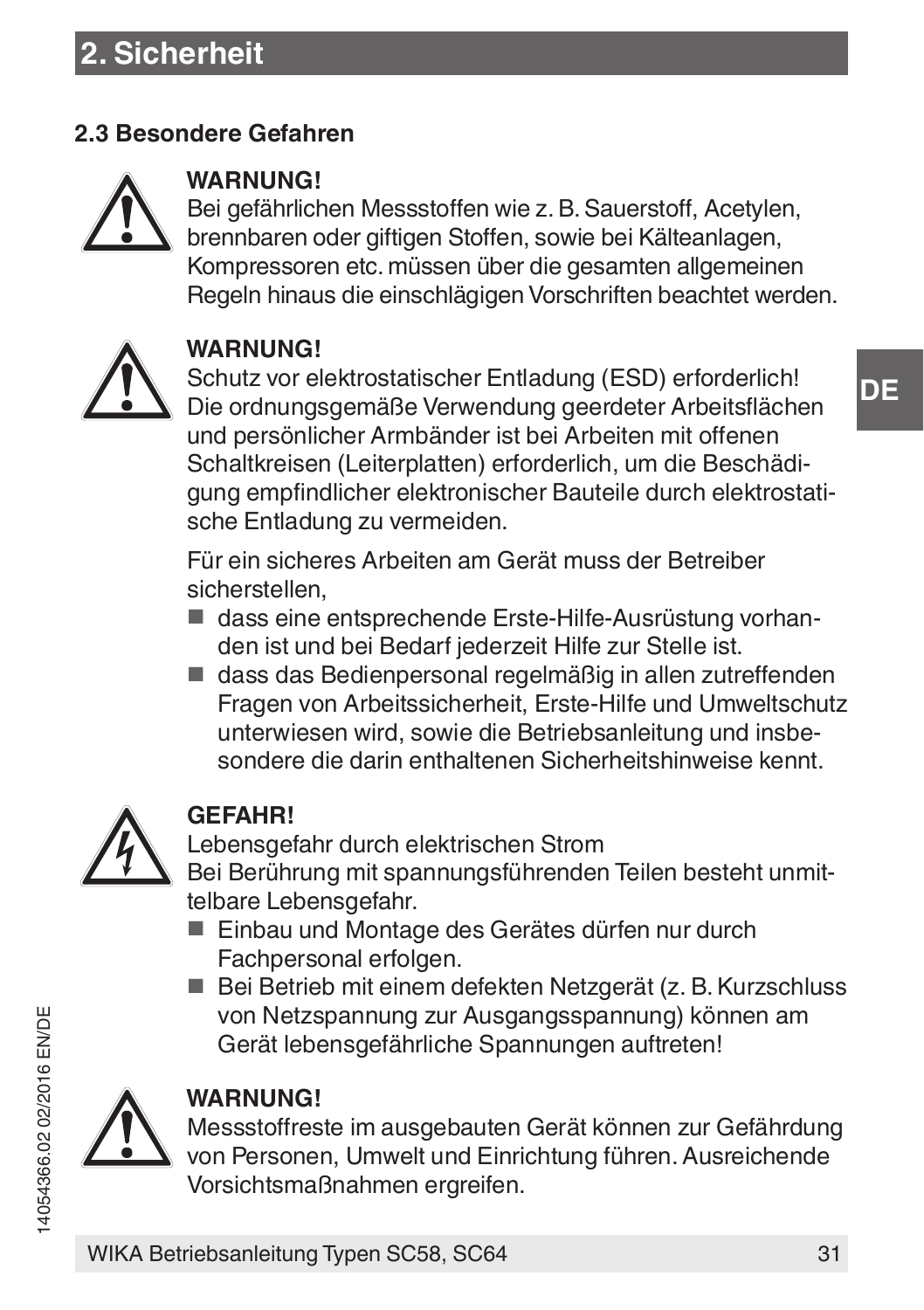### **2.4 Beschilderung, Sicherheitskennzeichnungen**

### **Typenschild**

**DE**



### **Symbolerklärung**



Vor Montage und Inbetriebnahme des Gerätes unbedingt die Betriebsanleitung lesen!



### **CE, Communauté Européenne**

Geräte mit dieser Kennzeichnung stimmen überein mit den zutreffenden europäischen Richtlinien.



Bei Geräten mit dieser Kennzeichnung wird darauf hingewiesen, dass diese nicht in den Hausmüll entsorgt werden dürfen. Die Entsorgung erfolgt durch Rücknahme bzw. durch entsprechende kommunale Stellen (siehe EU-Richtlinie 2012/19/EU).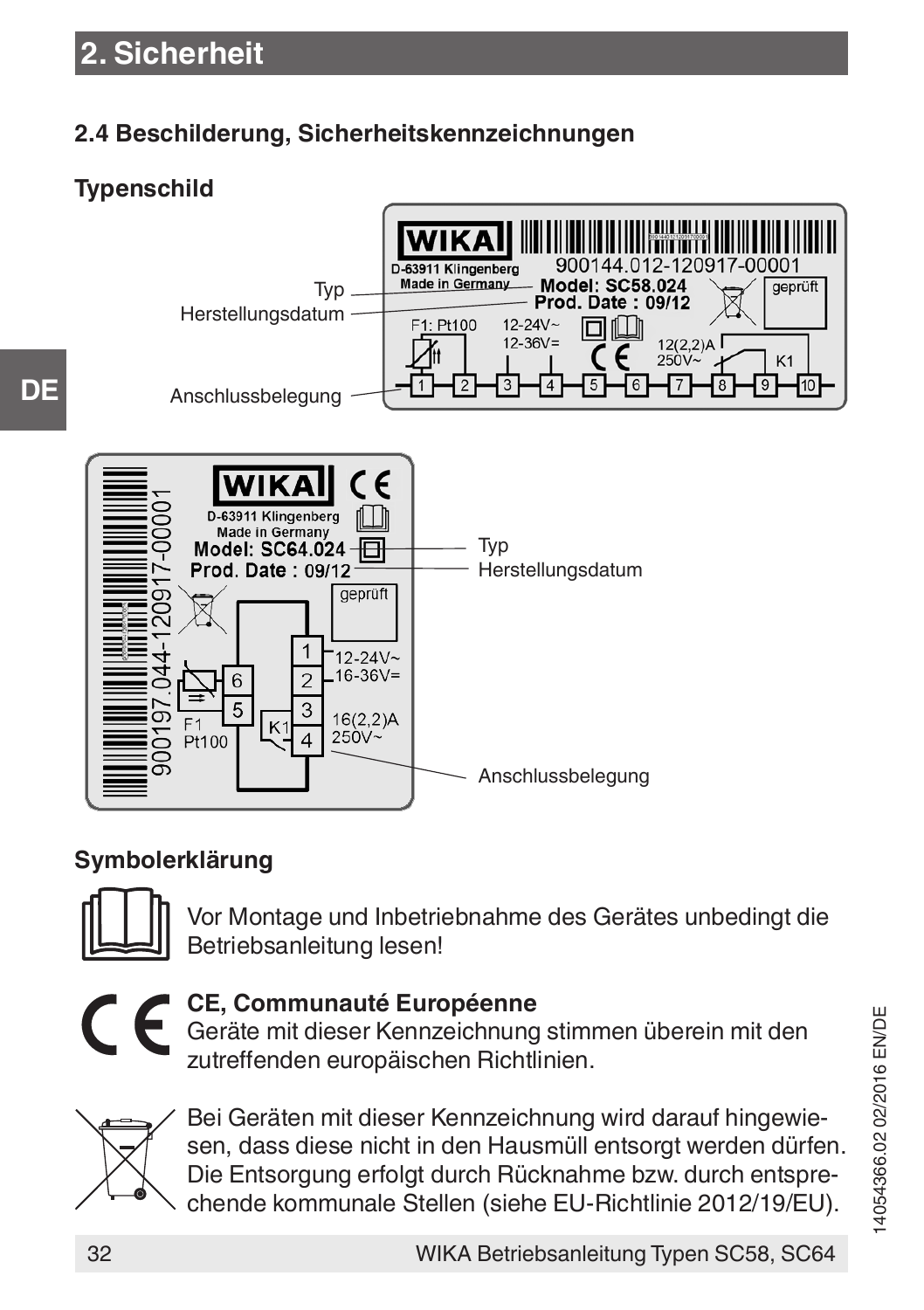### **3. Technische Daten**

| <b>Technische Daten</b>                 | Typ SC58                                                                                                                                  | Typ SC64                                                                                                                           |
|-----------------------------------------|-------------------------------------------------------------------------------------------------------------------------------------------|------------------------------------------------------------------------------------------------------------------------------------|
| Nenngröße in mm                         | Frontmaß:<br>62 x 28<br>Einbaumaß: 58.2 x 25.2                                                                                            | 60                                                                                                                                 |
| <b>Fühlerelement</b>                    | Widerstandsthermometer Pt100 (Standard), Pt1000 oder<br>PTC (jeweils über Softwaremenü einstellbar)                                       |                                                                                                                                    |
| <b>Messbereich</b>                      | Pt100, Pt1000: -80  +400 °C<br>$-50+130$ °C<br>PTC:                                                                                       |                                                                                                                                    |
| Messgenauigkeit                         | ±1 K oder ±0,5 % vom Messbereich (größerer Wert gilt)<br>Die Istwertanzeige erfolgt ganzzahlig oder mit der<br>Auflösung 0.5 K bzw. 0.1 K |                                                                                                                                    |
| Anzeige                                 | 3-stellige LED-Anzeige, 13 mm hoch, Farbe rot                                                                                             |                                                                                                                                    |
| Stromversorgung<br>Typ SCxx.230         | AC 230 V, 50/60 Hz,<br>Stromaufnahme max. 20 mA                                                                                           | AC 230 V, 50/60 Hz,<br>Stromaufnahme max. 20 mA                                                                                    |
| Typ SCxx.024                            | AC 12  24 V, DC 12  36 V,<br>Stromaufnahme max. 30 mA                                                                                     | AC 12  24 V, DC 16  36 V,<br>Stromaufnahme max. 30 mA                                                                              |
| Schaltausgang                           | Relais 12 A ohmsche<br>Belastbarkeit), 250 V,<br>Wechslerkontakt                                                                          | Relais 16 A ohmsche<br>Belastbarkeit (2,2 A induktive Belastbarkeit (2,2 A induktive<br>Belastbarkeit), 250 V,<br>Schließerkontakt |
| Elektrische<br>Anschlüsse               | Schraubklemmen für Kabel<br>bis $1,5$ mm <sup>2</sup>                                                                                     | Pin 1 bis 4:<br>Flachsteckeranschlüsse<br>$6.3 \times 0.8$ mm<br>Pin 5 und 6:<br>Flachsteckeranschlüsse<br>$2,8 \times 0,5$ mm     |
| Gehäuse                                 | Kunststoff, schwarz                                                                                                                       |                                                                                                                                    |
| Gewicht                                 | ca. 200 g                                                                                                                                 |                                                                                                                                    |
| <b>Schutzart</b>                        | Frontseitig IP50<br>(Schalttafeleinbau)<br>Klemmen IP00                                                                                   | Frontseitig IP65<br>(Schalttafeleinbau)<br>Klemmen IP00                                                                            |
| Befestigungsart<br>Typ SC58<br>Typ SC64 | Rastenbefestigung<br>Schalttafeleinbau mit Befestigungsbügel                                                                              |                                                                                                                                    |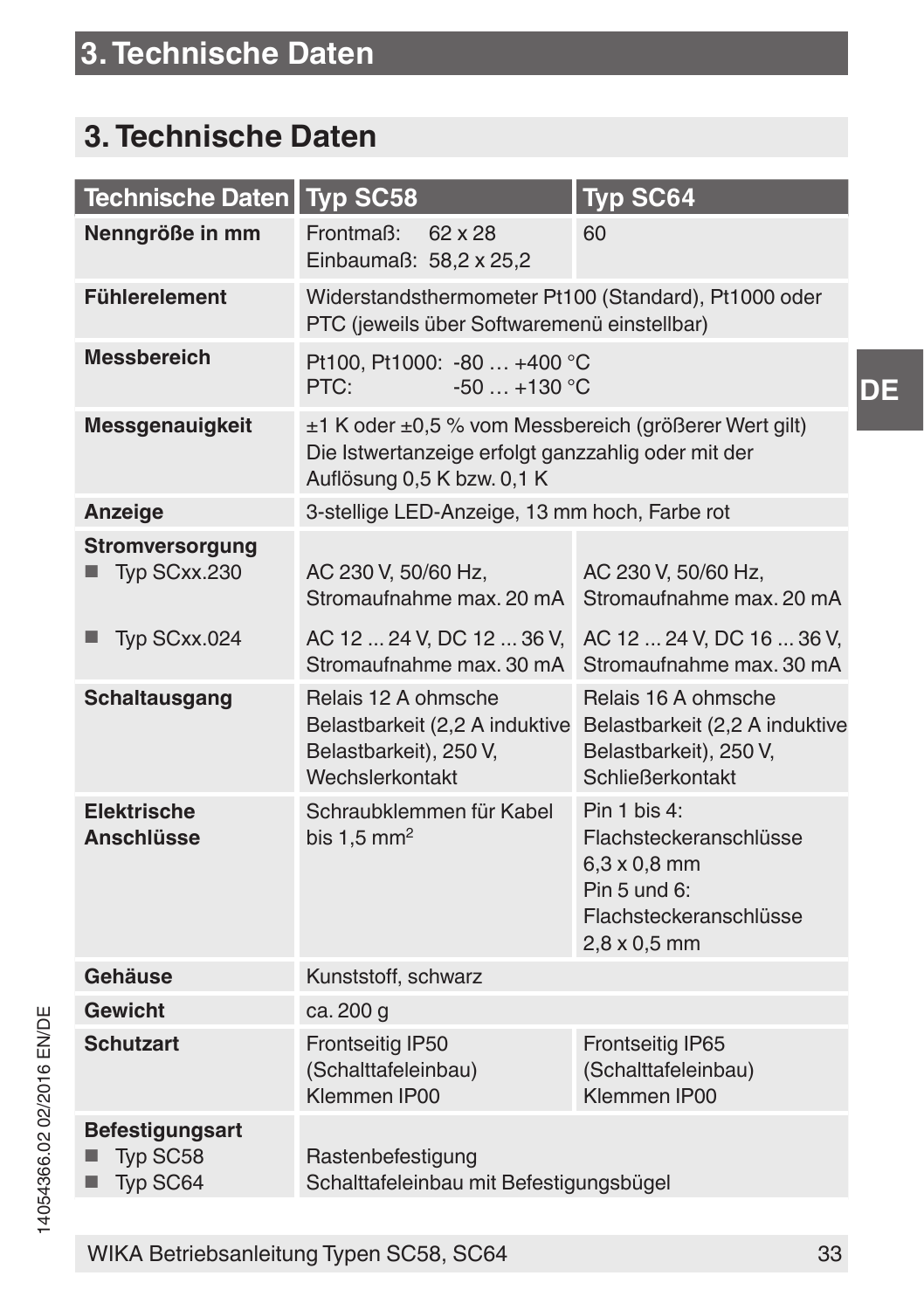### **3. Technische Daten / 4. Aufbau und Funktion**

| Technische Daten   Typ SC58                                                          |                                                                                                                                              | Typ SC64 |
|--------------------------------------------------------------------------------------|----------------------------------------------------------------------------------------------------------------------------------------------|----------|
| Umweltbedingungen<br>Lagertemperatur<br>Arbeitstemperatur<br><b>Relative Feuchte</b> | $-20+70$ °C<br>050 °C<br>max. 75 %, keine Betauung                                                                                           |          |
| <b>CE-Konformität</b><br><b>EMV-Richtlinie</b><br>Niederspannungs-<br>richtlinie     | 2004/108/EG, EN 61326 Emission (Gruppe 1, Klasse B)<br>und Störfestigkeit (industrieller Bereich)<br>2006/95/EG, EN 60730-1 und EN 60730-2-9 |          |

Weitere technische Daten siehe WIKA-Datenblätter AC 85.24 (Typ SC58) bzw. AC 85.25 (Typ SC64) und Bestellunterlagen.

### **4. Aufbau und Funktion**

#### **4.1 Beschreibung**

Diese Temperaturregler zeichnen sich durch eine einfache Bedienung und eine hohe Schaltleistung aus. Im Vergleich zu einem mechanischen Thermostat können diese Temperaturregler wesentlich mehr Schaltzyklen realisieren und haben somit eine höhere Standzeit.

Die runde Bauform des Typs SC64 ermöglicht den Einsatz als Alternative zu den rein mechanischen Combistaten (Typ SC15).

Die Bauform des Typs SC58 ermöglicht den Einsatz als Alternative zu den rein mechanischen Fernthermometern (Typ TF58).

Das Gerät ist ausschließlich für den hier beschriebenen bestimmungsgemäßen Verwendungszweck konzipiert und konstruiert und darf nur dementsprechend verwendet werden.

#### **4.2 Lieferumfang**

Lieferumfang mit dem Lieferschein abgleichen.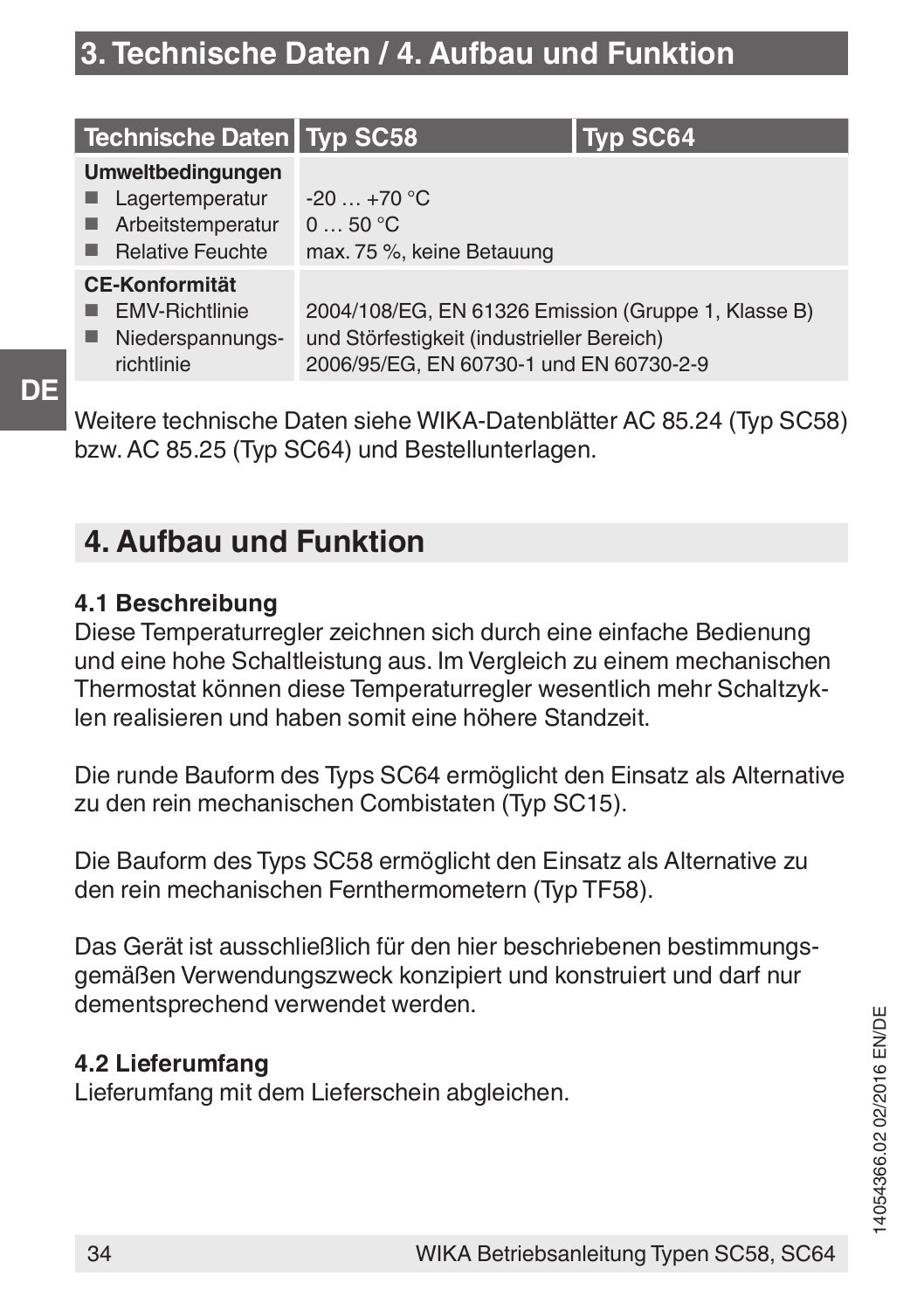### **4. Aufbau und Funktion**

### **4.3 Anschaltplan**

### **4.3.1 Typ SC58**



### **4.3.2 Typ SC64**



WIKA Betriebsanleitung Typen SC58, SC64 35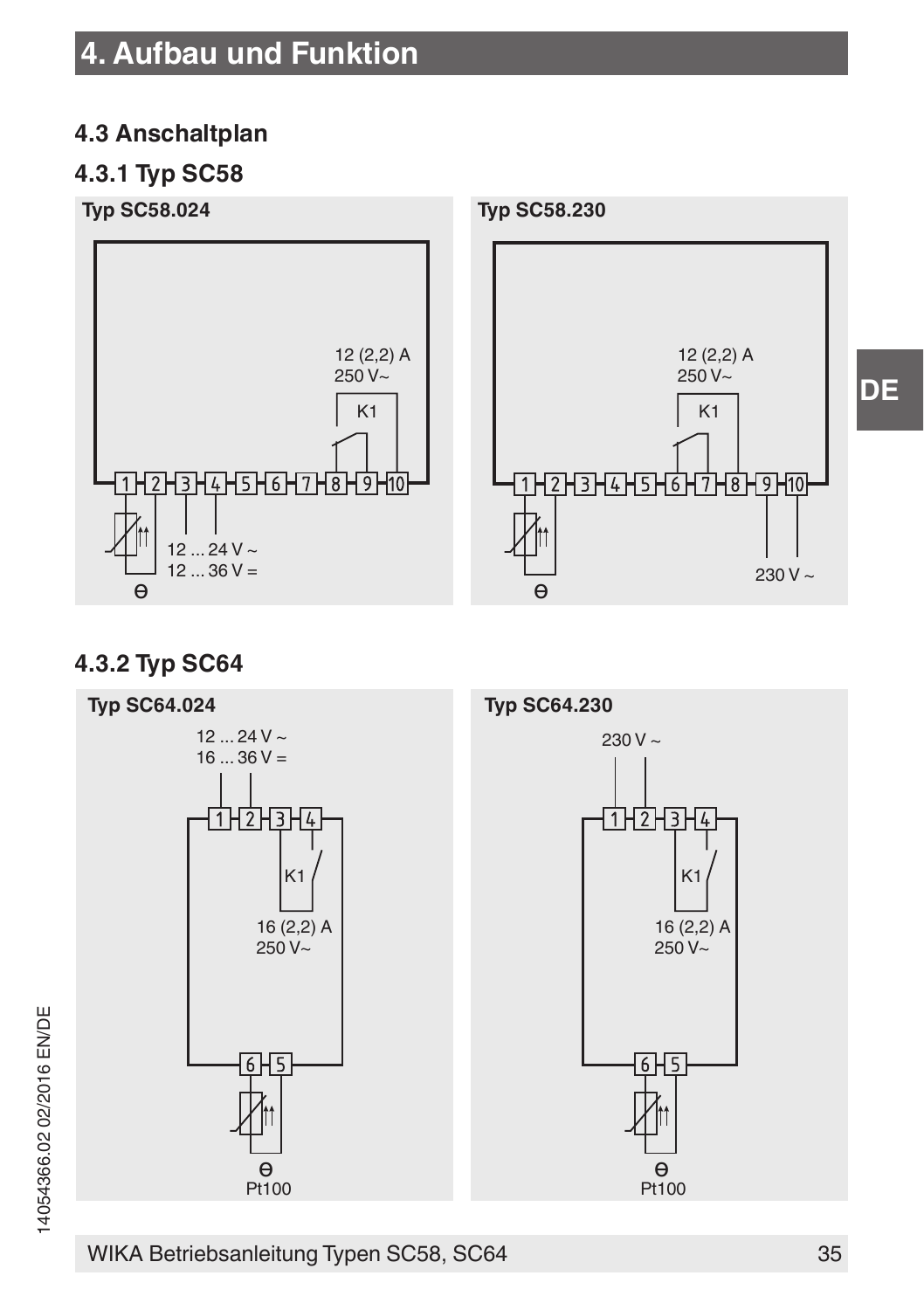### **5. Transport, Verpackung und Lagerung**

### **5. Transport, Verpackung und Lagerung**

### **5.1 Transport**

Gerät auf eventuell vorhandene Transportschäden untersuchen. Offensichtliche Schäden unverzüglich mitteilen.

### **5.2 Verpackung**

Verpackung erst unmittelbar vor der Montage entfernen. Die Verpackung aufbewahren, denn diese bietet bei einem Transport einen optimalen Schutz (z. B. wechselnder Einbauort, Reparatursendung).

### **5.3 Lagerung**

**DE**

### **Zulässige Bedingungen am Lagerort:**

- Lagertemperatur: -20 ... +70 °C
- Feuchtigkeit: max. 75 % r. F. (keine Betauung)

### **Folgende Einflüsse vermeiden:**

- Direktes Sonnenlicht oder Nähe zu heißen Gegenständen
- Mechanische Vibration, mechanischer Schock (hartes Aufstellen)
- Ruß, Dampf, Staub und korrosive Gase
- Explosionsgefährdete Umgebung, entzündliche Atmosphären

Das Gerät in der Originalverpackung an einem Ort lagern, der die oben gelisteten Bedingungen erfüllt. Wenn die Originalverpackung nicht vorhanden ist, dann das Gerät wie folgt verpacken und lagern:

- 1. Das Gerät in eine antistatische Plastikfolie einhüllen.
- 2. Das Gerät mit dem Dämmmaterial in der Verpackung platzieren.
- 3. Bei längerer Einlagerung (mehr als 30 Tage) einen Beutel mit Trocknungsmittel der Verpackung beilegen.



### **WARNUNG!**

Vor der Einlagerung des Gerätes (nach Betrieb) alle anhaftenden Messstoffreste entfernen. Dies ist besonders wichtig, wenn der Messstoff gesundheitsgefährdend ist, wie z. B. ätzend, giftig, krebserregend, radioaktiv, usw.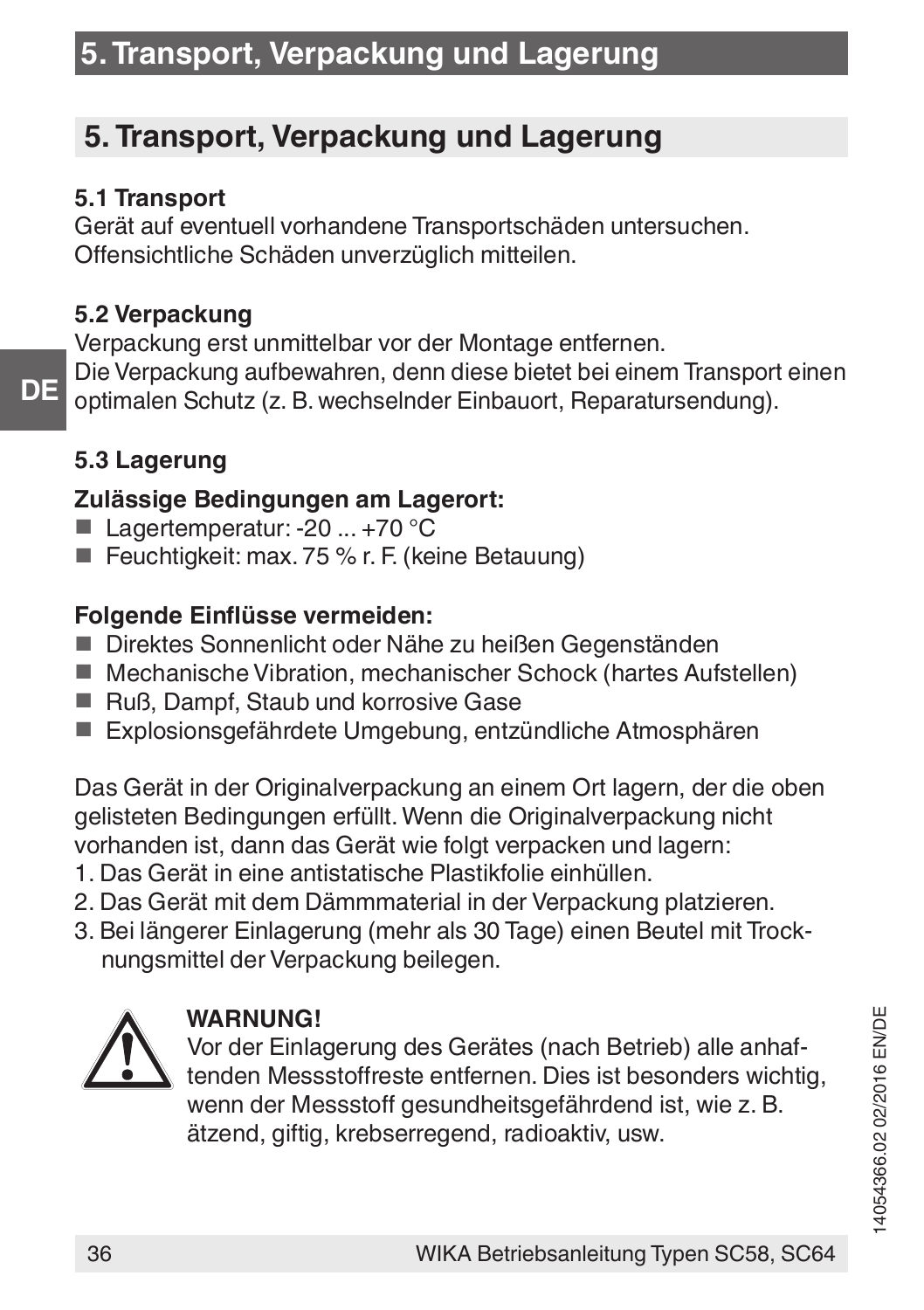### **6. Inbetriebnahme, Betrieb**

### **Elektrischer Anschluss**

- Nur entsprechend qualifiziertes Fachpersonal darf den elektrische Anschluss durchführen.
- Bei Montage und Anschluss des Reglers und bei der Wahl des verwendeten Leitungsmaterials die geltenden Vorschriften der VDE 0100 "Bestimmungen über das Errichten von Starkstromanlagen mit Nennspannungen unter 1.000 V" einhalten.
- Beim Schalten von Schützen und anderen induktiven Lasten kann es zu Funktionsstörungen und in Extremfällen zur Beschädigung des Reglers kommen. Empfohlen wird, Schützspulen mit Funkenlöschgliedern zu beschalten.
- Der Regler und die mit ihm verbundenen Installationen enthalten spannungsführende Teile. Das Gehäuse kundenseitig auf keinen Fall öffnen. Bei möglichem Kontakt mit spannungsführenden Teilen das Gerät 2-polig vom Netz trennen.
- Alle Fühler- und Signalleitungen räumlich getrennt von den Steuerund Netzspannungsleitungen und nicht parallel verlegen, um kapazitive oder induktive Einkopplungen zu vermeiden. Nach Möglichkeit abgeschirmte Messleitungen verwenden.
- Den Regler mit dem Schutzleiter erden. Um Erdschleifen und Fehlströme zu vermeiden, für alle Erdungsleitungen ein gemeinsamer Erdanschluss vorsehen, der mit dem Schutzleiter der Spannungsversorgung verbunden ist (keine Erdungsleitungen zwischen verschiedenen Reglern).
- Keine weiteren Verbraucher an die Netzklemmen des Reglers anschließen.
- Regler nicht in explosionsgefährdeter Umgebung betreiben.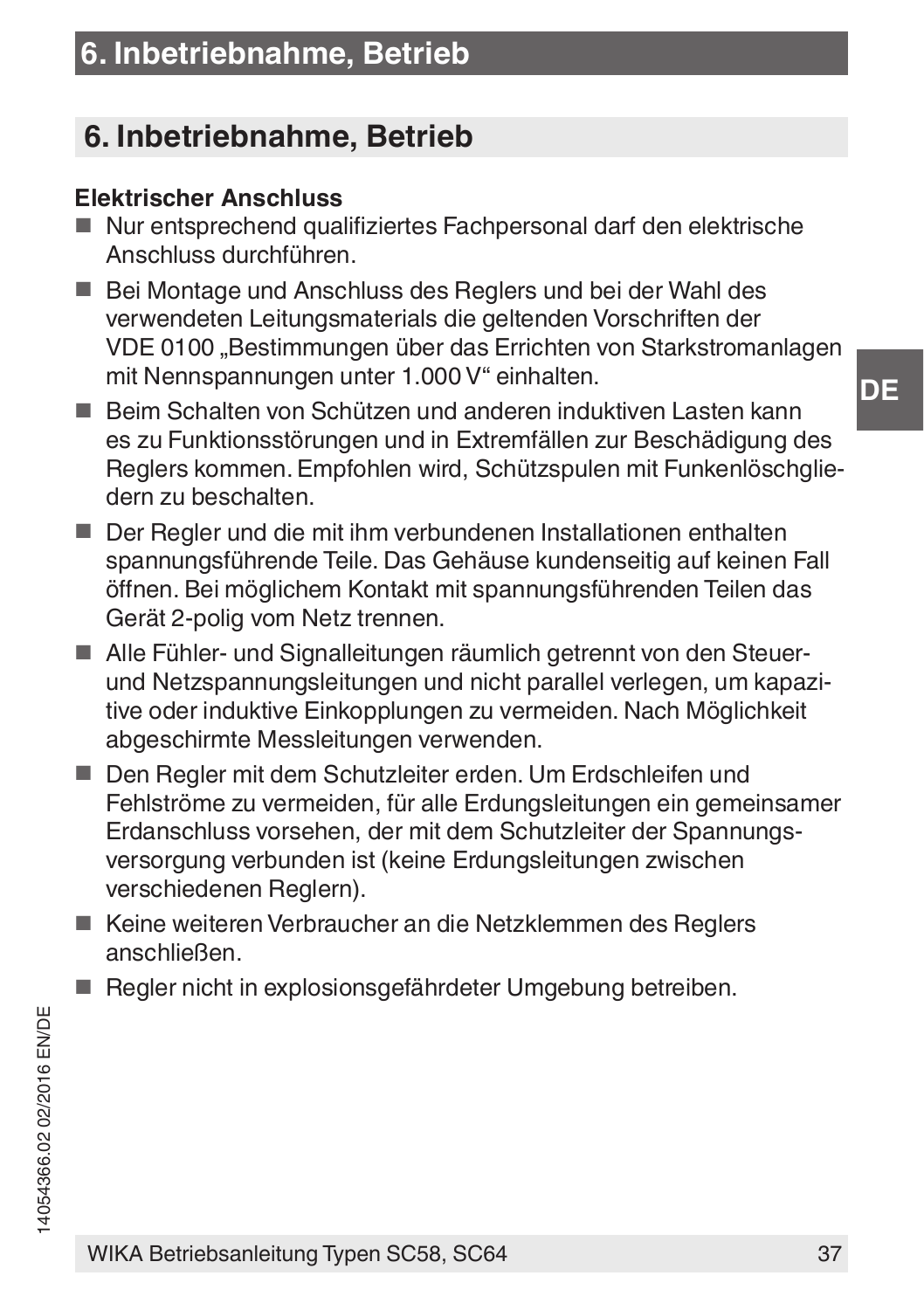### **Grundregeln für die Installation**

Bei der Installation von prozessorgesteuerten Regelsystemen folgende Grundsätze beachten:

- 1. Möglichst keine Störquellen zulassen, d. h. eine Entstörung durchführen und die Störpegel minimieren (Funkentstörung gemäß VDE 0875, Durchführung nach VDE 0874). Eine Störung prinzipiell am Ort ihrer Entstehung beseitigen. Entstörmittel möglichst nahe der Störquelle einsetzen.
- **DE**
- 2. Unvermeidliche Störquellen entfernt von den Regelsystemen unterbringen.
- 3. Alle Fühler- und Signalleitungen räumlich getrennt von den Steuerund Netzspannungsleitungen verlegen, um kapazitive oder induktive Einkopplungen zu vermeiden.
- 4. Abgeschirmte Messleitungen verwenden und die Schirmung erden. Nur einen gemeinsamen Erdanschluss vorsehen, um Erdschleifen und Fehlströme zu vermeiden.
- 5. Es empfiehlt sich, eine separate Netzzuleitung für die Spannungsversorgung des Regelsystems vorzusehen, wodurch Störpegel weniger stark über die Netzleitung eingeschleppt werden und Spannungseinbrüche beim Schalten großer Lasten weniger bemerkbar sind.
- 6. Bei geschalteten induktiven Verbrauchern die entstehende Induktionsspannung durch Schutzglieder abbauen, die für Gleich- und Wechselspannungsnetze unterschiedlich sind.

In Gleichspannungsnetzen kann im einfachsten Fall eine Freilaufdiode mit hoher Stoßstromfestigkeit die Induktionsspannung begrenzen. Bei Wechselspannungsbetrieb wird oft ein RC-Filter eingesetzt, der direkt an der Induktivität platziert und auf sie angepasst sein muss. Die Ermittlung der Filterwerte kann rechnerisch erfolgen, falls die Induktivität der Spule bekannt ist, oder experimentell. Nur zugelassene Kondensatoren nach VDE 0565 verwenden.

Der Einbau eines RC-Filters am Schaltkontakt des Reglers ist sehr problematisch, weil selbst bei geöffneter Schalterstellung ein Blindstrom über den Filter fließt. Dieser kann größer sein, als der Haltestrom des Schützes, wobei ein geschlossener Kontakt nicht mehr öffnet.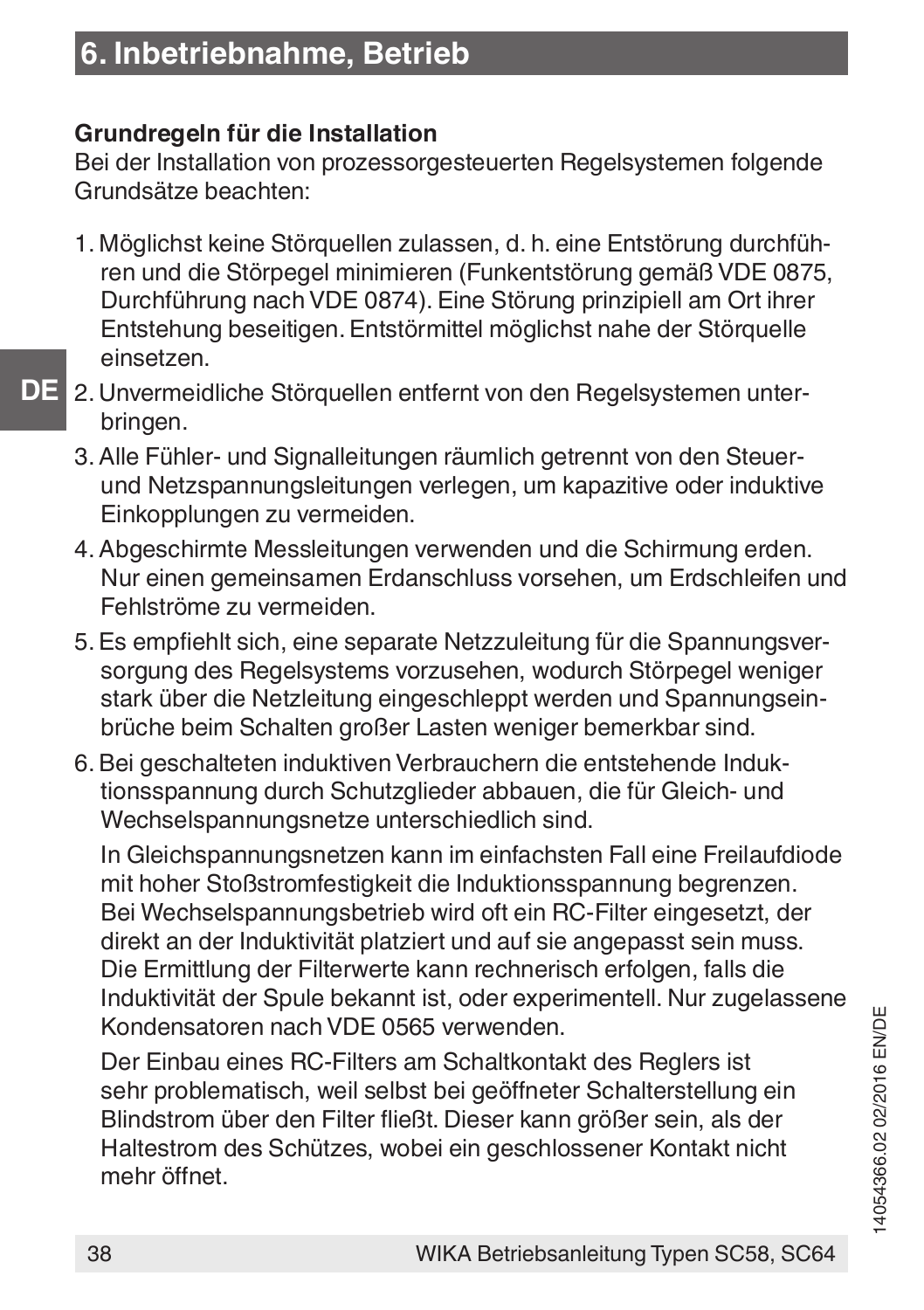### **6. Inbetriebnahme, Betrieb / 7. Konfiguration**

- 7. Halbleiterschalter wie Thyristoren, Triacs oder SSR erzeugen Störspannungen aufgrund ihrer nichtlinearen Kennlinie und ihrer endlichen Zündspannung. Diese wegen ihrer begrenzten Sperrspannung auch selbst vor Überspannung schützen. Hier werden oft Varistoren, RC-Filter oder Drosseln eingesetzt. Falls möglich, empfiehlt sich bei Halbleiterschaltern die Verwendung von Nullspannungsschaltern.
- 8. Einsatz eines Netzfilters bei stark gestörter Netzversorgung an Reglern für Netzspannung. Den Filter möglichst nahe am Regler montieren und mit kurzen Leitungen berührungssicher verbinden. Der Anschluss des Filters an Schutzerde ist unbedingt erforderlich. Man beachte, dass ein kleiner Blindstrom zur Erde abfließt.

Die Versorgung der durch den Regler geschalteten Verbraucher nicht auf der Reglerseite hinter dem Netzfilter abgreifen.

### **7. Konfiguration**

SOFTWARE 10 **Einstellmöglichkeiten**



### **Taste: AUF**

Durch Drücken dieser Taste wird der Parameter oder Parameterwert vergrößert.



### **Taste: AB**

Durch Drücken dieser Taste wird der Parameter oder Parameterwert verkleinert. Bei Alarm wird die Summerfunktion durch Drücken der Taste ausgeschaltet.



### **Taste: SET**

Während diese Taste gedrückt ist, wird der Sollwert angezeigt. Diese Taste wird außerdem zur Parametereinstellung gebraucht.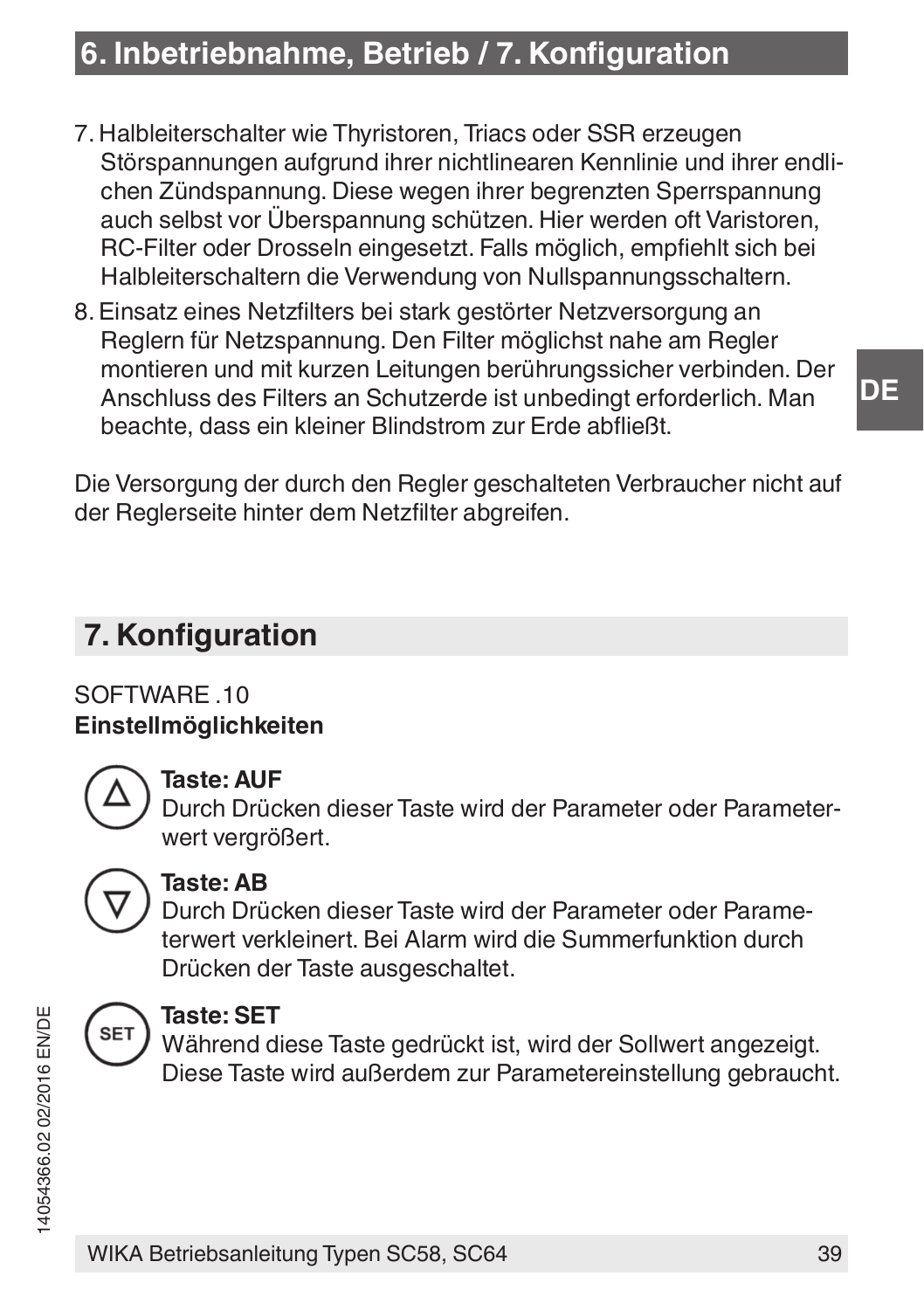### **7.1 Erste Bedienungsebene**

### **Parametrierung des Sollwertes**

Der Sollwert S1 ist direkt durch Drücken der SET-Taste anwählbar. Durch zusätzliches Drücken der AUF- oder AB-Taste kann er verstellt werden.

|                | Para- Funktions-<br>meter beschreibung | <b>Einstellbereich</b> | Standard-<br>einstellung |
|----------------|----------------------------------------|------------------------|--------------------------|
| S <sub>1</sub> | Sollwert Regelkontakt 1                | P4  P5                 | 0.0 °C                   |

### **DE**

### **7.2 Zweite Bedienungsebene (P-Parameter)**

### **Einstellung von Regelparametern**

Durch gleichzeitiges Drücken der AUF- und AB-Taste für mindestens 4 Sekunden gelangt man in eine Parameterliste für Regelparameter (beginnend bei P0).

Mit der AUF-Taste die Liste nach oben und mit der AB-Taste wieder nach unten durchblättern. Drückt man die SET-Taste, wird der Wert des jeweiligen Parameters angezeigt. Durch zusätzliches Drücken der AUF- oder AB-Taste wird der Wert verstellt.

Nach Loslassen aller Tasten wird der neue Wert dauerhaft abgespeichert. Wird länger als 60 Sekunden keine Taste gedrückt, erfolgt automatisch ein Rücksprung in den Grundzustand.

| Para-<br>meter  | <b>Funktions-</b><br>beschreibung | Einstellbereich                      | Standard-<br>einstellung |
|-----------------|-----------------------------------|--------------------------------------|--------------------------|
| P <sub>0</sub>  | <b>Istwert</b>                    | ۰                                    | $\overline{\phantom{a}}$ |
| P <sub>2</sub>  | Hysterese K1                      | 0.199.9K                             | 1.0K                     |
| P(41)           | Sollwertbegrenzung unten          | $-99^{\circ}$ C $\ldots$ P5          | $-99 °C$                 |
| P5 <sup>1</sup> | Sollwertbegrenzung oben           | P4  999 °C                           | 999 °C                   |
| P <sub>6</sub>  | Istwertkorrektur                  | $-20.0+20.0K$                        | 0.0K                     |
| P <sub>19</sub> | Tastenverriegelung                | 0: nicht verriegelt<br>1: verriegelt | $\Omega$                 |
| P30             | Alarmgrenzwert unten              | $-99999$ °C                          | $-99^{\circ}$ C          |
| P31             | Alarmgrenzwert oben               | $-99999$ °C                          | 999 °C                   |
| P32             | Hysterese für Alarmfunktion       | 0.599.9K                             | 1.0K                     |

# 14054366.02 02/2016 EN/DE 4054366.0202/2016 EN/DE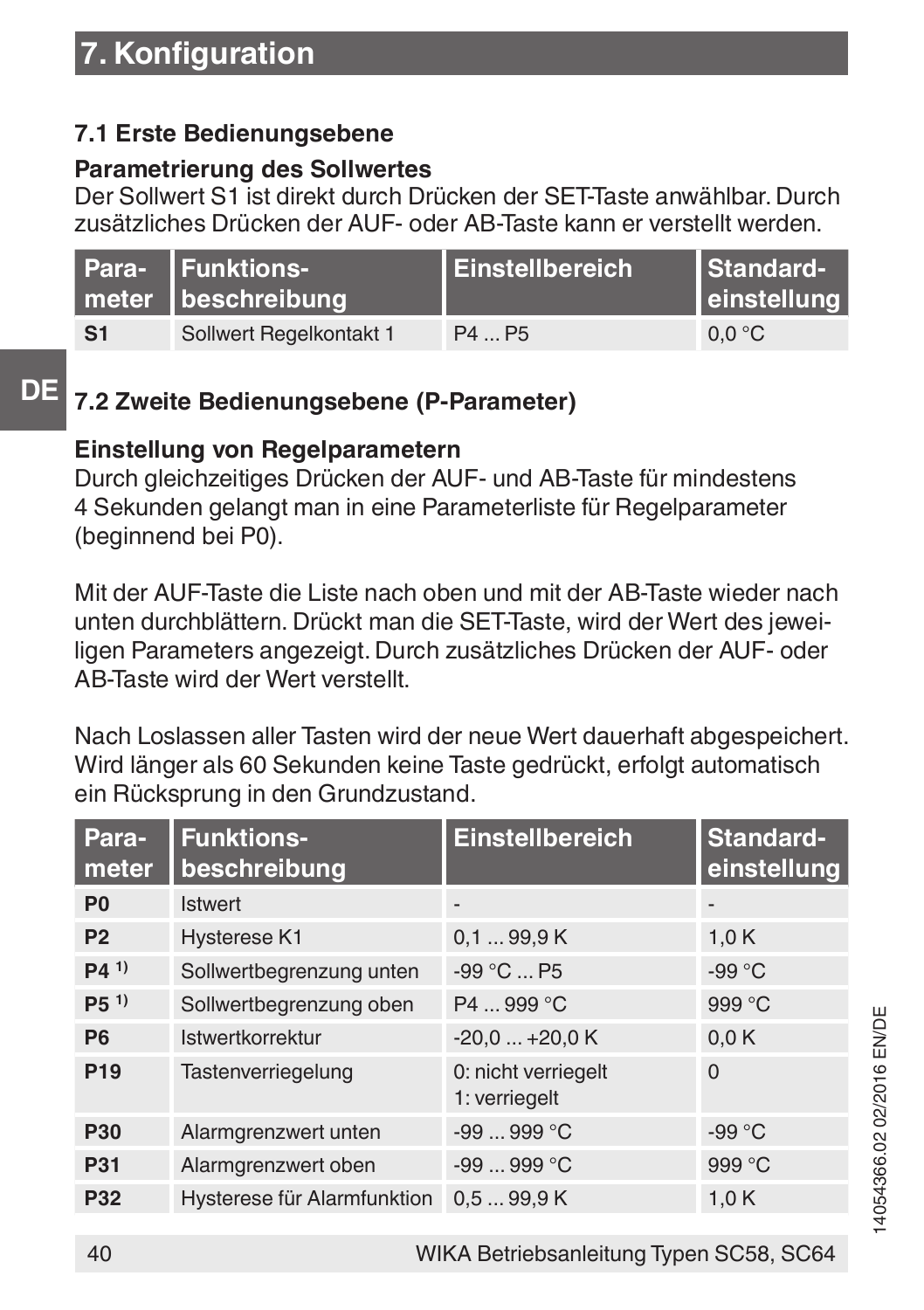| Para-<br>meter | <b>Funktions-</b><br>beschreibung | Einstellbereich                         | Standard-<br>einstellung |
|----------------|-----------------------------------|-----------------------------------------|--------------------------|
| d0             | Abtauintervall                    | 099h<br>$0 =$ keine Abtauung            | $\Omega$                 |
| d3             | Abtauzeitbegrenzung               | $099$ Min.<br>$0 =$ ohne Zeitbegrenzung | 30 Min.                  |

1) Standardeinstellung abhängig vom Fühlertyp

### **Parameterbeschreibung**

### **P2: Hysterese Regelkontakt 1**

Die Hysterese kann symmetrisch oder einseitig am Sollwert angesetzt sein (siehe A40).

Bei einseitiger Einstellung ist beim Heizkontakt die Hysterese nach unten wirksam, beim Kühlkontakt nach oben. Bei symmetrischer Hysterese ist jeweils oberhalb und unterhalb des Schaltpunktes der halbe Wert der Hysterese wirksam (vgl. Zeichnungen).



### **P4: Sollwertbegrenzung unten**

#### **P5: Sollwertbegrenzung oben**

Der Einstellbereich vom Sollwert kann nach unten und nach oben begrenzt werden. Damit wird verhindert, dass der Endbetreiber einer Anlage unzulässige oder gefährliche Sollwerte einstellen kann.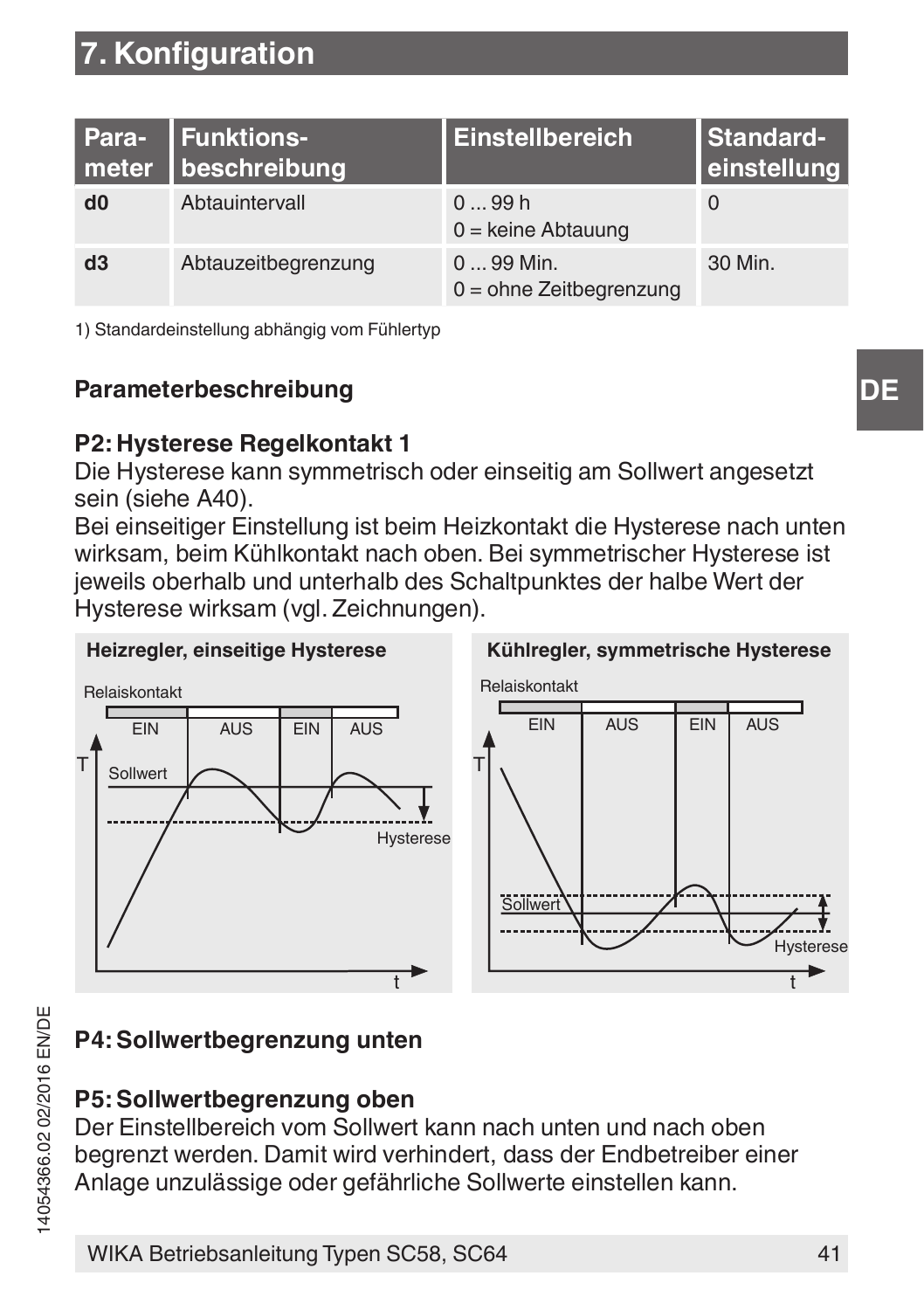#### **P6: Istwertkorrektur**

Der hier eingestellte Wert wird zum Fühlermesswert addiert. Der modifizierte Messwert gelangt in die Anzeige und dient als Basis zur Begelung.

### **P19: Tastenverriegelung**

Die Tastenverriegelung ermöglicht die Sperrung der Bedientasten. Im gesperrten Zustand ist die Veränderung des Sollwertes über die Tasten nicht möglich. Beim Versuch, den Sollwert trotz Tastenverriegelung zu verstellen, wird die Meldung .--- " in die Anzeige gebracht.

#### **P30: Alarmgrenzwert unten**

**DE**

### **P31: Alarmgrenzwert oben**

Der Ausgang Alarm ist ein mit einseitiger Hysterese (siehe Parameter P32) wirksamer Grenzwert- oder Bandalarm. Die Grenzwerte können sowohl beim Grenzwert- als auch beim Bandalarm jeweils relativ, also mit dem Sollwert S1/S1' mitlaufend sein, oder absolut, also unabhängig vom Sollwert S1/S1'. Die Hysterese wirkt beim Grenzwertalarm jeweils einseitig nach innen, beim Bandalarm nach außen.

#### **Funktion als Grenzwertalarm**

Sollte der Istwert außerhalb der eingestellten Temperaturgrenzen liegen also oberhalb des oberen Grenzwertes oder unterhalb des unteren Grenzwertes, so ist der Alarmkontakt aktiv.



#### **Funktion als Bandalarm**

Umgekehrtes Schaltverhalten wie beim Grenzwertalarm. Lampe 3 leuchtet bzw. Alarmkontakt ist angezogen, wenn der Istwert innerhalb der eingestellten Grenzwerte liegt.

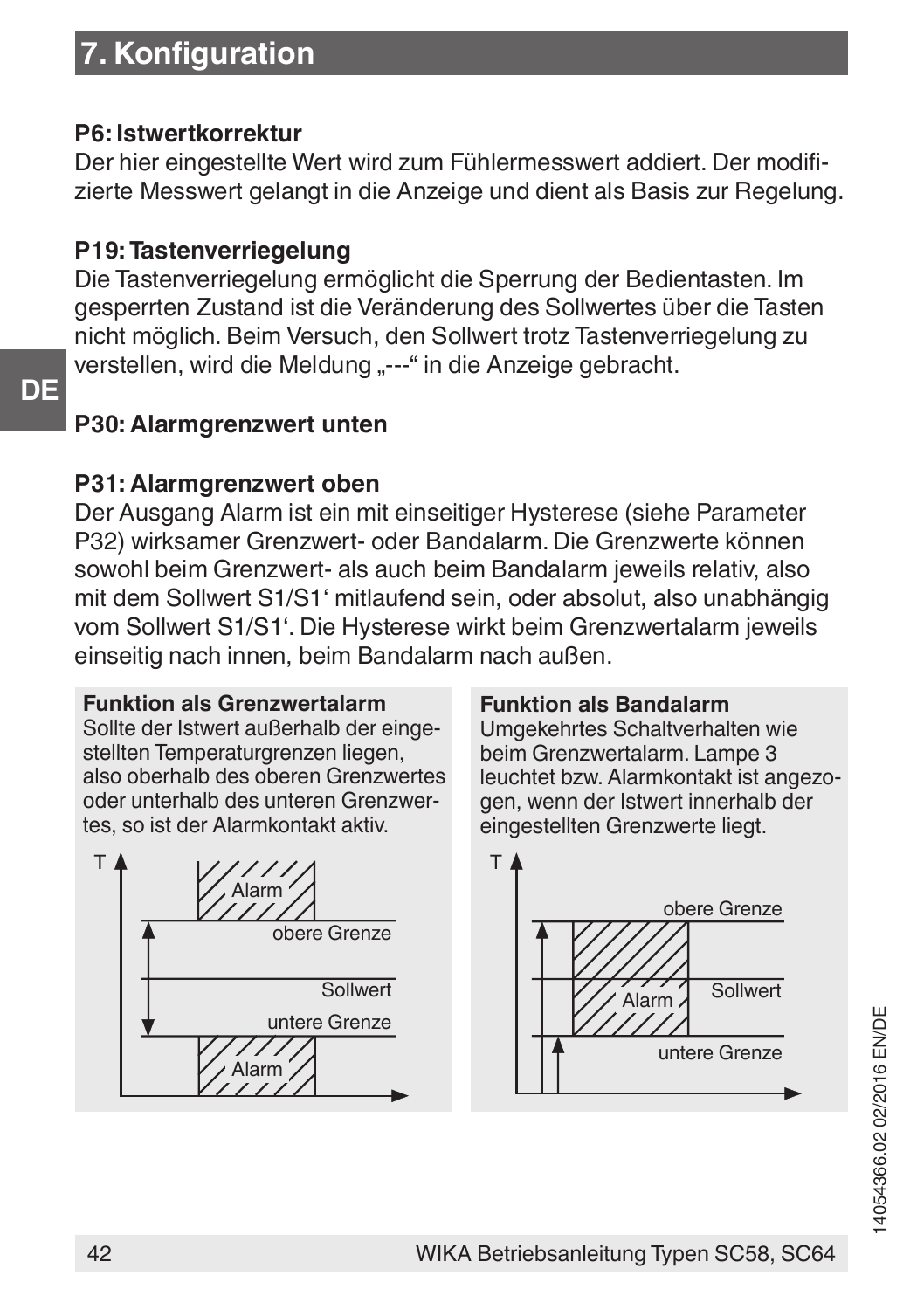### **P32: Hysterese Alarm, einseitig**

Die Hysterese ist an den eingestellten Grenzwert einseitig angesetzt. Sie ist wirksam je nach Alarmdefinition.

#### **d0: Abtauintervall**

Das "Abtauintervall" legt die Zeit fest, nach der ein Abtauvorgang eingeleitet wird. Nach jedem Abtau-Start wird diese Zeit neu geladen und abgearbeitet.

Falls keine Abtauung gewünscht wird kann durch die Parametereinstellung d0 = 0 die Abtauung deaktiviert werden. Dann ist nur noch die durch die AUF-Taste initiierte Handabtauung möglich.

### **d3: Abtauzeitbegrenzung**

Ein Abtauvorgang kann nicht länger dauern als die hier eingestellte Zeit. Bei Zeitüberschreitung wird die Abtauung beendet.

Mit der Einstellung d $3 = 0$  ist die Zeitüberwachung inaktiv.

### **7.3 Dritte Bedienungsebene, (A-Parameter)**

#### **Einstellung von Regelparametern**

Die dritte Bedienebene ist erreichbar, indem zuerst die zweite Ebene aufgesucht wird und dort die Parameterliste bis zum höchsten Parameter durchgeblättert wird. Danach wird nur die AUF-Taste für mindestens 10 Sekunden gedrückt. Es erscheint die Meldung "PA" in der Anzeige. Durch anschließendes gleichzeitiges Drücken der AUF- und AB-Taste für mindestens 4 Sekunden gelangt man in die Parameterliste der dritten Bedienebene (beginnend bei A1).

Mit der AUF-Taste kann die Liste nach oben und mit der AB-Taste wieder nach unten durchgeblättert werden.

Drückt man die SET-Taste, wird der Wert des jeweiligen Parameters angezeigt und durch zusätzliches Drücken der AUF- oder AB-Taste wird der Wert verstellt.

Nach Loslassen aller Tasten wird der neue Wert dauerhaft abgespeichert. Wird länger als 60 Sekunden keine Taste gedrückt, erfolgt automatisch ein Rücksprung in den Grundzustand.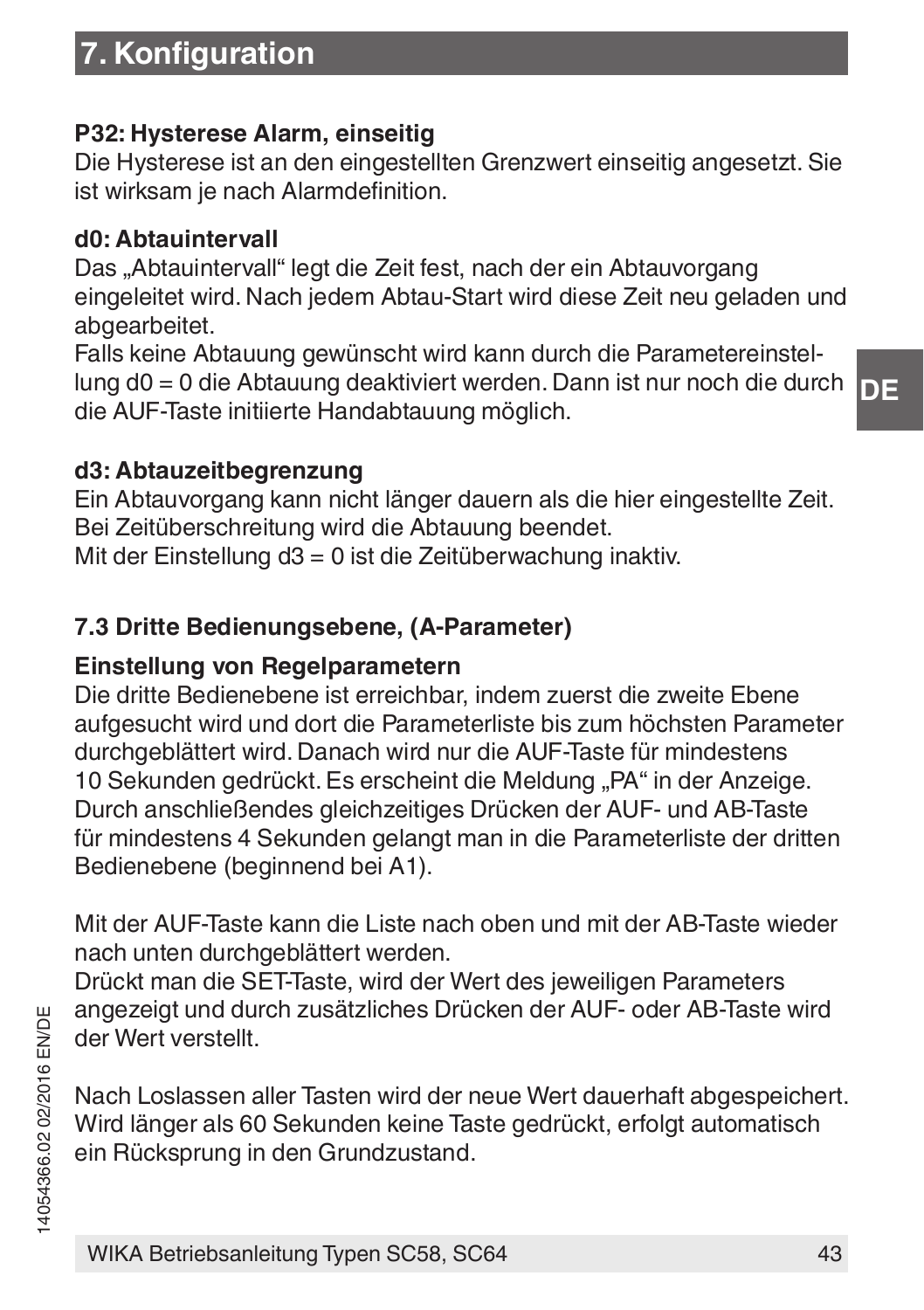**DE**

| Para-<br>meter  | Funktionsbeschrei-<br>buna                                                 | <b>Einstellbereich</b>                                                                                     | Standard-<br>einstellung |
|-----------------|----------------------------------------------------------------------------|------------------------------------------------------------------------------------------------------------|--------------------------|
| A1              | Schaltsinn K1                                                              | 0: Heizkontakt<br>1: Kühlkontakt<br>2: Funktion Alarm<br>3: Funktion Alarm invertiert                      | $\Omega$                 |
| A <sub>3</sub>  | Funktion bei Fühlerfehler                                                  | 0: bei Fehler ab<br>1: bei Fehler an                                                                       | 0                        |
| A <sub>8</sub>  | Anzeigemodus<br>(Parameter werden<br>mit Auflösung 0,1 °C<br>dargestellt)  | 0: ganzzahlig<br>1: Auflösung 0.5 °C<br>2: Auflösung 0,1 °C                                                | $\mathbf{1}$             |
| A <sub>19</sub> | Parameterverriegelung                                                      | 0: keine Verriegelung<br>1: A-Parameter verriegelt<br>2: A-/P-Parameter verriegelt                         | $\Omega$                 |
| A30             | Art der Alarmfunktion                                                      | 0: Grenzwertalarm, relativ<br>1: Grenzwertalarm, absolut<br>2: Bandalarm, relativ<br>3: Bandalarm, absolut | $\Omega$                 |
| A31             | Sonderfunktion für Alarm                                                   | 0: nicht aktiv<br>1: Anzeige blinkt<br>3: Fehleranzeige (F3.),<br>Anzeige blinkt<br>4: wie 3, speichern    | $\Omega$                 |
| A32             | Art der Anzeige                                                            | 0: Istwertanzeige<br>1: Sollwertanzeige                                                                    | $\Omega$                 |
| A40             | Hysteresemodus bei Heiz-<br>bzw. Kühlfunktion                              | 0: symmetrisch<br>1: einseitig                                                                             | $\mathbf{1}$             |
| A50             | Mindestaktionszeit Regel-<br>kontakt "Ein"                                 | 0999 Sek.                                                                                                  | $0$ Sek.                 |
| A51             | Mindestaktionszeit Regel-<br>kontakt "Aus"                                 | 0999 Sek.                                                                                                  | $0$ Sek.                 |
| A54             | Verzögerung Regelkontakt 0 999 Sek.<br>nach "Netz-Ein"                     |                                                                                                            | $0$ Sek.                 |
| A56             | Alarmunterdrückungszeit<br>nach "Regelung EIN" oder<br>Sollwertumschaltung | 0  60 Min.                                                                                                 | 20 Min.                  |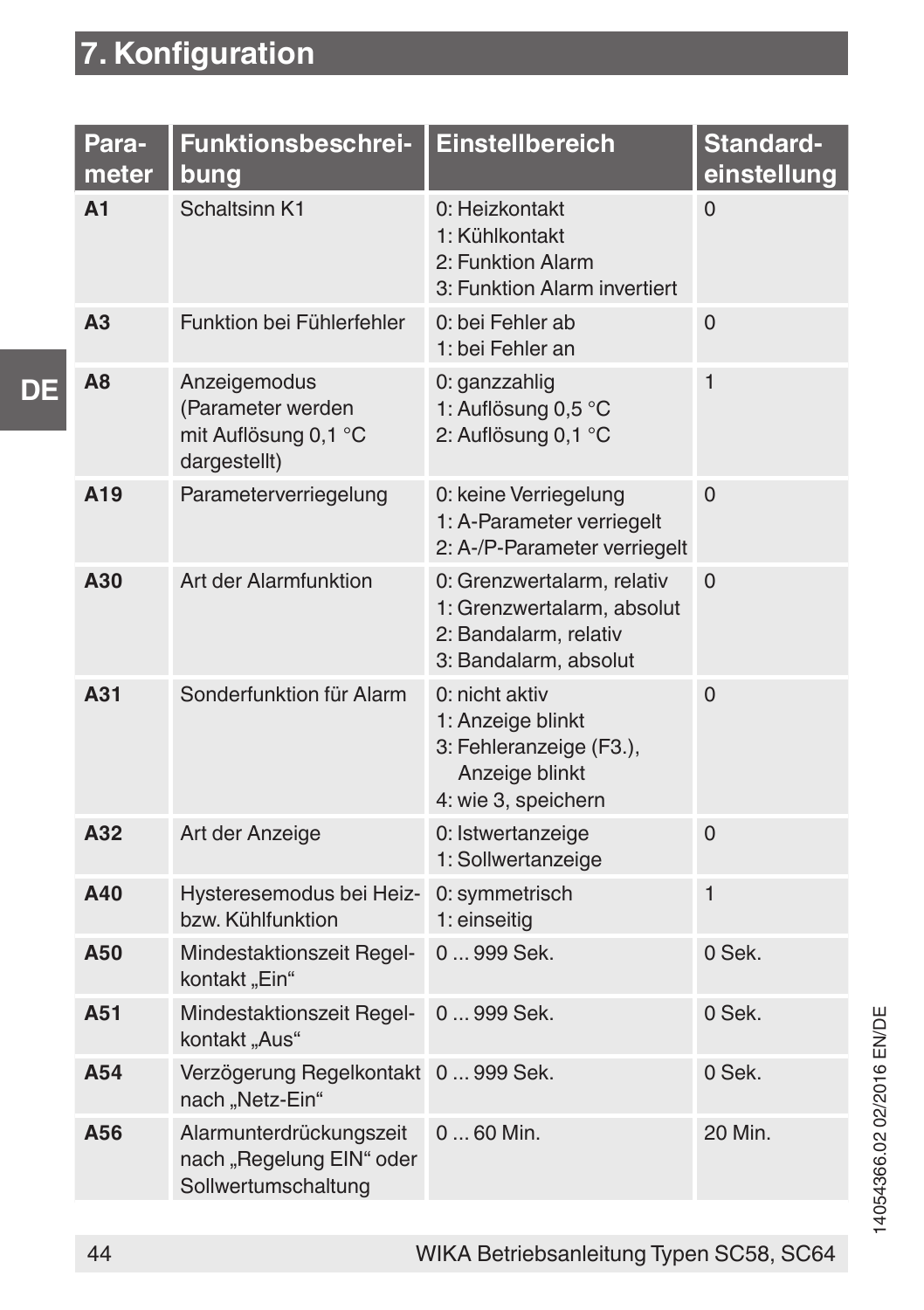| A60 | Fühlerauswahl   | 11: Pt100<br>21: PTC - 2-Leiter<br>22: Pt1000 - 2-Leiter | 11 |
|-----|-----------------|----------------------------------------------------------|----|
| A80 | Temperaturskala | 1: Celsius                                               |    |
| Pro | Programmversion |                                                          | ۰  |

#### **Parameterbeschreibung**



### **WARNUNG!**

Die folgenden Werte können die Geräteeigenschaften verändern und sind daher mit größter Sorgfalt vorzunehmen.

### **A1: Schaltsinn Regelkontakt**

Der Schaltsinn für den Regler ist einstellbar als Heiz- oder Kühlfunktion. Beim Heizregler ist der jeweilige Kontakt geschlossen, wenn die Ist-Temperatur kleiner als die Soll-Temperatur ist. Beim Kühlregler ist es umgekehrt. Mit A1 = 2 wird das Relais K1 mit der Funktion Alarm belegt und hat dann zwei Schaltpunkte.

#### **A3: Funktion des Regelkontakts bei Fühlerfehler**

Bei Fühlerfehler nimmt der Regelkontakt den hier eingestellten Zustand ein. Falls ein Fehler im Parameterspeicher erkannt wird (Anzeige EP) und deshalb die eingespeicherten Einstellungen nicht verwertet werden können, werden alle Relais in den stromlosen Zustand gebracht.

#### **A8: Anzeigemodus**

Der Istwert kann ganzzahlig oder mit einer Kommastelle in der Auflösung 0,1 °C ausgegeben werden. Alle Parametereinstellungen und Sollwerte werden prinzipiell mit einer Auflösung von 0,1 °C angezeigt.

#### **A19: Parameterverriegelung**

Dieser Parameter ermöglicht die stufenweise Sperrung der einzelnen Parameterebenen. Bei verriegelter A-Ebene ist nur der Parameter A19 selbst noch änderbar.

Im gesperrten Zustand werden die Parameter angezeigt, aber eine Veränderung über die Tasten ist nicht möglich. Beim Versuch, die Parameter trotz Tastenverriegelung zu verstellen, erscheint die Meldung .--- " in der Anzeige.

**DE**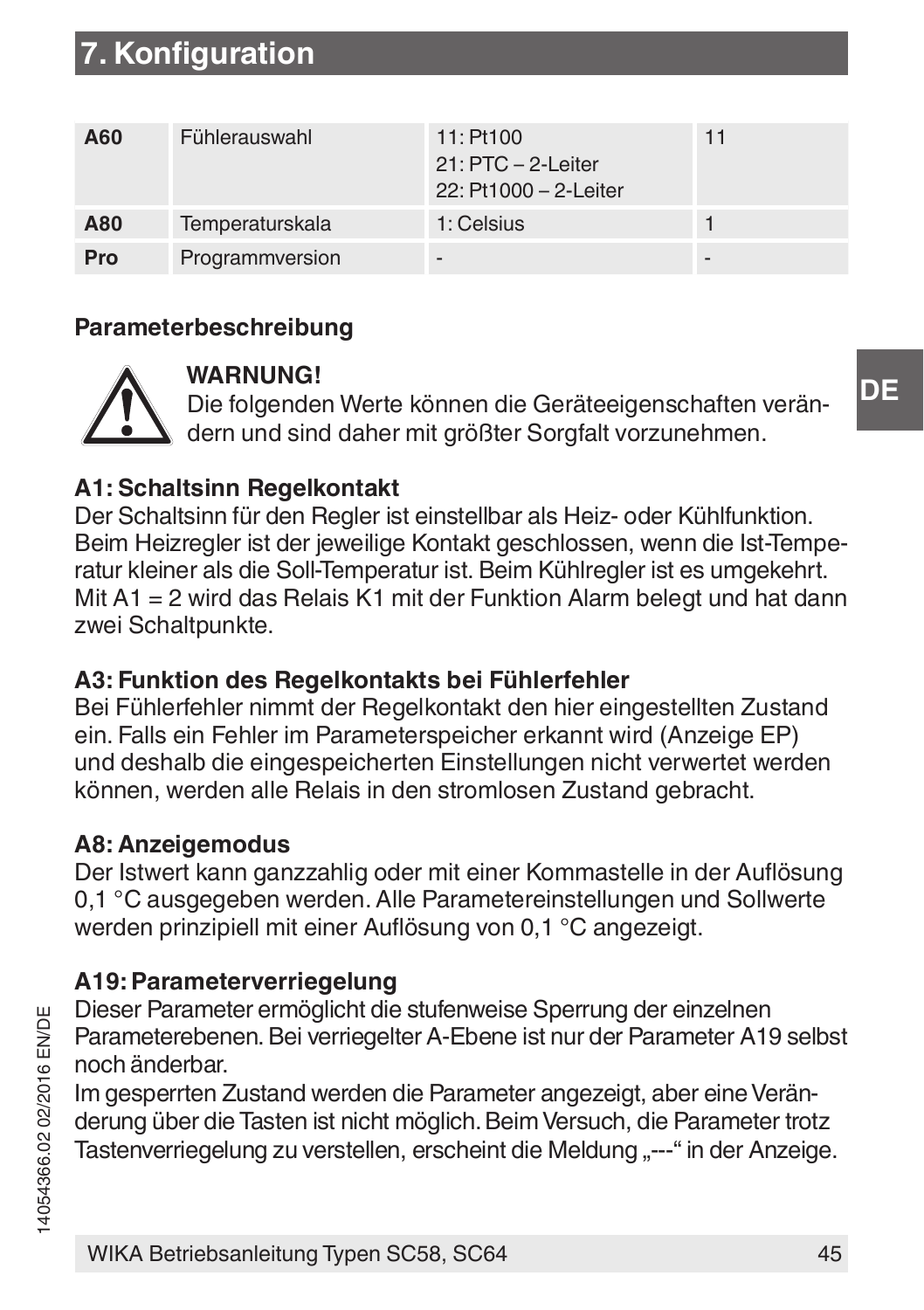### **A30: Art der Alarmfunktion**

Der Ausgang Alarm wertet einen oberen und einen unteren Grenzwert (siehe Parameter P30 und P31) aus. Hier kann ausgewählt werden, ob der Alarm aktiv ist, wenn die Temperatur innerhalb dieser beiden Grenzen liegt, oder ob Alarm gegeben wird, wenn die Temperatur außerhalb liegt. Bei Fühlerfehler wird der Alarm unabhängig von dieser Einstellung aktiviert. Der Ausgang kann mit Parameter A1 auch invertiert werden, so das er wie eine Freigabe funktioniert.

#### **DE A31: Sonderfunktionen für Alarm**

Hier ist auswählbar, ob im Alarmfall die Anzeige blinken soll. Der Alarm ist mit der AB-Taste quittierbar.

### **A32: Anzeige von Istwert oder Sollwert**

Mit diesem Parameter kann festgelegt werden, ob im Normalzustand der Istwert oder der Sollwert angezeigt wird.

### **A40: Hysteresemodus Regelkontakt**

Mit diesem Parameter kann gewählt werden, ob die Hysterese am jeweiligen Schaltpunkt symmetrisch oder einseitig wirksam ist. Eine einseitig programmierte Hysterese ist bei Heizfunktion unterhalb und bei Kühlfunktion oberhalb vom Sollwert angesetzt, bei symmetrischer Hysterese ergibt sich kein Unterschied.

### **A50: Mindestaktionszeit Regelkontakt Fin**"

### **A51: Mindestaktionszeit Regelkontakt "Aus"**

Diese Parameter erlauben die Verzögerung des Ein- bzw. Ausschaltens des jeweiligen Ausgangskontaktes zur Reduzierung der Schalthäufigkeit. Die eingestellte Zeit gibt die gesamte Mindestdauer einer Einschaltbzw. Ausschaltphase vor. Diese Zeit ist auch bei der Konfiguration als Alarmkontakt wirksam.

### **A54: Verzögerung Regelkontakt nach "Netz-Ein"**

Dieser Parameter ermöglicht ein verzögertes Einschalten des Regelkontaktes nach dem Einschalten der Versorgungsspannung. Damit kann eine Überlastung des Stromnetzes durch gleichzeitiges Einschalten vieler Verbraucher vermieden werden.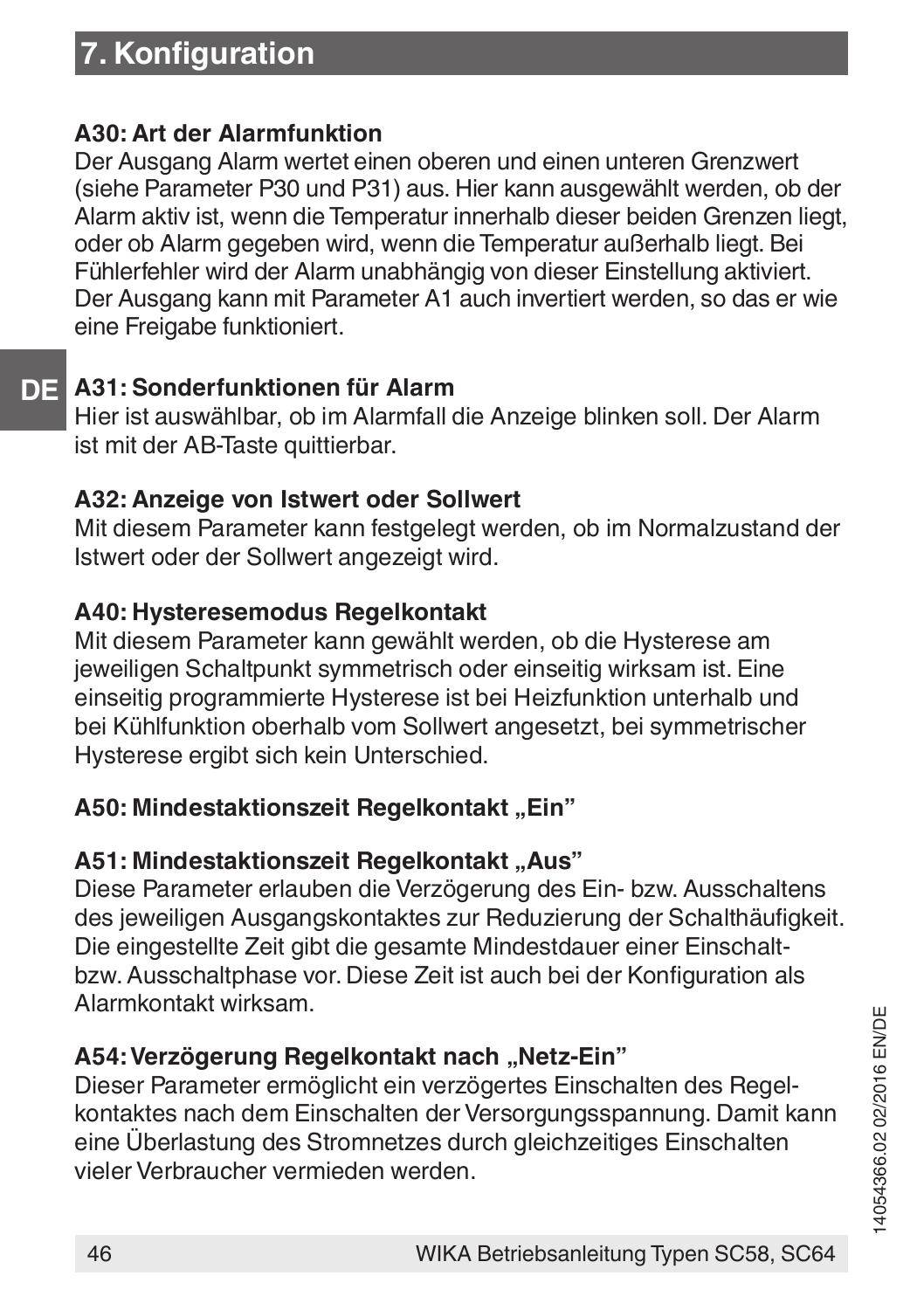### A56: Alarmunterdrückungszeit nach "Regelung EIN" oder **Sollwertumschaltung**

Nach dem Einschalten der Regelung vergeht vor allem bei Kühlanlagen eine gewisse Zeit, bis die Arbeitstemperatur erreicht wird. Es würde zu einer ungewollten Alarmmeldung kommen. Deshalb kann durch Parameter A56 eine Ablaufzeit eingestellt werden, während der kein Alarm gemeldet wird.

### **A60: Fühlerauswahl**

Der Parameter wird für den gewünschten Fühlertyp voreingestellt.

### **A80: Temperaturskala**

Die Anzeige kann zwischen Fahrenheit und Celsius umgestellt werden. Durch die Umstellung behalten die Parameter und Sollwerte ihren Zahlenwert und Einstellbereich bei. (Beispiel: Ein Regler mit Sollwert von 32 °C wird auf Fahrenheit umgestellt. Der neue Sollwert wird dann als 32 °F interpretiert, was einer Temperatur von 0 °C entspricht).



Hinweise zu Störungen und deren Beseitigung siehe Kapitel 9 "Störungen".

### **8. Wartung und Reinigung**

### **8.1 Wartung**

Diese Geräte sind wartungsfrei.

Reparaturen sind ausschließlich vom Hersteller durchzuführen.

### **8.2 Reinigung**



### **VORSICHT!**

- Vor der Reinigung das Gerät ordnungsgemäß vom Temperaturfühler trennen, ausschalten und vom Netz trennen.
- Zur Säuberung der Frontfolie handelsübliche Reinigungsmittel (z. B. Spülmittel) verwenden. Organische Lösungsmittel (z. B. Waschbenzin oder Spiritus) und Hochdruckreiniger vermeiden.
- Elektrische Anschlüsse nicht mit Feuchtigkeit in Berührung bringen.

WIKA Betriebsanleitung Typen SC58, SC64 47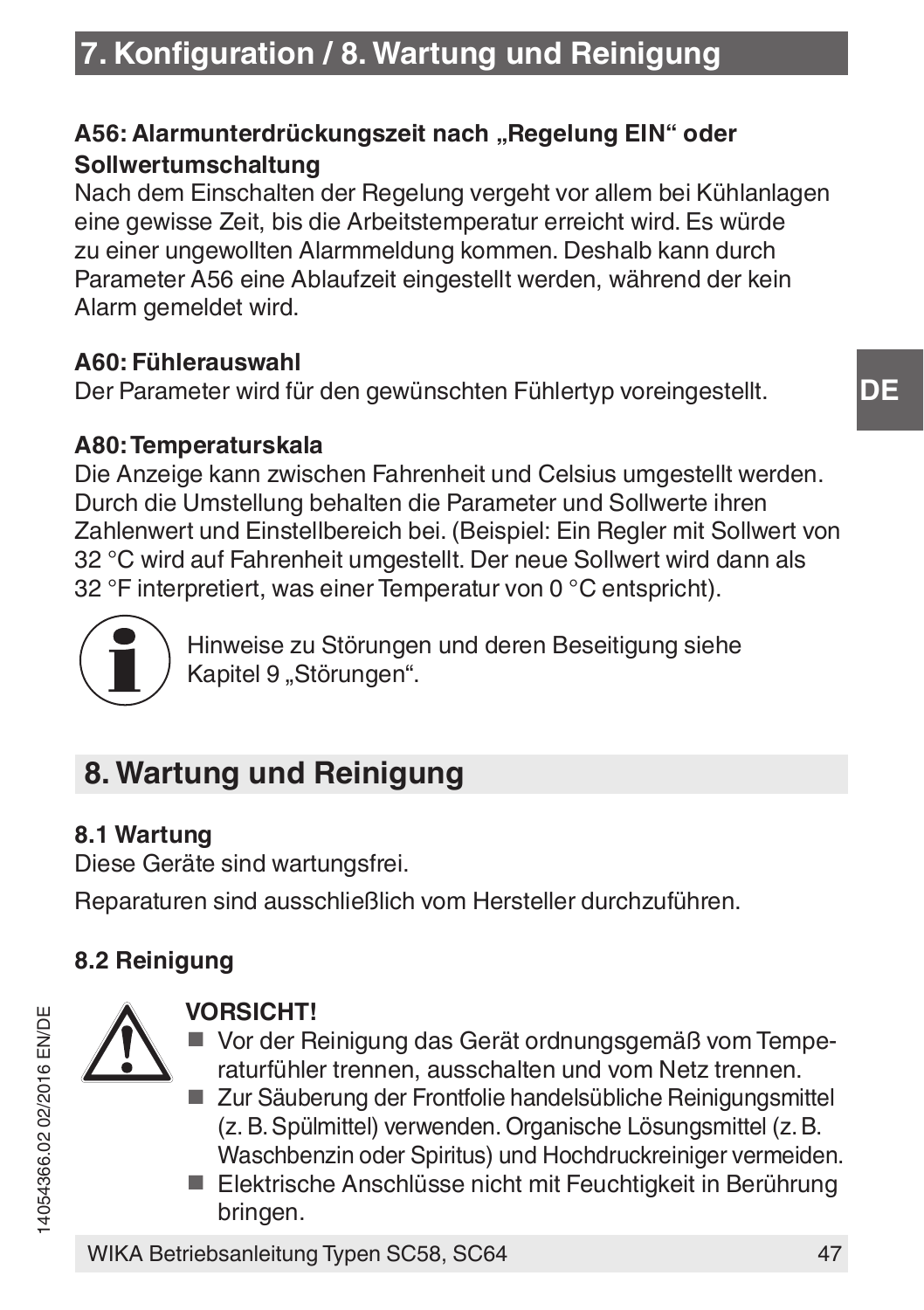■ Messstoffreste im ausgebauten Gerät können zur Gefährdung von Personen, Umwelt und Einrichtung führen. Ausreichende Vorsichtsmaßnahmen ergreifen.



Hinweise zur Rücksendung des Gerätes siehe Kapitel 10.2 "Rücksendung".

**DE**

### **9. Störungen**

### **Statusmeldungen**

| Anzeige                     | <b>Ursache</b>                                                        | <b>Maßnahmen</b>                                                                                                  |
|-----------------------------|-----------------------------------------------------------------------|-------------------------------------------------------------------------------------------------------------------|
| F <sub>1</sub> L            | Fühlerfehler, Kurzschluss                                             | Fühler kontrollieren                                                                                              |
| F <sub>1</sub> H            | Fühlerfehler, Fühlerbruch                                             | Fühler kontrollieren                                                                                              |
| F <sub>3</sub> L            | Grenzwertalarm (Istwert<br>$<$ P30)                                   | siehe Parameter P30, P31, P32.<br>A30, A31                                                                        |
| F3H                         | Grenzwertalarm (Istwert<br>$>$ P31)                                   | siehe Parameter P30, P31, P32.<br>A30, A31                                                                        |
| F <sub>3</sub>              | Bandalarm (P30 < Istwert<br>$<$ P31)                                  | siehe Parameter P30, P31, P32.<br>A30, A31                                                                        |
|                             | Tastenverriegelung aktiv                                              | siehe Parameter P19 bzw. A19                                                                                      |
| <b>Blinkende</b><br>Anzeige | Temperaturalarm (siehe A31)                                           | Der Alarm kann mit der AB-Taste<br>quittiert werden.                                                              |
| EP                          | Datenverlust im<br>Parameterspeicher<br>(Regelkontakt 1 ist stromlos) | Falls durch Netz Aus- und Einschalten<br>der Fehler nicht zu beseitigen ist,<br>muss der Regler repariert werden. |

Bei A31 = 4 werden Fühlerfehlermeldungen gespeichert und auch dann noch angezeigt, wenn die Fehlerursache wieder beseitigt ist. Durch quittieren mit der AB-Taste kann die Fehlermeldung gelöscht werden.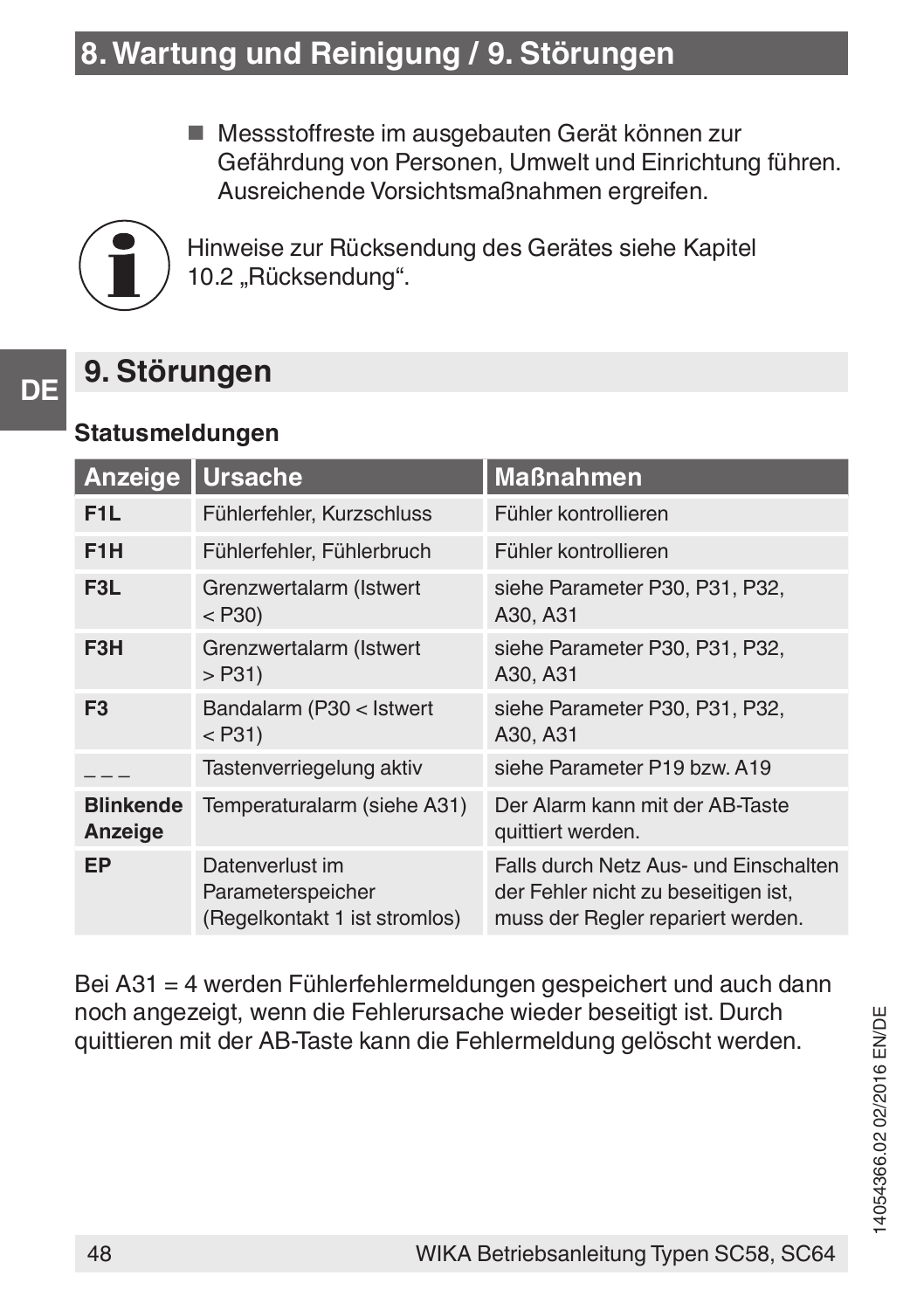### **9. Störungen / 10. Demontage, Rücksendung und ...**



### **VORSICHT!**

Können Störungen mit Hilfe der oben aufgeführten Maßnahmen nicht beseitigt werden, ist das Gerät unverzüglich außer Betrieb zu setzen, sicherzustellen, dass keine Temperatur bzw. Signal mehr anliegt und gegen versehentliche Inbetriebnahme zu schützen.

In diesem Falle Kontakt mit dem Hersteller aufnehmen.



Bei notwendiger Rücksendung die Hinweise unter Kapitel 10.2 Rücksendung" beachten.

### **10. Demontage, Rücksendung und Entsorgung**



### **WARNUNG!**

Messstoffreste im ausgebauten Gerät können zur Gefährdung von Personen, Umwelt und Einrichtung führen. Ausreichende Vorsichtsmaßnahmen ergreifen.

#### **10.1 Demontage**



#### **WARNUNG!**

Vor dem Ausbau das Gerät von der Spannungsversorgung und vom Temperaturfühler trennen.

### **10.2 Rücksendung**



**WARNUNG! Beim Versand des Gerätes unbedingt beachten:** Alle an WIKA gelieferten Geräte müssen frei von Gefahrstoffen (Säuren, Laugen, Lösungen, etc.) sein.

Zur Rücksendung des Gerätes die Originalverpackung oder eine geeignete Transportverpackung verwenden.

**DE**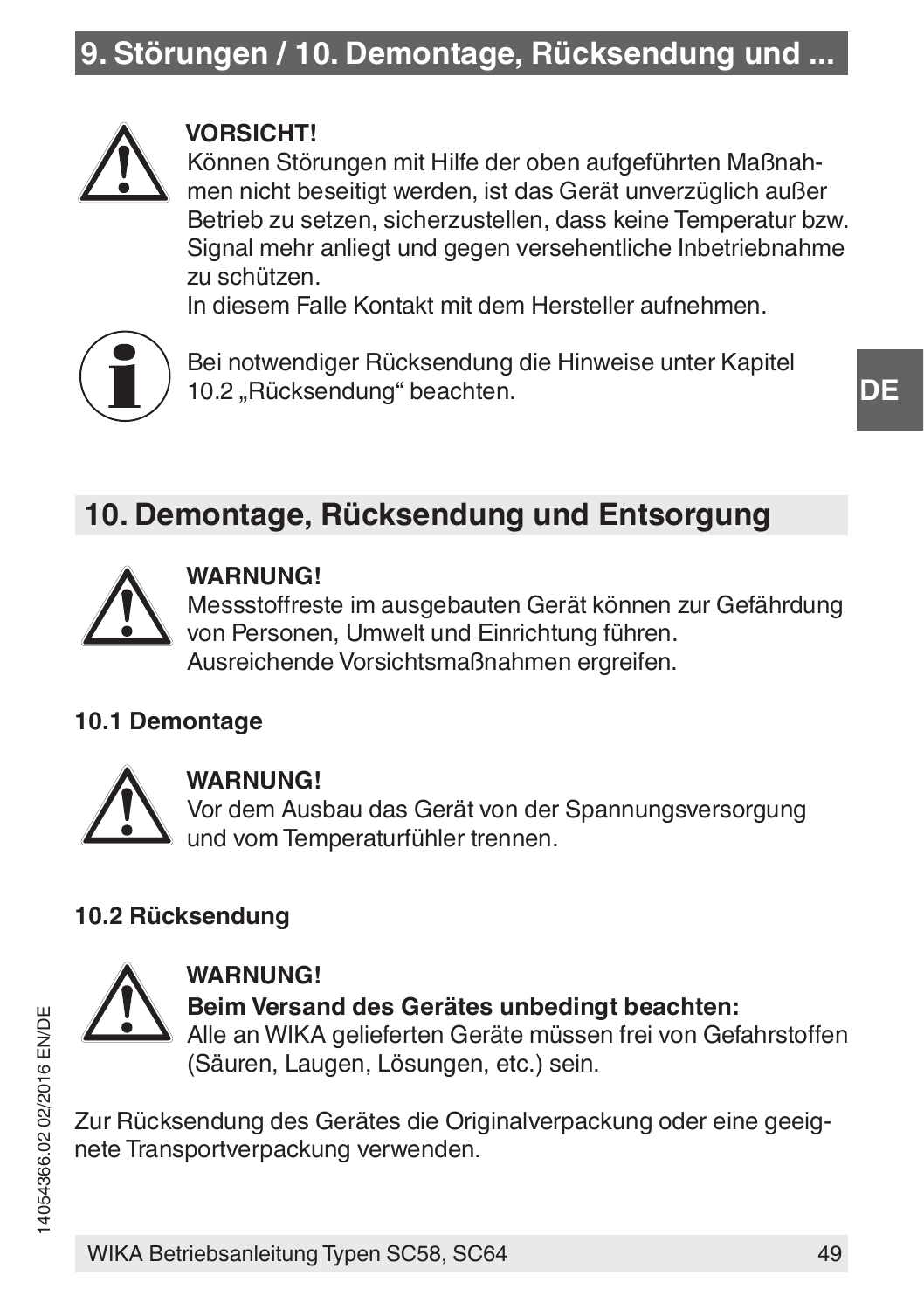### **10. Demontage, Rücksendung und Entsorgung**

#### **Um Schäden zu vermeiden:**

- 1. Das Gerät in eine antistatische Plastikfolie einhüllen.
- 2. Das Gerät mit dem Dämmmaterial in der Verpackung platzieren. Zu allen Seiten der Transportverpackung gleichmäßig dämmen.
- 3. Wenn möglich einen Beutel mit Trocknungsmittel der Verpackung beifügen.
- 4. Sendung als Transport eines hochempfindlichen Messgerätes kennzeichnen.

### **DE**

Hinweise zur Rücksendung befinden sich in der Rubrik "Service" auf unserer lokalen Internetseite.

### **10.3 Entsorgung**

Durch falsche Entsorgung können Gefahren für die Umwelt entstehen.

Gerätekomponenten und Verpackungsmaterialien entsprechend den landesspezifischen Abfallbehandlungs- und Entsorgungsvorschriften umweltgerecht entsorgen.



Bei Geräten mit dieser Kennzeichnung wird darauf hingewiesen, dass diese nicht in den Hausmüll entsorgt werden dürfen. Die Entsorgung erfolgt durch Rücknahme bzw. durch entsprechende kommunale Stellen (siehe EU-Richtlinie 2012/19/EU).